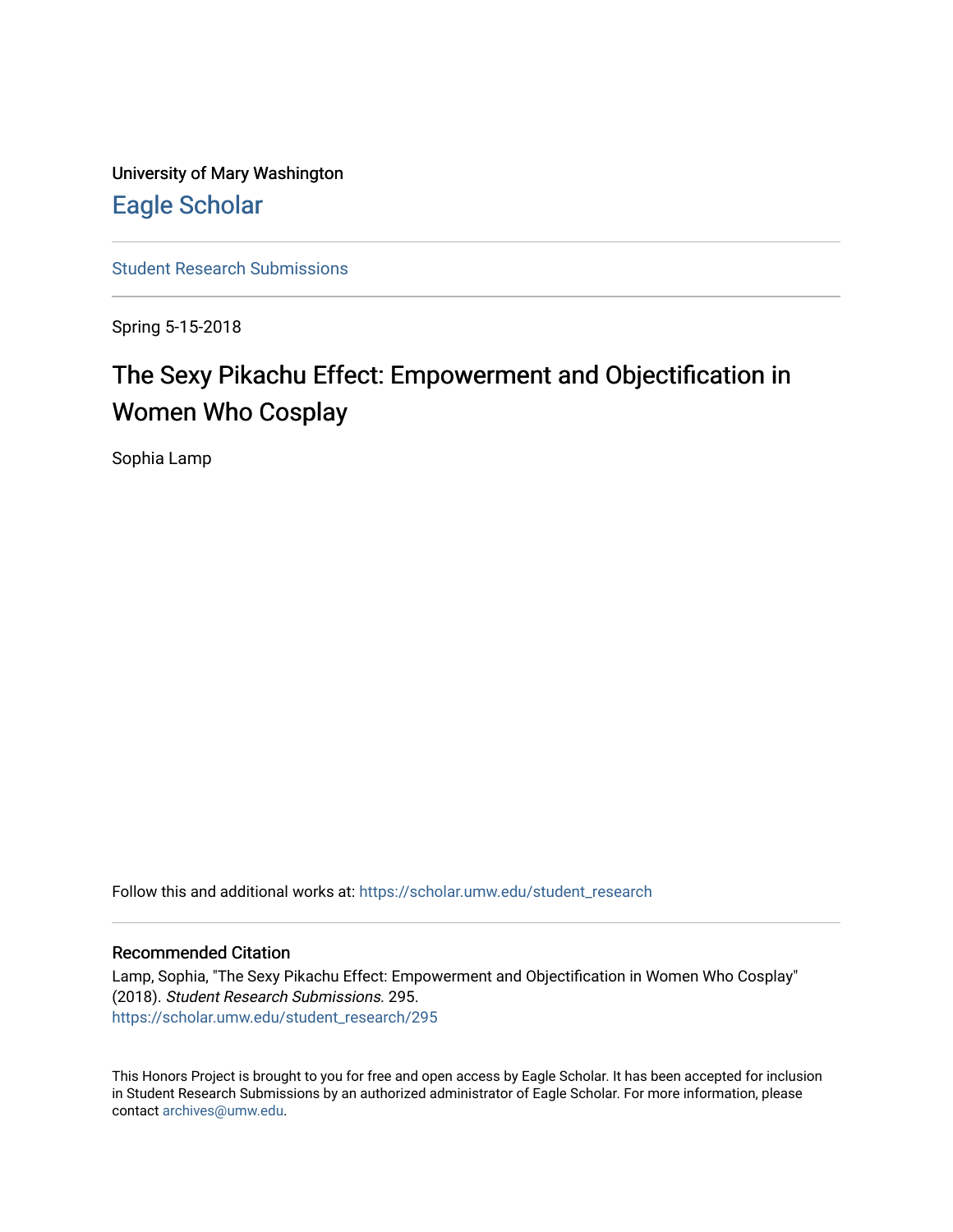# **THE SEXY PIKACHU EFFECT: EMPOWERMENT AND OBJECTIFICATION IN WOMEN WHO COSPLAY**

A senior thesis submitted to the

Department of Psychological Science

of the

University of Mary Washington

in partial fulfillment of the requirements for

Departmental Honors

Sophia J. Lamp

April, 2018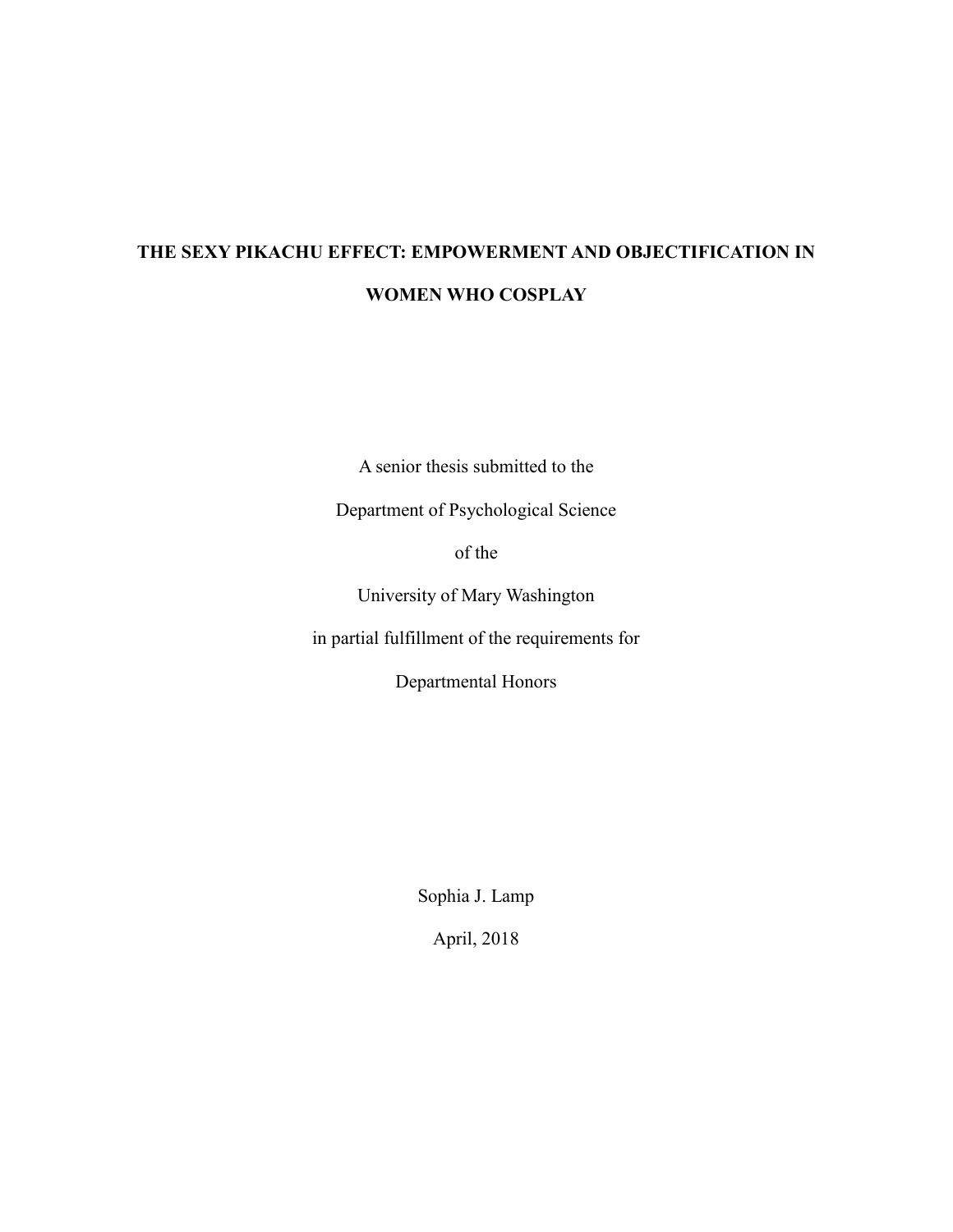This is to certify that the thesis prepared by Sophia J. Lamp entitled "The Sexy Pikachu Effect: Empowerment and Objectification in Women Who Cosplay" has been approved by her committee as satisfactory competition of an honors thesis as partial fulfillment for the degree of Bachelor of Science.

Mindy J. Erchull, Ph.D. Professor and Chairperson

Miriam Liss, Ph.D. Professor

W Kla

David Kolar, Ph.D. Associate Professor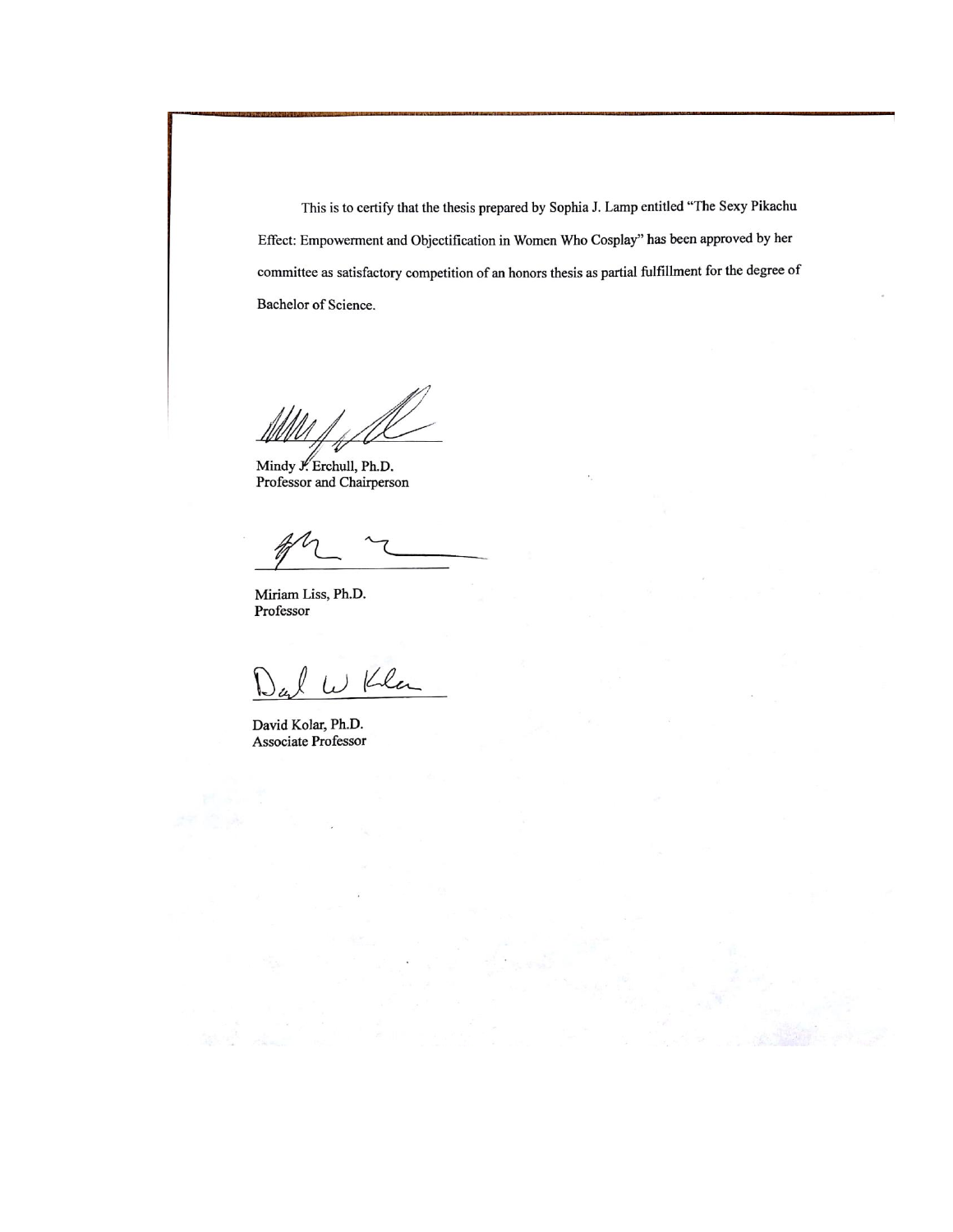### Acknowledgements

I would like to take the time to express my deepest gratitude to all those who have aided me over the past year. This paper would not have been possible without Dr. Erchull and Dr. Liss encouraging me to take on this great opportunity and providing me with inspiration for this paper's content during our research team's meetings. I especially want to thank Dr. Erchull for being my faculty advisor and providing extremely helpful guidance and feedback throughout this whole process. Additionally, I am grateful for having had both Dr. Kolar and Dr. Stebbins as professors, who ultimately helped me discover my passion for statistics and research. I would not have succeeded without their teachings.

I would be remiss not thank my family and my roommate, Aripra Mohan, who have given me a shoulder to lean on when times were rough during this year. I am extremely blessed to have such amazing people in my life who have supported me, and will continue to support me, through everything.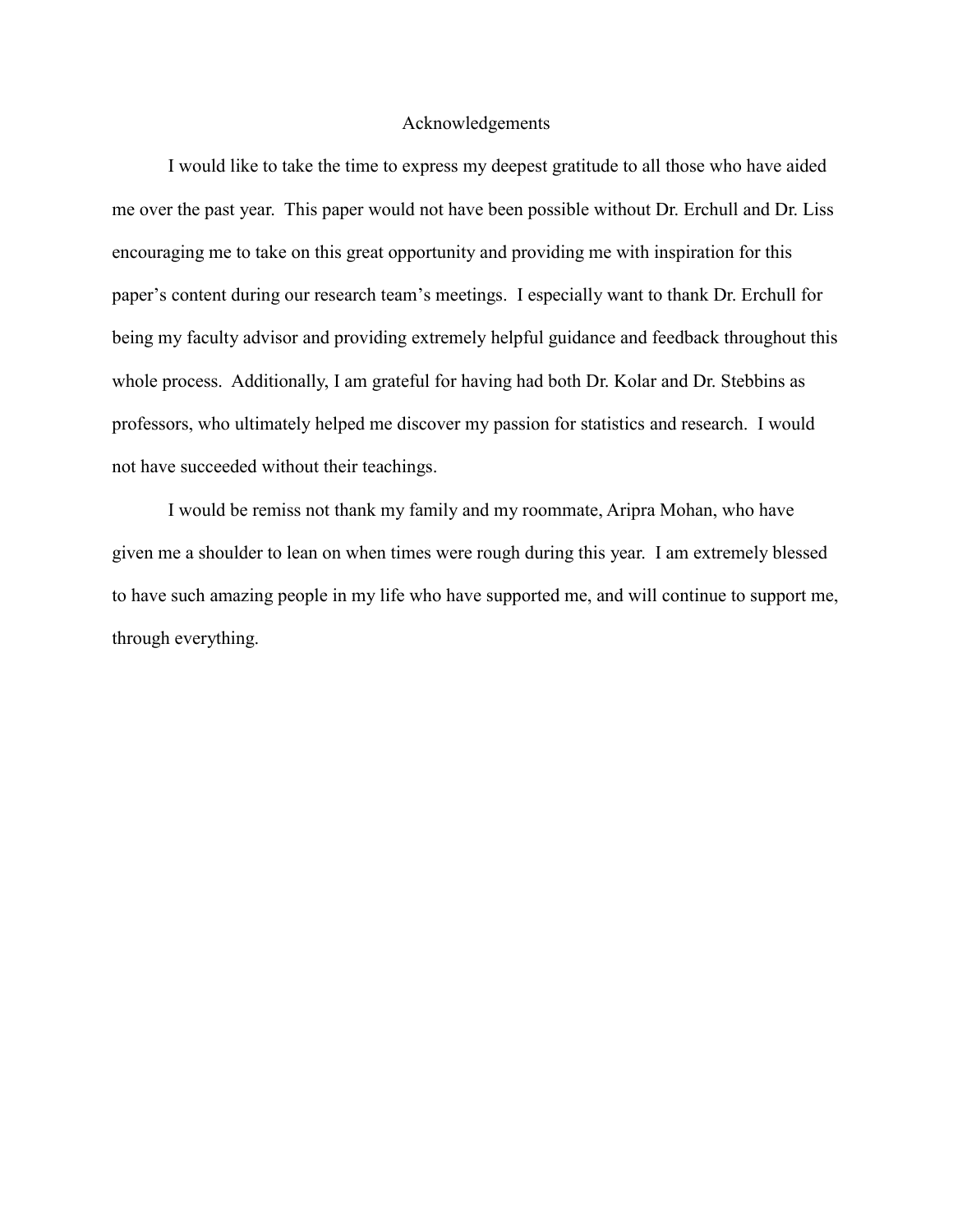The Sexy Pikachu Effect: Empowerment and Objectification in Women Who Cosplay

Sophia J. Lamp

University of Mary Washington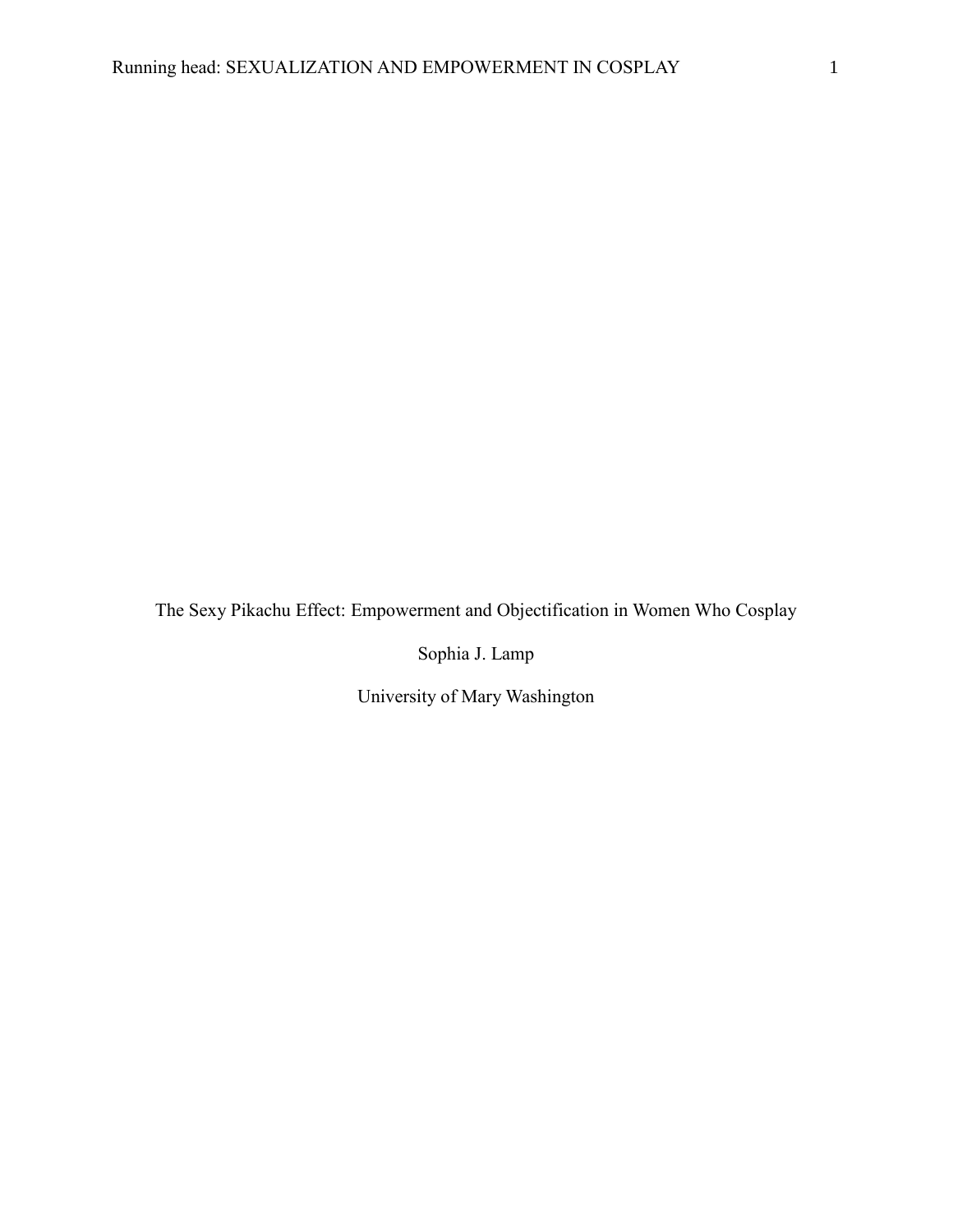### Abstract

The purpose of this study was to explore the relationship between wearing sexualized cosplay and feeling empowered by cosplay. Mediation analyses indicated that, among women who wore sexualized cosplay, enjoying being sexualized while in cosplay positively predicted feeling empowered by wearing sexualized cosplay which, in turn, negatively predicted body surveillance which positively predicted body shame. Among women who wore sexualized cosplay, enjoying sexualization while in cosplay indirectly predicted body shame through feeling empowered by cosplay and body surveillance. Enjoyment of sexualization while in cosplay also related to a higher personal sense of power through empowered cosplay for this subsample of participants. Cosplayers also reported engaging in more self-objectification and enjoying sexualization more often while in costume compared to during their daily lives. The results of this study provide a unique context for studying the debate among feminist scholars regarding female empowerment through sexualization.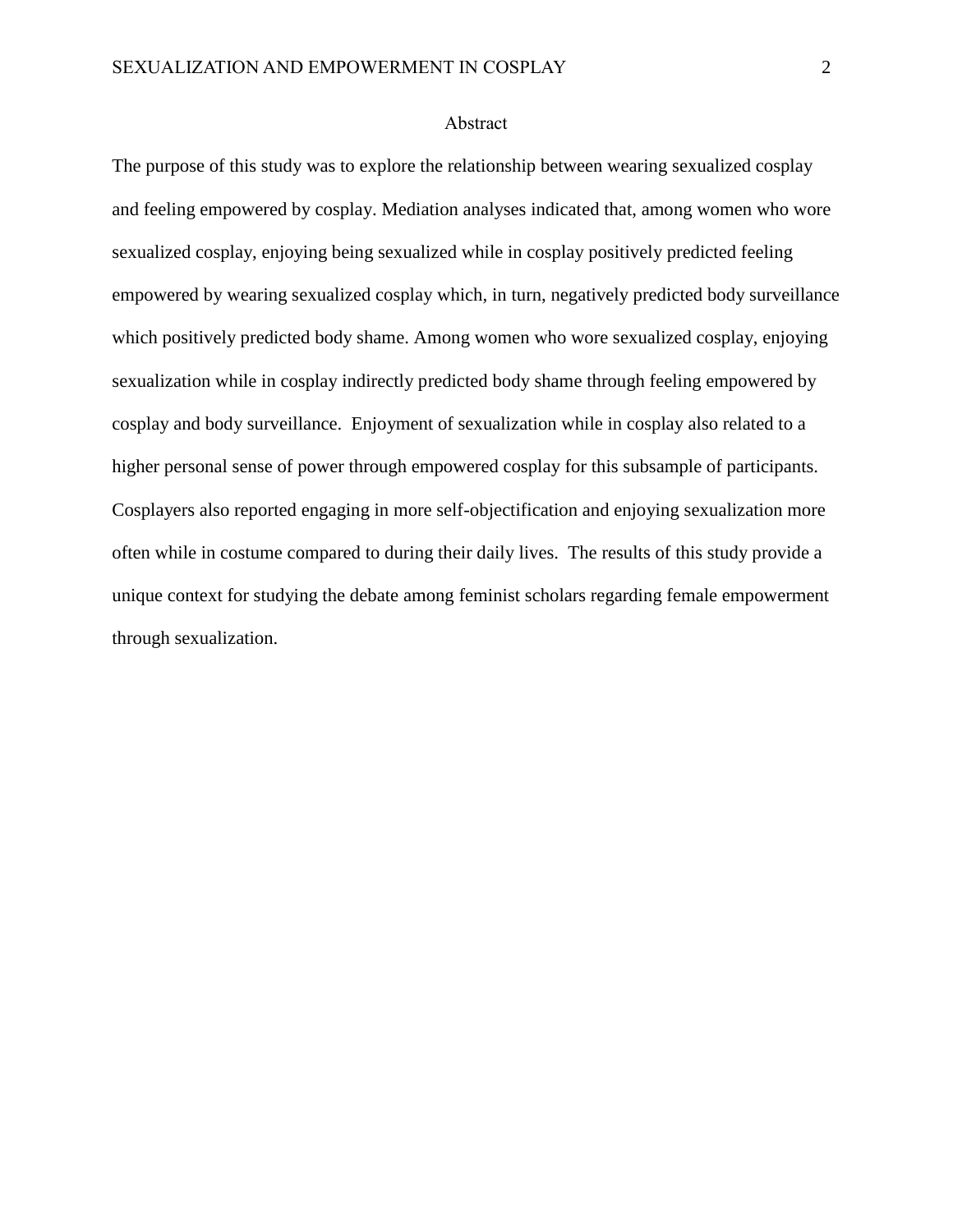The Sexy Pikachu Effect: Empowerment and Objectification in Women Who Cosplay

Cosplay is a contraction of the words "costume" and "play," referring to the act of recreating the appearance of a character from popular culture and pretending to be that character, generally at a public event or convention (Gn, 2011; Kington, 2015). The term cosplay is relatively new; however, people have been attending conventions and dressing up as characters from their favorite fictional universes since at least the 1<sup>st</sup> World Science Fiction Convention held in New York in 1939 (Ashcraft & Plunkett, 2014). The idea of cosplay spiked in popularity in Japan and the United States in the 1990s, with interest and participation in geek culture through cosplay increasing exponentially ever since (Ashcraft & Plunkett, 2014). In 2015, San Diego Comic Con and New York Comic Con saw more than 150,000 attendees from all over the globe, many of whom wore cosplay as part of the events (Kington, 2015; Matsuo, 2015). Cosplay has become a popular way for people to engage with their favorite forms of media, yet little empirical research has been undertaken to study this global phenomenon.

Although cosplay is a fun hobby for many, the cosplay community is not without controversy. One significant point of contention involves sexualized cosplay. Many female characters in popular culture and the media tend to be highly sexualized in their design, no matter the genre (Collins, 2011; Stankiewicz & Rosselli, 2008). Women often identify with these characters for a variety of reasons besides their sexualized designs—such as Wonder Woman from DC Comics for her strength and courage or Lara Croft from the *Tomb Raider* video game series for her intelligence and daring nature—and choose to cosplay as the women to show their love for the characters (Ashcraft & Plunkett, 2014; Weisberger, 2016). Other cosplayers have redesigned non-sexualized characters to appear sexier, such as Jessica Nigri's Pikachu cosplay from the *Pokémon* video game series; for example, she designed a low-cut, yellow top that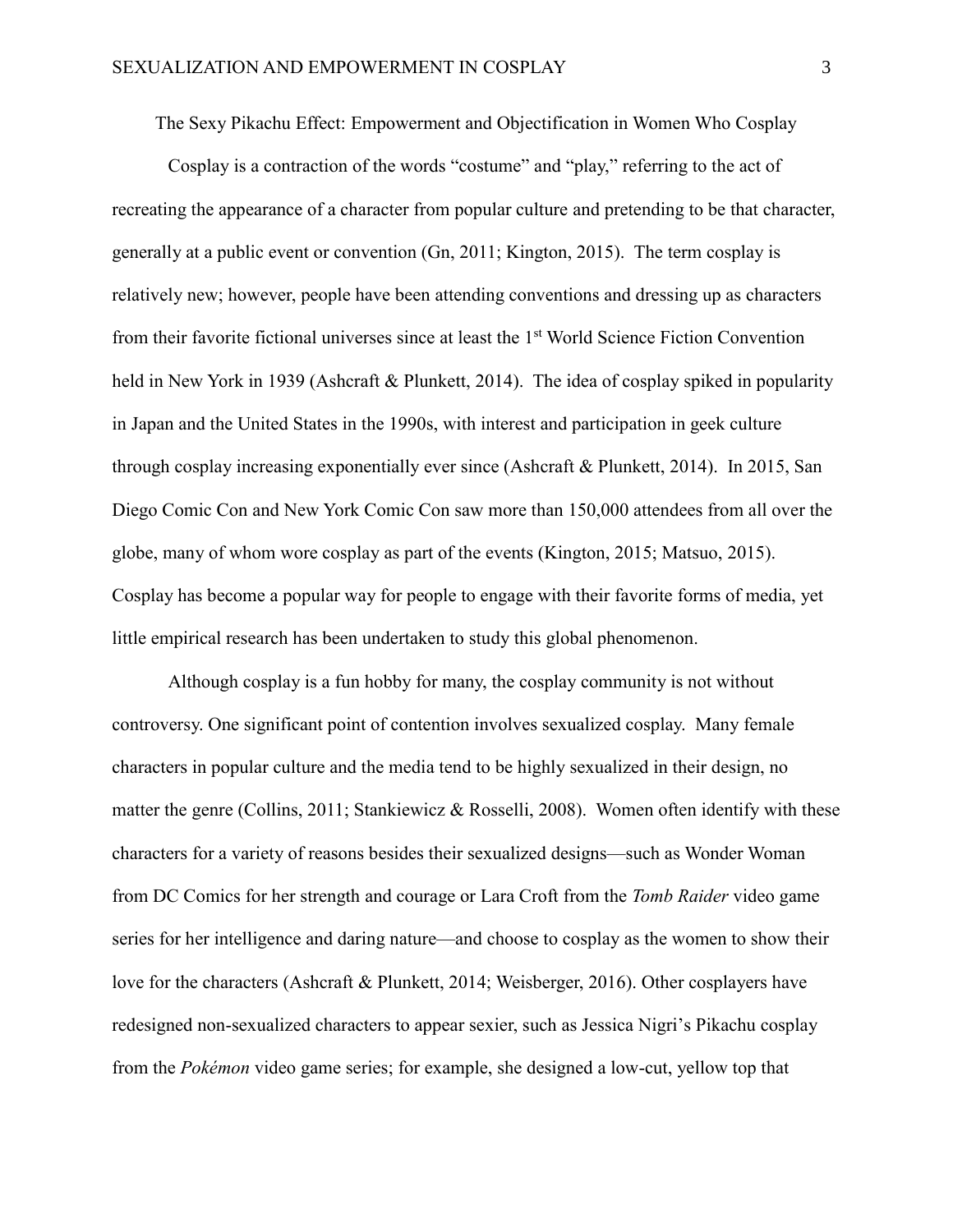revealed her cleavage and midriff and wore a short skirt to sexualize this character ("Jessica Nigri's 26 Most Epic Cosplay," n.d.).

Female cosplayers who engage in sexualized cosplay are sometimes regarded with scorn by others in the cosplay community, as people claim it overshadows the creative and fun elements of cosplay with an attempt to merely gain sexual attention (Bryonhelm, 2012; nintendo424, 2011; Ortiz, 2014). Some women in the cosplay community, however, have argued that wearing sexualized cosplay empowers them and gives them confidence by showing off their bodies as their favorite characters (McKinney, 2014). Ramano (2017) wrote an article defending women who engage in sexy cosplay, stating that judging women based on how they choose to cosplay is an attempt to undermine the female presence in the convention space and perpetuates the idea of the fake geek girl. The concept of the fake geek girl reflects the idea that women fake their interest in popular culture—which is often considered a male-dominated community—in order to garner attention from men (Letamendi, 2012; Reagle, 2015).

Conversely, other cosplayers fear that the increase in sexualized cosplay works to uphold the expectation that women must be sexy or conform to traditional standards of physical attractiveness in order to feel confident (Danahay, 2016; nintendo424, 2011; Stoker, 2012). This is closely related to objectification theory. Objectification theory posits that people tend to value others for their bodies and their physical appearance, rather than for their humanity (Fredrickson & Roberts, 1997). Most commonly, objectification is regarded as the "male gaze," viewing women as objects of desire (Fredrickson & Roberts, 1997). The objectification of women stems from many sources: advertisements that focus on female body parts, popular media that display women in revealing clothing, etc. (Collins, 2011; Daniels, Layh, & Porzelius, 2016; Stankiewicz & Rosselli, 2008; Vance, Sutter, Perrin, & Heesacker, 2015). Women, therefore, are objectified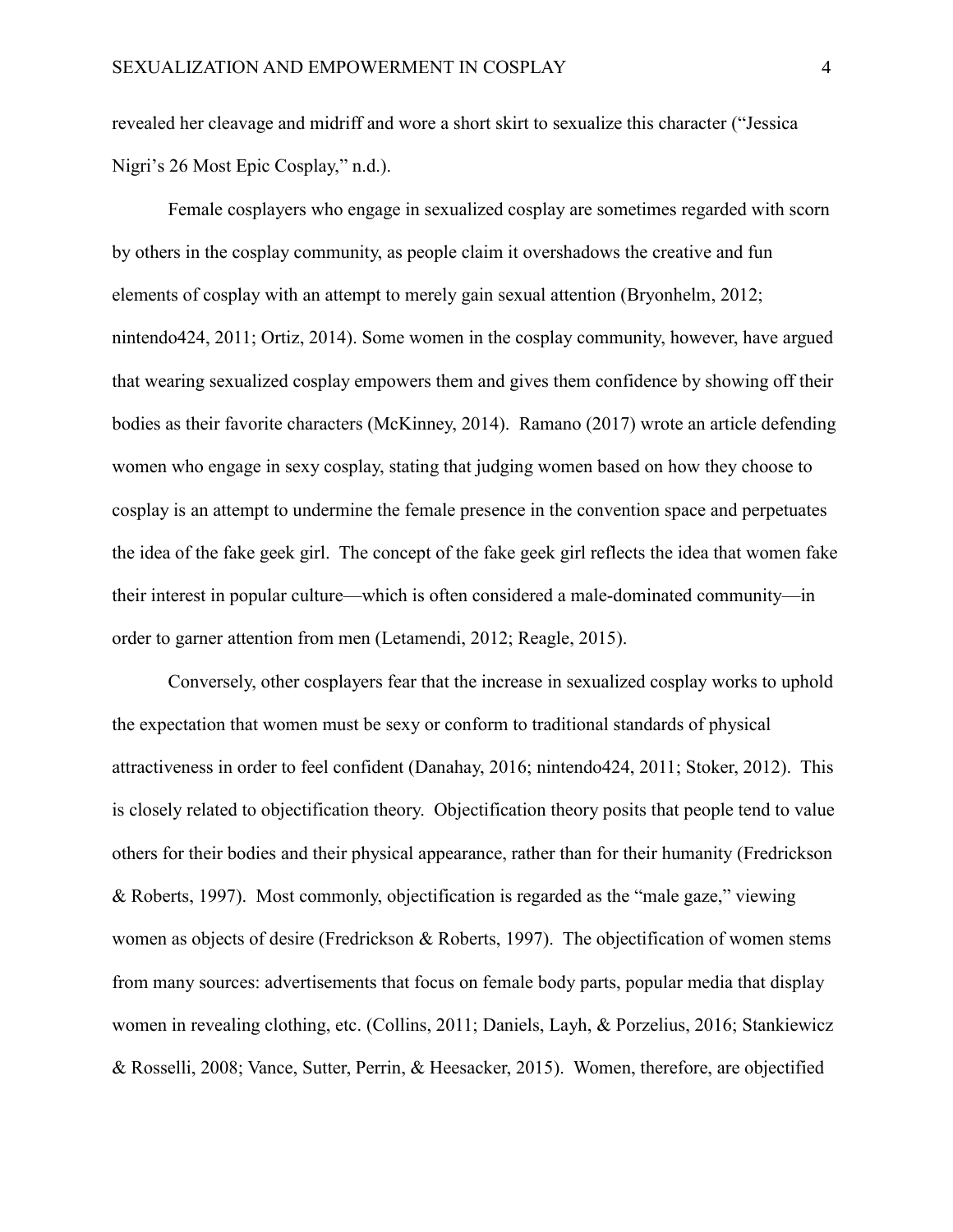constantly and are expected to maintain their appearance in ways that please men (Fredrickson & Roberts, 1997). Women may then begin to constantly survey their bodies as if they are an observer in order to assess whether they meet societal beauty standards, a process known as selfobjectification (Fredrickson & Roberts, 1997).

Several research studies have identified a plethora of consequences of the objectification of women. Women who are objectified are often perceived to be immoral, low in intelligence, and less capable than others of performing complex tasks (Holland & Haslam, 2013; Moradi & Huang, 2008; Ward, 2016). This pattern of thinking is prevalent in the cosplay and convention community, with many men claiming that women who engage in sexualized cosplay are "bimbos" (cuillere, 2015, para. 1), "sluts," or "whores," (Bryonhelm, 2012, para. 9). Research has also shown that self-objectification predicts a variety of negative outcomes for women as well. Women who self-objectify show increased body surveillance, higher rates of body shame, impaired cognitive abilities, and more depressive symptoms, disordered eating, and anxious behavior (Calogero, 2004; Gay & Castano, 2010; Moradi & Huang, 2008; Strelan & Hargreaves, 2005). These negative societal and personal impacts make objectification an important subject to study as it is a process that has become deeply ingrained into modern culture (Fredrickson & Roberts, 1997).

Self-sexualization is very similar conceptually to self-objectification, but it focuses more on the process of women sexualizing their bodies to give themselves greater social value (Ruckel & Hill, 2017). Women learn that in order to be worthwhile in society, they must appear attractive in the eyes of others—or specifically, men (Ruckel & Hill, 2017). Because self-sexualization is closely tied to self-objectification, they share similar consequences. Women who self-sexualize survey their bodies more frequently, experience greater body dissatisfaction, have lower self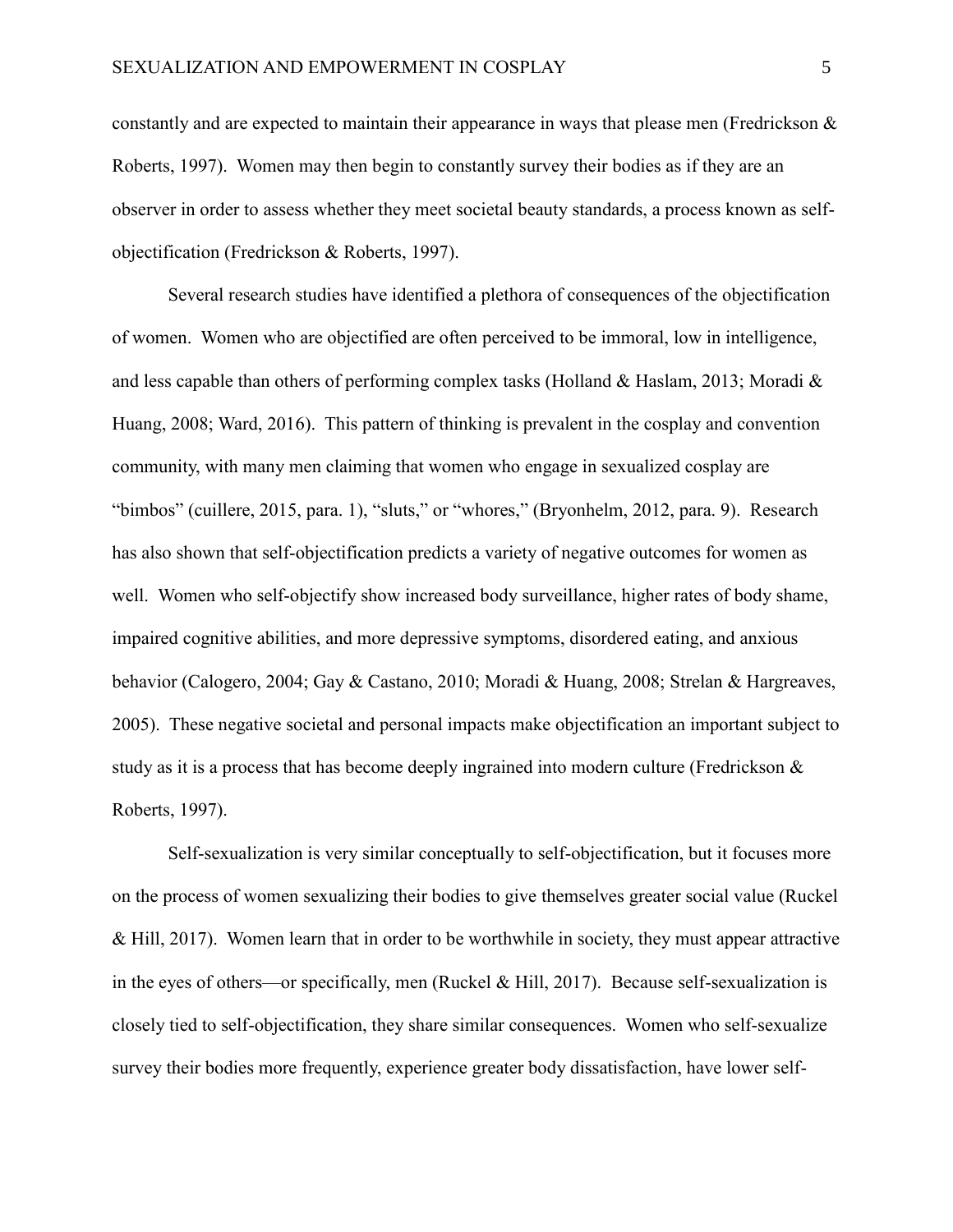esteem, are more likely to exhibit sexist attitudes, and are more likely to display depressive symptoms and engage in disordered eating (American Psychological Association, 2007; Ramsey & Horan, 2016; Ruckel & Hill, 2017; Ward, 2016). Despite these consequences, women report enjoying receiving sexualized attention from others (Liss, Erchull, & Ramsey, 2011). Other studies, such as those exploring burlesque performance, have found that women report feeling a greater sense of empowerment when they sexualize themselves in front of an audience because it allows them to engage and control their sexuality without feeling the need to hide it (Regehr, 2012). It is unclear, though, whether this can expand for women in other contexts, and whether this truly gives women more agency.

Some in the cosplay community are afraid that this pattern of objectification and sexualization has manifested in how women choose to cosplay. Cosplayers holding this perspective argue that the prevalence of sexy cosplay puts pressure on other female cosplayers to cosplay in the same style in order to receive positive attention and achieve success in the community (Hernandez, 2013). A cosplayer by the name of MangoSirene (2017) detailed her experience with this problem in a YouTube video. She used to make her living by being a professional cosplayer, largely through funds given by her fans via Patreon—an online service where people can pay a certain amount to a person each month in exchange for, in MangoSirene's case, cosplay tutorials and sneak peaks of her photoshoots. After a while, she noticed that many people had started withdrawing their funding specifically because she was not doing enough sexy cosplays. She tried to make more sexualized cosplays in order to keep others from pulling their support, but she did not feel comfortable wearing them and ultimately distanced herself from the community.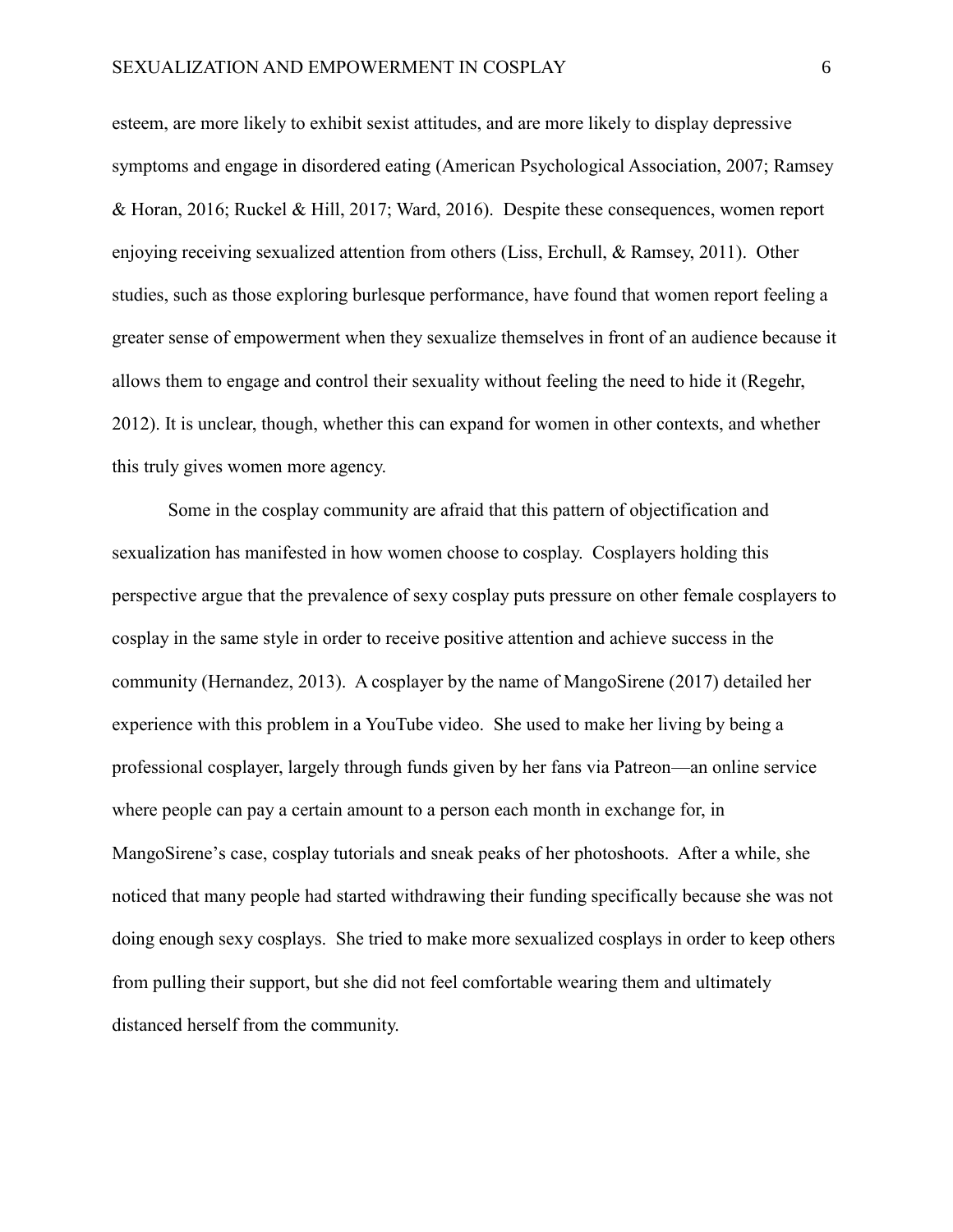The debate around women gaining empowerment through sexualization is not limited to cosplay culture—it is a prevailing topic in psychological research, gender studies, and feminist communities. Researchers from these areas have argued for years about the best definition for empowerment (Peterson, 2010). Some have described empowerment as an intrinsic and subjective force that gives women confidence and perceptions that they are in control (Zimmerman, 1990), while others believe that true empowerment comes from a woman's external ability to control her life and the resources available to her (Peterson, 2010; Riger, 1993; Regher, 2012). Researchers who endorse the former perspective have also claimed that women achieve empowerment when they are able to choose to engage with their sexuality—telling women that they cannot dress or behave how they want takes away their agency (Danahay, 2016; Peterson, 2010; Tolman, 2000). Other researchers have countered that these actions may not be a completely autonomous choice for women since there are societal pressures for women to dress for male pleasure (Gill, 2007; Lamb, 2010; Levy, 2005). They argue that while empowerment through sexualization may help a woman feel confident, her sense of agency may be primarily coming from receiving positive feedback from society for adhering to these expectations (Liss et al., 2011). Erchull and Liss (2013) operationalized a type of empowerment through the belief that sexuality can give women power over men, but they also found that this construct was related to more frequent engagement in self-objectification behaviors, e.g., body surveillance, as well as greater sexist attitudes—which on face value does not seem very empowering for women. Overall, it is difficult to gauge under which circumstances sexualization can be an empowering experience.

Cosplay offers a unique context in which to explore this debate. Research on phenomena such as deindividuation shows individuals experience a change in their normal behaviors due to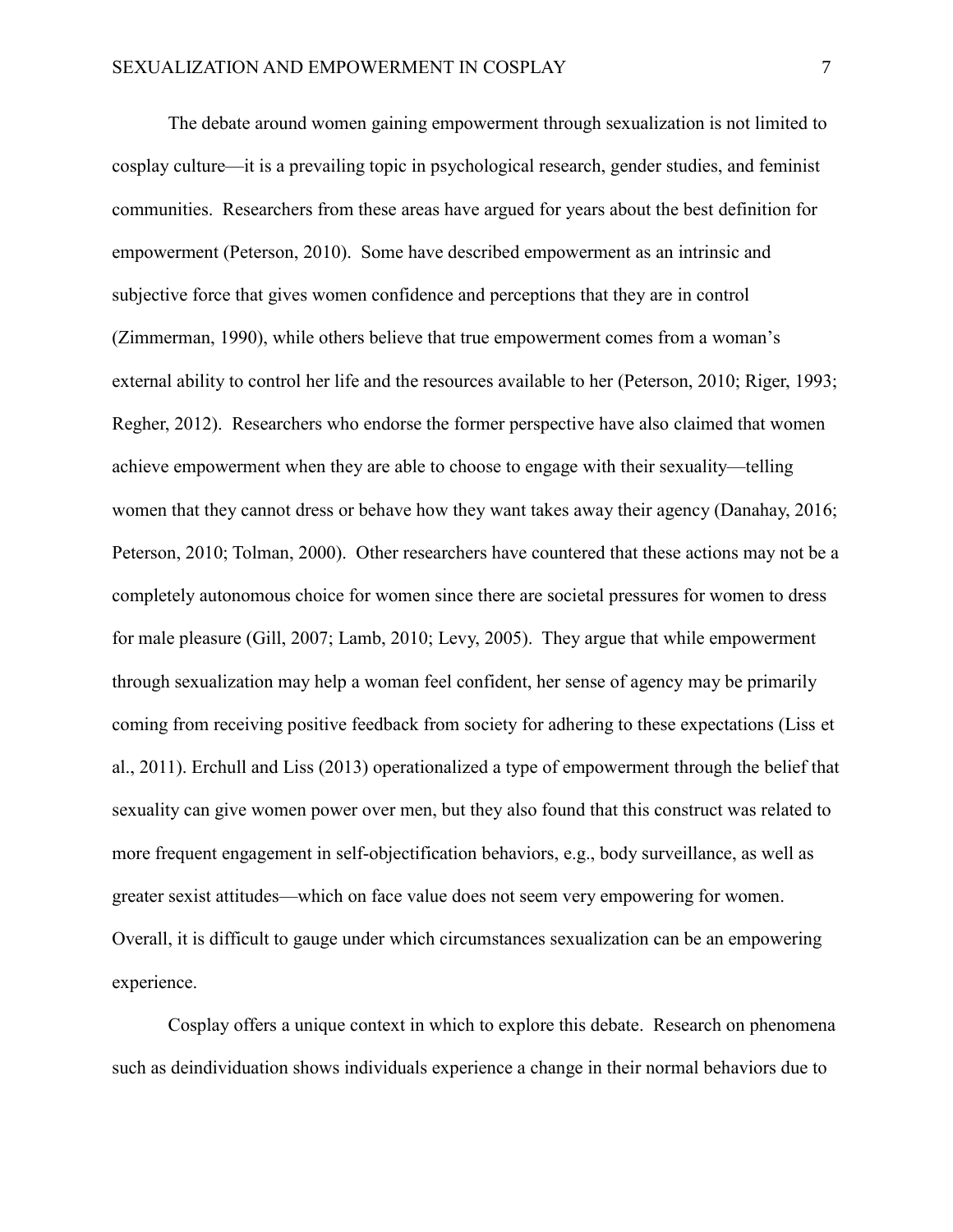the influence of being part of a large group (LeBon, 1895; Diener, 1980). They feel a stronger sense of identity with the group rather than as individual people, which can lead to being less aware of the self (Diener, 1980; Prentice-Dunn & Rogers, 1989). These patterns are increased when there are elements of anonymity and excitement for being part of the crowd (Zimbardo, 1970). Cosplay is a perfect example of this phenomenon. People take on a new identity by dressing up as a character—often giving them a sense of anonymity—and go into an environment full of like-minded individuals to share their enjoyment of a genre or media form which can further fuel their excitement. Cosplay as a mechanism of deindividuation may lead to people experiencing an altered sense of self that is tied to the character they are cosplaying. Those who choose to dress as female characters with powerful characteristics—such as Wonder Woman or Lara Croft, as previously mentioned—may begin to take on the characters' traits themselves while in costume. This aspect of cosplay may be the empowering experience for cosplayers, regardless of the sexual nature of the costume. What remains unclear, however, is whether taking on these characteristics in the moment affects a cosplayers' sense of self in their daily lives. Moreover, it is unclear whether this serves to buffer some of the negative effects associated with self-sexualization for those engaging in sexualized cosplay.

Although there is no research that I know of that specifically addresses cosplay in the context empowerment through sexualization, previous research on the effects of sexualization may provide insight to how these theories relate to cosplay. Ramsey and Horan (2016) found that women who tended to post sexualized pictures on Instagram did not report increased sexual agency despite women's claims that they felt empowered after engaging in this behavior. Engaging in sexy cosplay could potentially follow the same pattern. Given this, without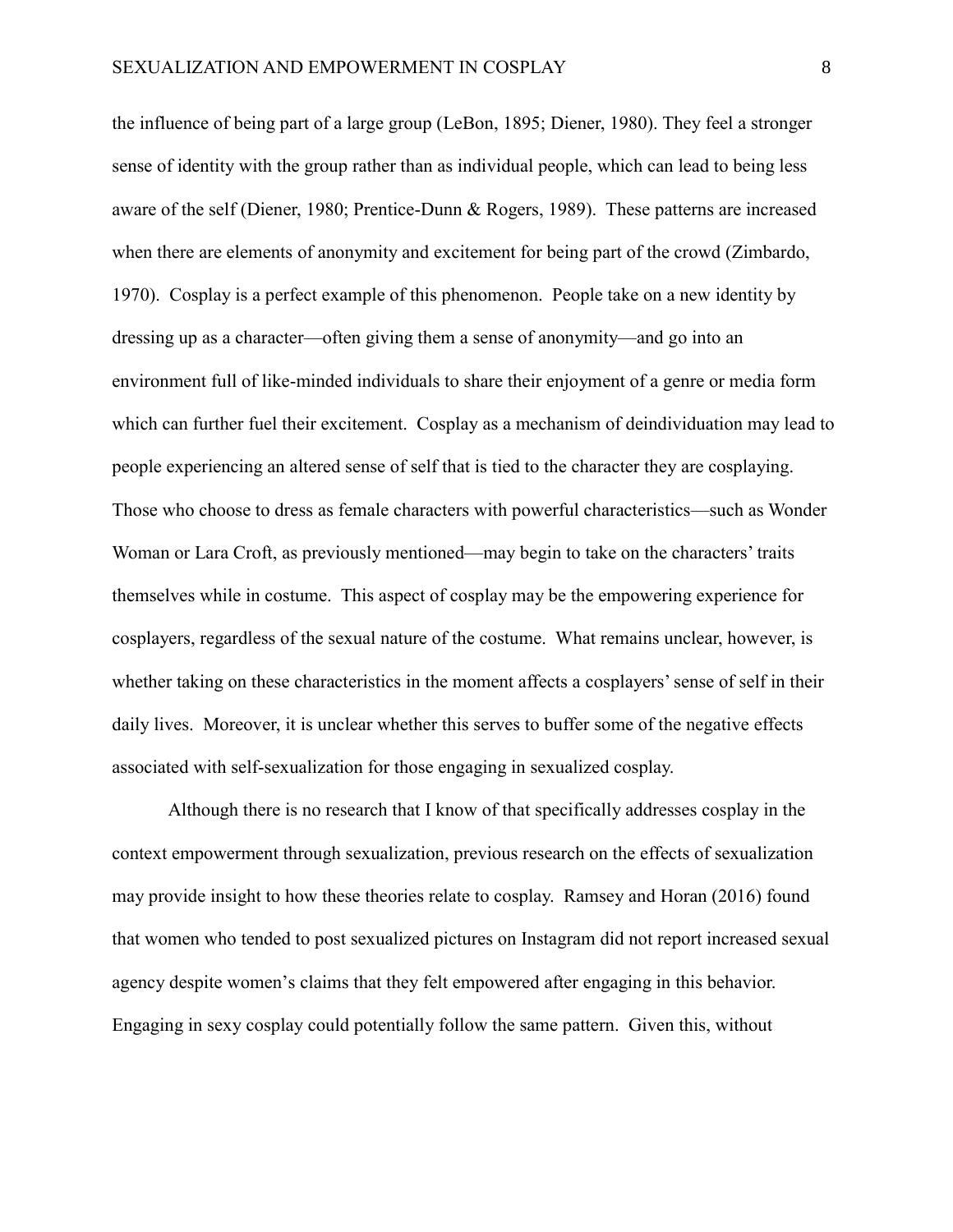achieving empowerment through their cosplay, women who participate in sexy cosplay may experience the negative consequences associated with self-objectification and self-sexualization.

With this study, I aimed to provide empirical evidence for the psychological consequences of engaging in various types of cosplay, particularly sexualized cosplay. I developed measures to assess the sexual nature of participants' typical cosplay and to determine how empowered each participant felt while in costume. Several measures from previous studies were also adapted to examine participants' tendencies to self-objectify, enjoy sexualization, believe that their sexuality gives them power, and feel that they hold power in their interpersonal relationships both in and out of cosplay.

Because this subject has remained largely unexplored within psychology and related fields, it was unclear whether the impacts of cosplay would be positive or negative. Based on the results of psychological research examining the effects of objectification and sexualization more generally, however, I hypothesized that (1) female cosplayers who engaged in sexy cosplay would (1a) enjoy sexualization to a greater extent than cosplayers who did not, (1b) believe that they personally derive power from their sexuality, (1c) believe that other women use their sexuality to gain power, (1d) be more likely to self-objectify by surveying their bodies, and (1e) experience more body shame. Because previous research has not produced a clear answer in regard to the empowering effect of sexualization, I did not have an a priori prediction for how engagement in sexualized cosplay would (1f) influence the participants' personal sense of power, but I did plan to explore this.

I also hypothesized that (2) cosplayers who felt more empowered while in cosplay would (2a) experience a greater personal sense of power, (2b) survey their bodies less, and (2c) feel less body shame compared to cosplayers who did not feel empowered while in costume. I did not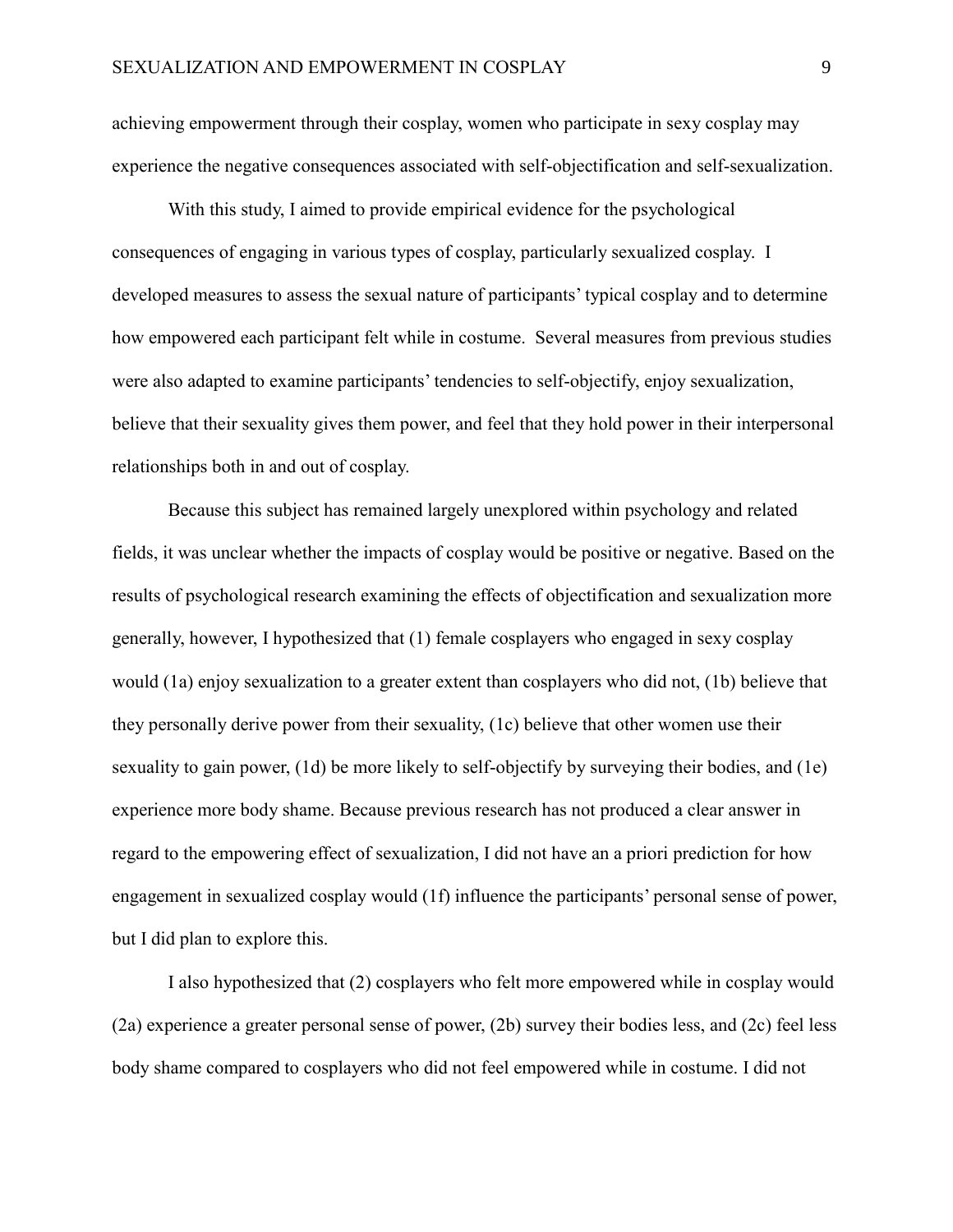have an initial prediction for how empowerment would (2d) influence enjoyment of sexualization or (2e) the belief that sex is a source of power for the participants personally and (2f) women in general for the same reason I did not have a specific hypothesis regarding sexualized cosplay and personal sense of power.

I believed that (3) there would be an interaction between sexualized cosplay and empowered cosplay scores. I predicted that cosplayers who more frequently choose sexualized cosplay but also felt empowered by their cosplay would (3a) report a higher personal sense of power and (3b) experience less body shame than sexualized cosplayers who did not report this empowerment. While I did not have specific predictions for the potential interactions between sexualized cosplay and empowerment in cosplay in predicting (3c) body surveillance, (3d) enjoyment of sexualization, and (3e) endorsing the idea that sexuality gives women power, I was, nonetheless, interested in exploring these potential interactions.

I also hypothesized that (4) two mediational paths would be potential mechanisms for participants experiencing positive effects of sexualized cosplay. I believed that these women, if they found pleasure in being sexualized while in costume, could benefit from engaging in sexualized cosplay if they achieved those feelings of empowerment expressed by burlesque performers and exhibited less problematic self-objectifying behaviors. Specifically, I hypothesized that, for women who engaged in sexualized cosplay, (4a) enjoyment of sexualization while in cosplay and (4b) general enjoyment of sexualization, would, respectively, positively predict empowerment in cosplay which would, in turn, negatively predict body surveillance which would positively predict body shame. Although I believed that these variables in both their general as well as the cosplay-specific forms would behave in similar ways, I decided to evaluate both pathways to test each pattern in case there were difference in the nature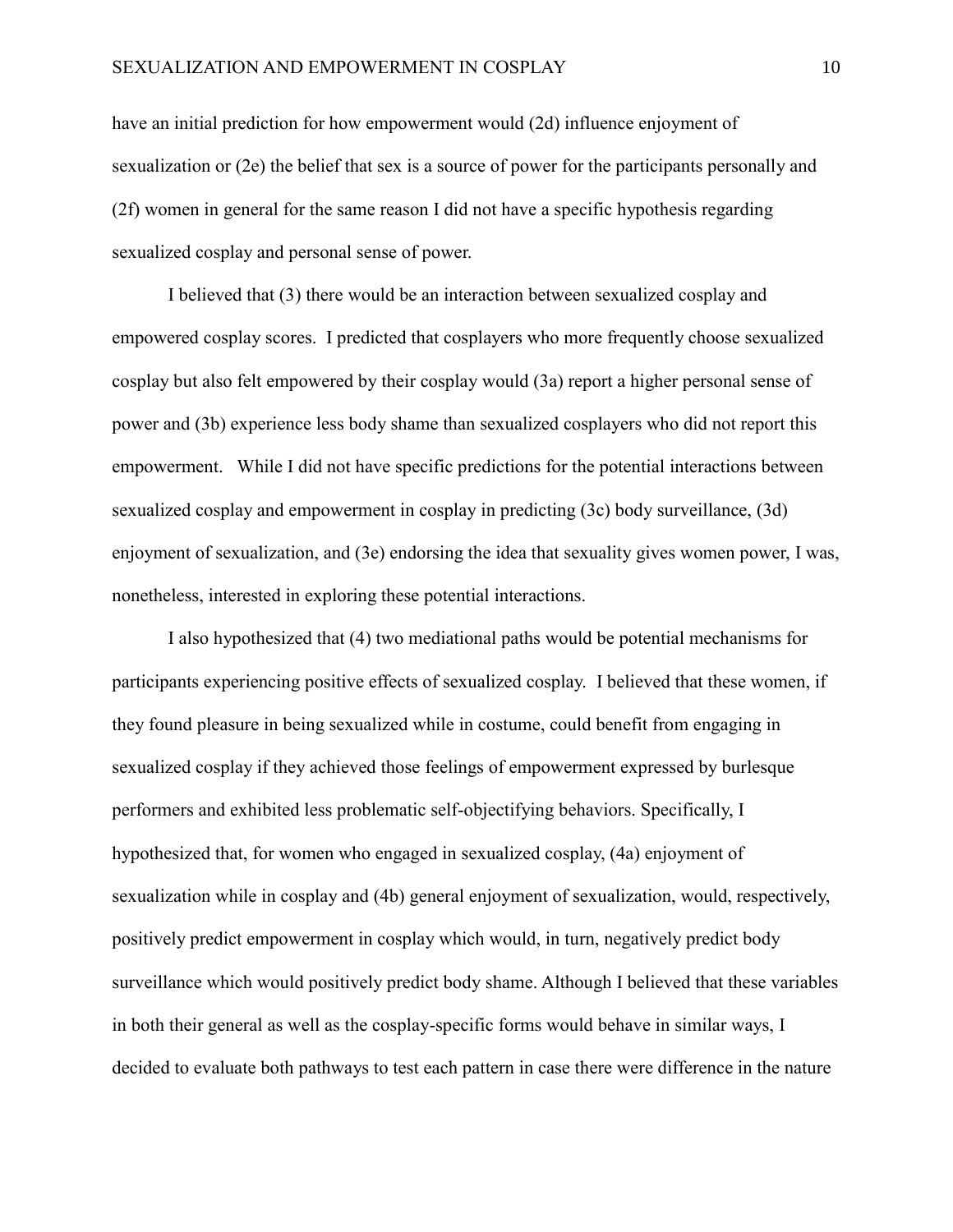of the relationships or the size of the effects. I had parallel hypotheses for a second set of mediation analyses where the first variable in the model would be either (4c) the belief that sex gave participants power while in cosplay or (4d) the general belief that sex was a source of power.

Looking again at women who engaged in sexualized cosplay, I also wanted to examine whether (5) feeling empowerment while in cosplay would mediate the relationship between (5a) enjoyment of sexualization while in cosplay, (5b) enjoyment of sexualization in daily life, (5c) the belief that sexuality gave participants power while in cosplay, and (5d) the belief that sexuality gave participants power in daily life and the outcome variable of personal sense of power.

Finally, I hypothesized that (6) a mixed ANOVA would reveal that participants would (6a) show signs of greater self-objectification while in cosplay than in their daily lives because the nature of cosplay involves wanting others to look at them in their creation and (6b) would feel a greater sense of personal power during their cosplay experience because I theorized that they would take on the traits of their characters while in costume. I also sought to compare the participants' (6c) enjoyment of sexualization in and out of cosplay, as well as their (6d) belief that they achieve power through their sexuality during their cosplay experiences and in their routine activities. In addition, I was interested in exploring whether sexualized cosplay moderated these relationships, although I had no specific hypothesis about this.

### **Method**

#### **Participants**

**General demographics.** A total of 288 participants who identified as women participated in this study. See Table 1 for detailed descriptive statistics for the sample. The participants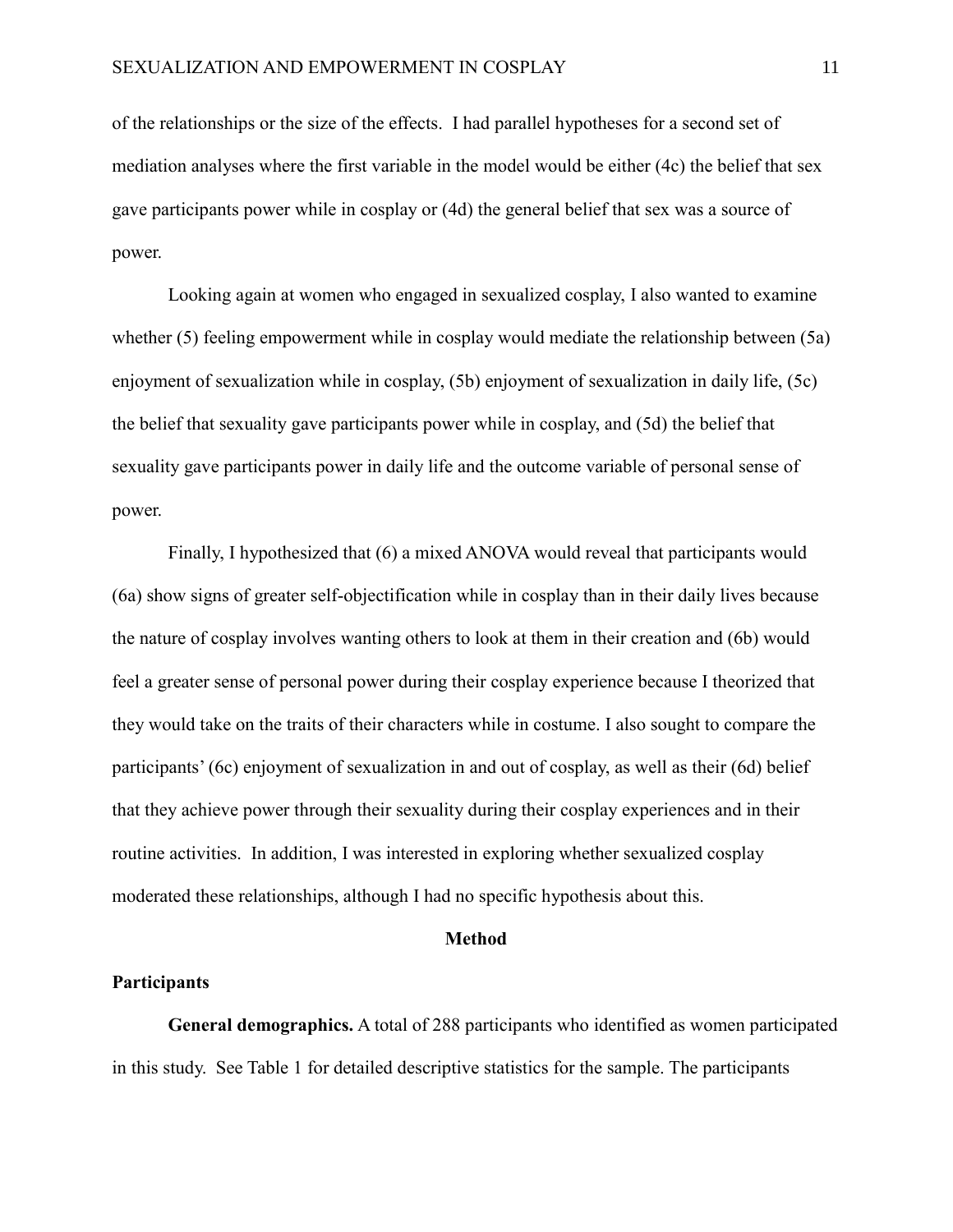ranged in age from 18 to 62 ( $M = 25.47$ ;  $SD = 6.33$ ). Most participants were from the United States (80.9%) and identified as White (67.4%). Participants in the sample reported diverse sexual identities including heterosexual (28.5%), bisexual (23.6%), asexual (18.8%), pansexual (13.2%), lesbian/gay (9.0%), or identifying in a different way (6.3%). Most of the participants had at least a bachelor's degree (35.8%), with a majority coming from a working class (36.8%) or middle class (43.8%).

**Cosplay demographics.** Complete descriptive statistics about the participants' cosplay habits are provided in Table 2. More detailed information about their convention attendance can be seen in Table 3. Participants had been cosplaying for 1 to 25 years ( $M = 6.50$ ;  $SD = 4.10$ ), with many typically attending either 2 (30.6%) or 3 (20.5%) conventions per year. Most participants reported wearing either 1-2 (31.9%) or 3-5 costumes (31.9%) per year, as well as creating 1-2 costumes per year (52.1%). The most popular types of media that participants cosplayed from were video games (71.2%) and anime (66.3%). Similar to these findings, participants most frequently reported attending anime (79.2%) and gaming conventions (60.8%).

### **Procedure**

Participants were recruited through various social media platforms to complete a 20 minute online survey hosted through Qualtrics about their cosplay experiences. Participants learned about the study through Tumblr (37.5%), Facebook (29.2%), Twitter (28.5%), friends/word of mouth (1.7%), Reddit (1.0%), Instagram (.7%), or did not report this information (1.4%). Three restrictions for participation were present in the recruitment message: Participants had to identify as a woman, have cosplayed at least once in the past year, and be at least 18 years old. The recruitment messages also contained a link to the survey which began with an online informed consent.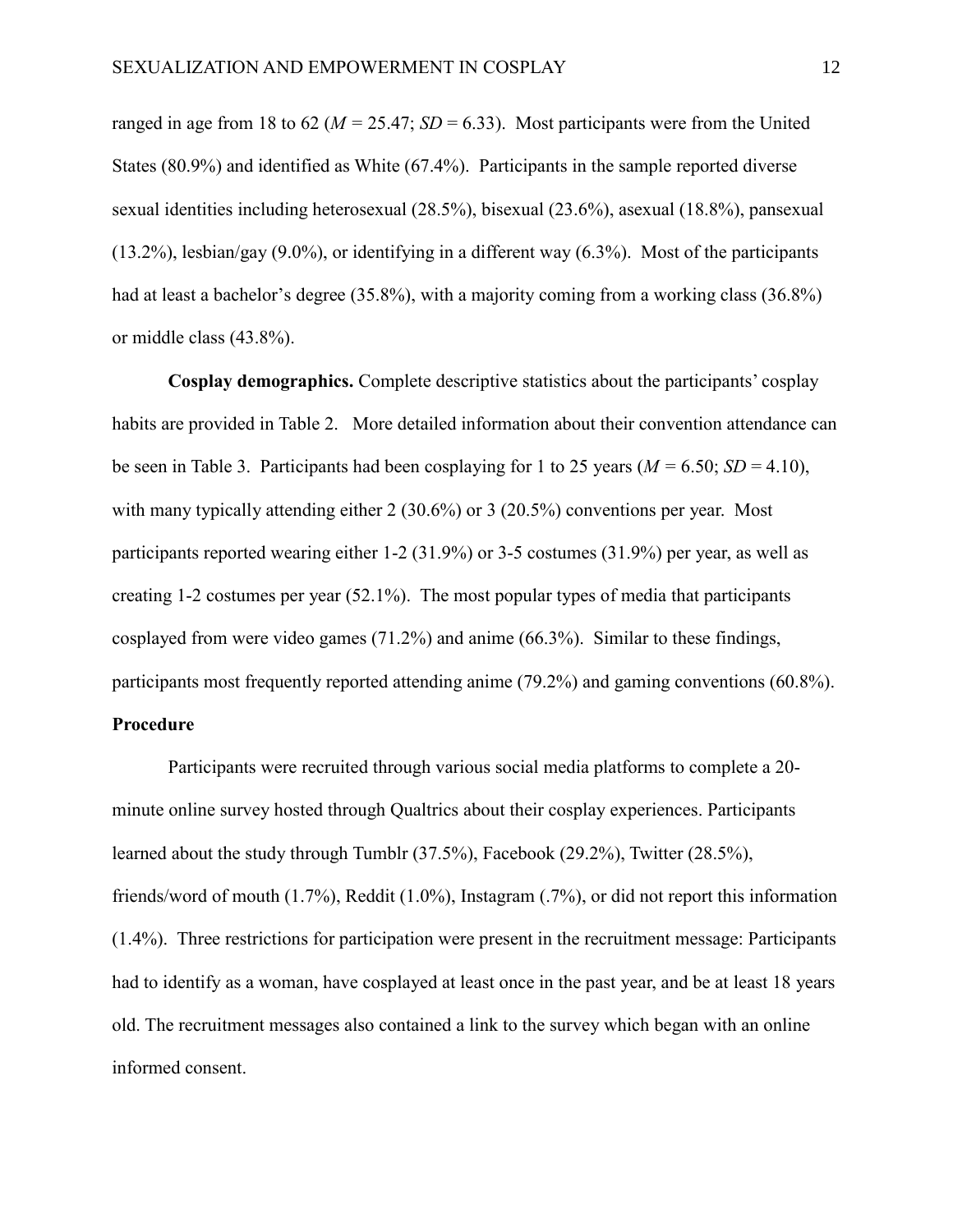After reading the informed consent, participants had to answer screening questions to ensure they met the study's criteria for participation. If any of these questions were answered with "no," they were brought to a screen informing them that they did not qualify for the study.

Eligible participants then completed a series of measures that evaluated specific behaviors and attitudes they experienced during their everyday lives. They then provided information about their cosplay habits. Finally, the participants responded to many of the same measures from the beginning of the survey that were adapted to examine feelings and behaviors during the participants' cosplay experiences.

After completing the survey, participants were brought to a debriefing page that allowed them to withdraw their data from the study. Participants received no compensation for their participation.

### **Materials**

**Cosplay demographic items**. Basic cosplay habits and convention attendance were measured with 3 questions inspired by Kington (2015). These questions asked participants to select the genre they tend to cosplay from as well as the types of conventions they attend the most. More in-depth questions regarding cosplay experience developed by Rosenberg and Letamendi (2013) were used to assess how long participants had been cosplaying, how often they cosplay in a given year, and how much they spend on cosplay.

**Personal Sense of Power Scale (PSPS).** The PSPS (Anderson, John, & Keltner, 2012) was used to measure participants' perception of power in their everyday relationships. A sample item is "In my relationships with others, I think I have a great deal of power". The measure is comprised of 8 items which are responded to on a 7-point scale ranging from 1 (*Disagree Strongly*) to 7 (*Agree Strongly*). Mean scores were calculated such that higher scores represented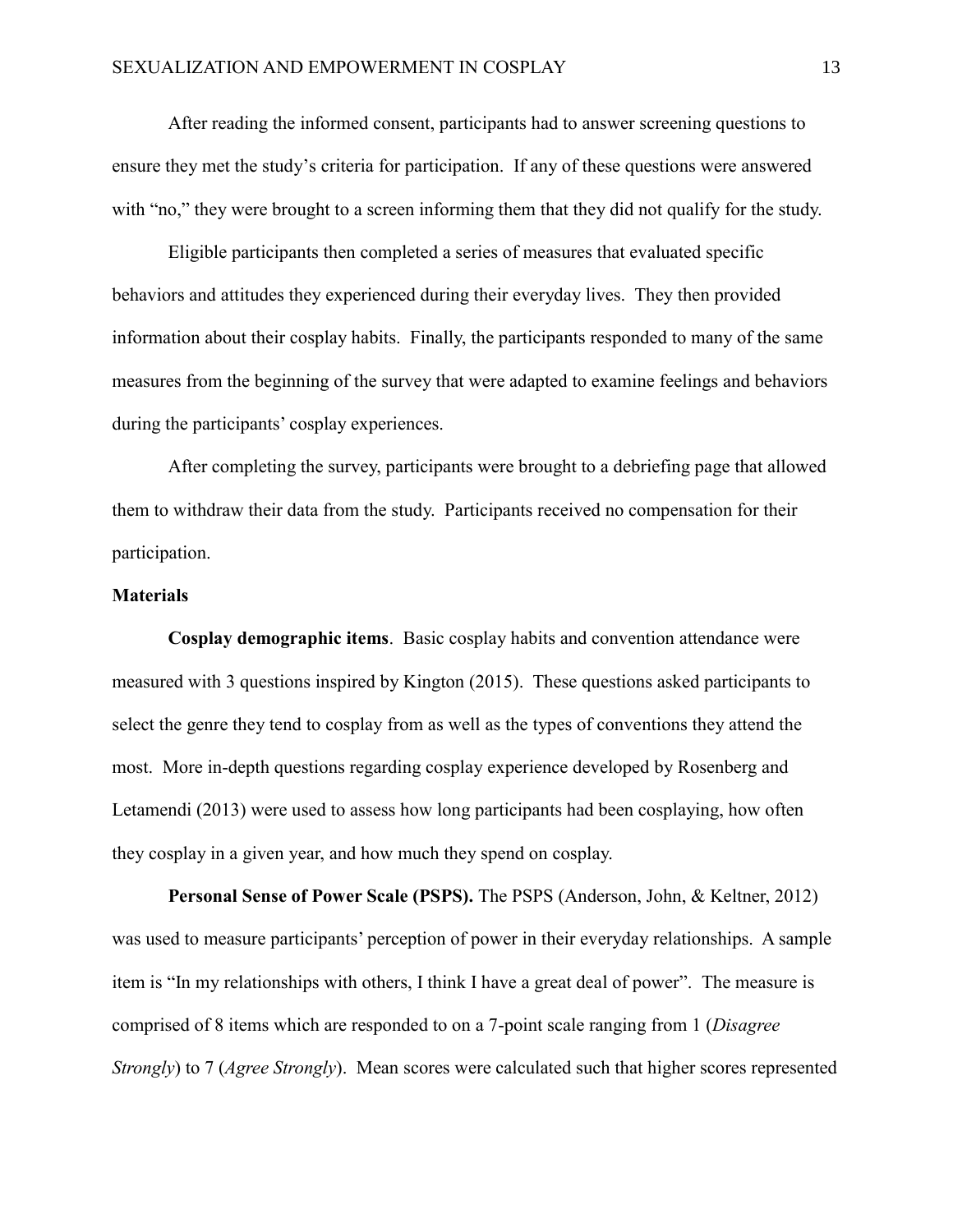reporting more power within relationships. The measure has been found to be reliable. In the original investigation, Cronbach's alpha for this measure when using it to assess power within everyday relationships rather than a specific relationship ranged from .82 to .85. It was .89 in the present study.

I also used a modified version of the PSPS to assess participants' feelings of power while in cosplay. Items were adapted so that they all began with the phrase "When in cosplay" (e.g., "When in cosplay, I think I have a great deal of power"), but items were otherwise identical to the original version. The response scale was retained, and mean scores were calculated in the same way. This adaptation of the PSPS was also reliable ( $\alpha = .87$ ).

**Enjoyment of Sexualization Scale (ESS)**. The ESS (Liss et al., 2011) was utilized to measure the participants' pleasure from receiving sexual attention from others. The original 8 item scale was designed to gauge enjoyment from receiving male attention; however, I changed the language from the original slightly to be more gender-neutral in tone (e.g. "It is important that people are attracted to me" rather than "It is important that men are attracted to me"). The ESS uses a 6-point response scale ranging from 1 (*Strongly Disagree*) to 6 (*Strongly Agree*) and results in a mean score in which a higher score reflects a greater enjoyment of sexualized attention. The original ESS is a reliable scale ( $\alpha$  =.85), and the version used in this study was as well  $(\alpha = .81)$ .

The ESS was also adapted to assess participants' enjoyment of sexualization while in cosplay. The same response scale was utilized, and a mean score was calculated in the same way as the original. The wording of the items were the same, with only the phrase "When in cosplay" attached to the beginning of the questions (e.g. "When in cosplay, it is important that people are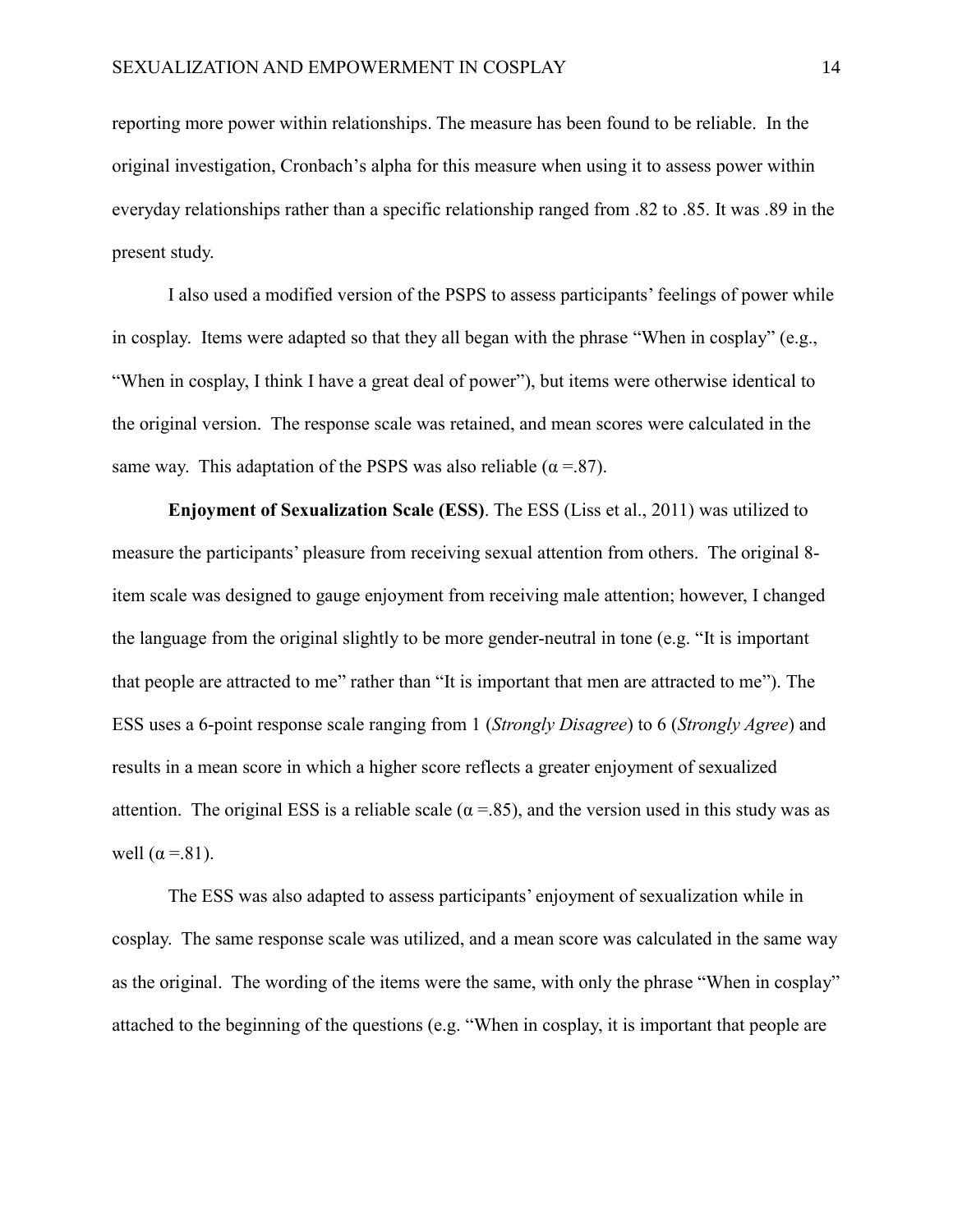attracted to me"). This version of the ESS was also found to be reliable with a Cronbach's alpha of .86.

**Sex is Power Scale (SIPS)**. The SIPS (Erchull & Liss, 2013) was used to examine the extent to which participants believed they and other women in general derive power from sexualization. The scale is composed of two subscales to measure these components separately as the Self: Sex is Power Scale (S-SIPS) and the Women in General: Sex is Power Scale (W-SIPS) with 7 and 3 items, respectively. The SIPS uses a 6-point response scale from 1 (*Strongly Disagree*) to 6 (*Strongly Agree*). A higher mean score for S-SIPS indicates a stronger adherence to the belief that the participant personally gains power from her sexuality, and a higher mean for W-SIPS demonstrates the participant believes that other women use their sexuality for power over others. Like the ESS, both scales were edited to use gender-neutral language (e.g. "My sexual appeal helps me control others (S-SIPS)," and "People are easily manipulated by beautiful women (W-SIPS)"). The original S-SIPS and W-SIPS are both reliable scales ( $\alpha$  = .87 and  $\alpha$ = .82, respectively). For the versions used in this study, the S-SIPS and the W-SIPS had Cronbach's alphas of .90 and .82, respectively.

The S-SIPS was adapted to measure whether the participants felt that they gain power from sexualization while in cosplay. It used the same response scale and score calculation as the original S-SIPS, with the phrase "When in cosplay" added to the beginning of each item. A sample item is "When in cosplay, my sexual appeal helps me control others." This version of the S-SIPS was also found to be reliable ( $\alpha$  = .92).

**Objectified Body Consciousness Scale (OBCS)**. I used two of the three subscales of the OBCS (McKinley & Hyde, 1996) in this study: body surveillance and body shame. Body surveillance is an 8-item subscale that measures the degree to which participants view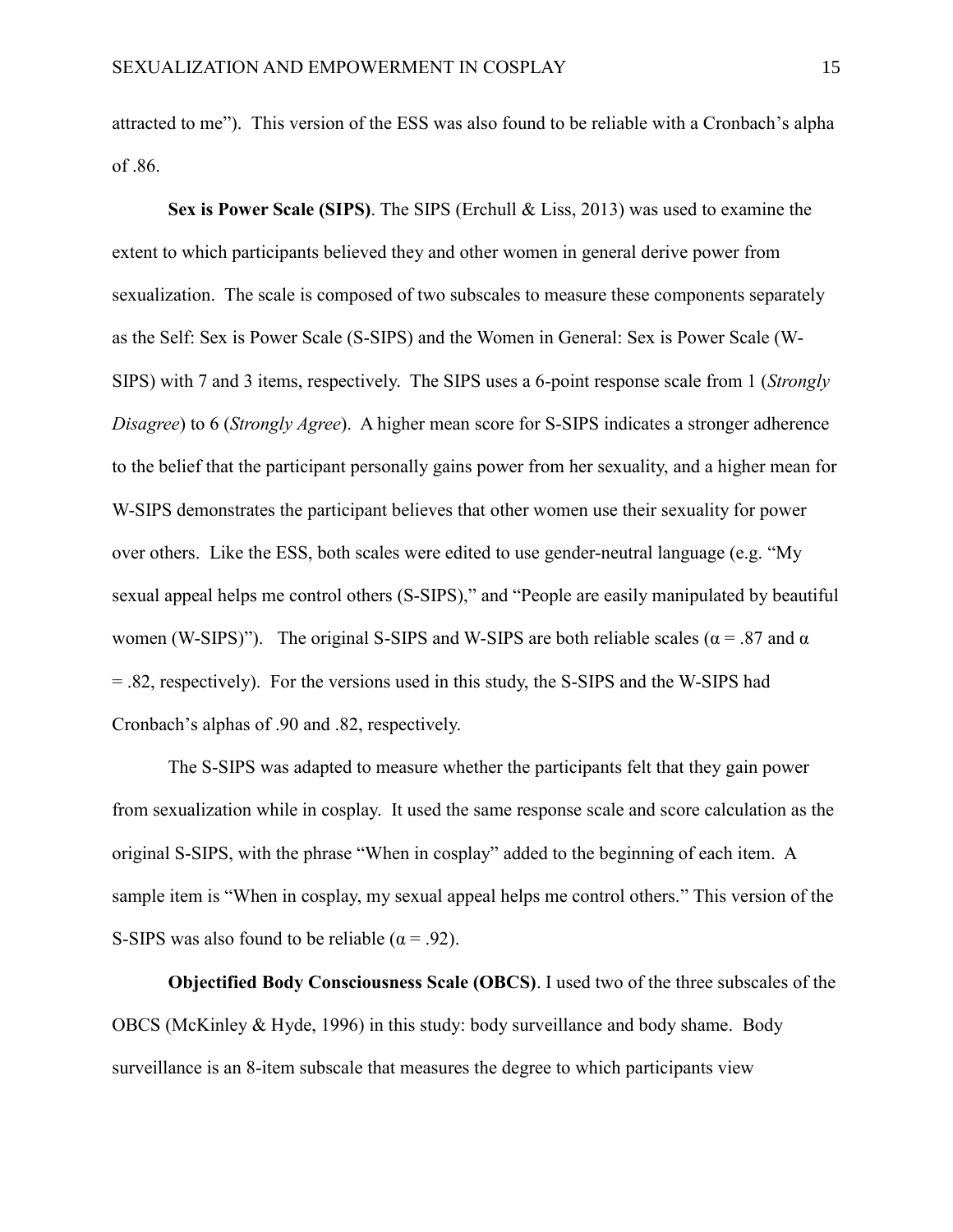themselves with an outsider's perspective in mind (e.g. "I often worry about whether the clothes I'm wearing make me look good"). The body shame subscale also consists of 8 items that assess how participants feel about their appearance and their bodies (e.g. "I would be ashamed for people to know what I really weigh"). Both scales produce their own mean scores calculated from a 6-point response scale ranging from 1 (*Strongly Disagree*) to 6 (*Strongly Agree*), with higher means indicating participants reported more frequently engaging in body surveillance and feeling a greater amount of body shame. The original study found both scales to be reliable: Body surveillance had an alpha of .89 and body shame had one of .75. In the present study, surveillance ( $\alpha$  = .87) and shame ( $\alpha$  = .89) were also shown to be reliable measures.

 Only the body surveillance subscale was adapted for cosplay, which was used to measure the extent that participants surveyed their bodies while in cosplay. The measure still consisted of the same 8 items from the original, but the language was altered slightly to apply directly to the cosplay experience (e.g. "When in cosplay, I often worry about whether the clothes I'm wearing make me look good*").* The response scale and the calculation for the mean score remained the same. The Cronbach's alpha for this version of the measure was .82.

**Sexualized and Empowered Cosplay**. Items were written for the present study to assess participants' sense of empowerment while in cosplay as well as their engagement with sexualized cosplay (see Table 4 for a complete list of the items). Empowerment items were developed by reviewing various definitions of empowerment from the literature and by reading through cosplay blog posts about why people believe cosplay is empowering. Sexualized cosplay questions were inspired by objectification research exploring what parts of the body and what types of clothing are most commonly viewed with a sexual gaze. These items were presented together along with distractor questions regarding cosplay experience in order to mask the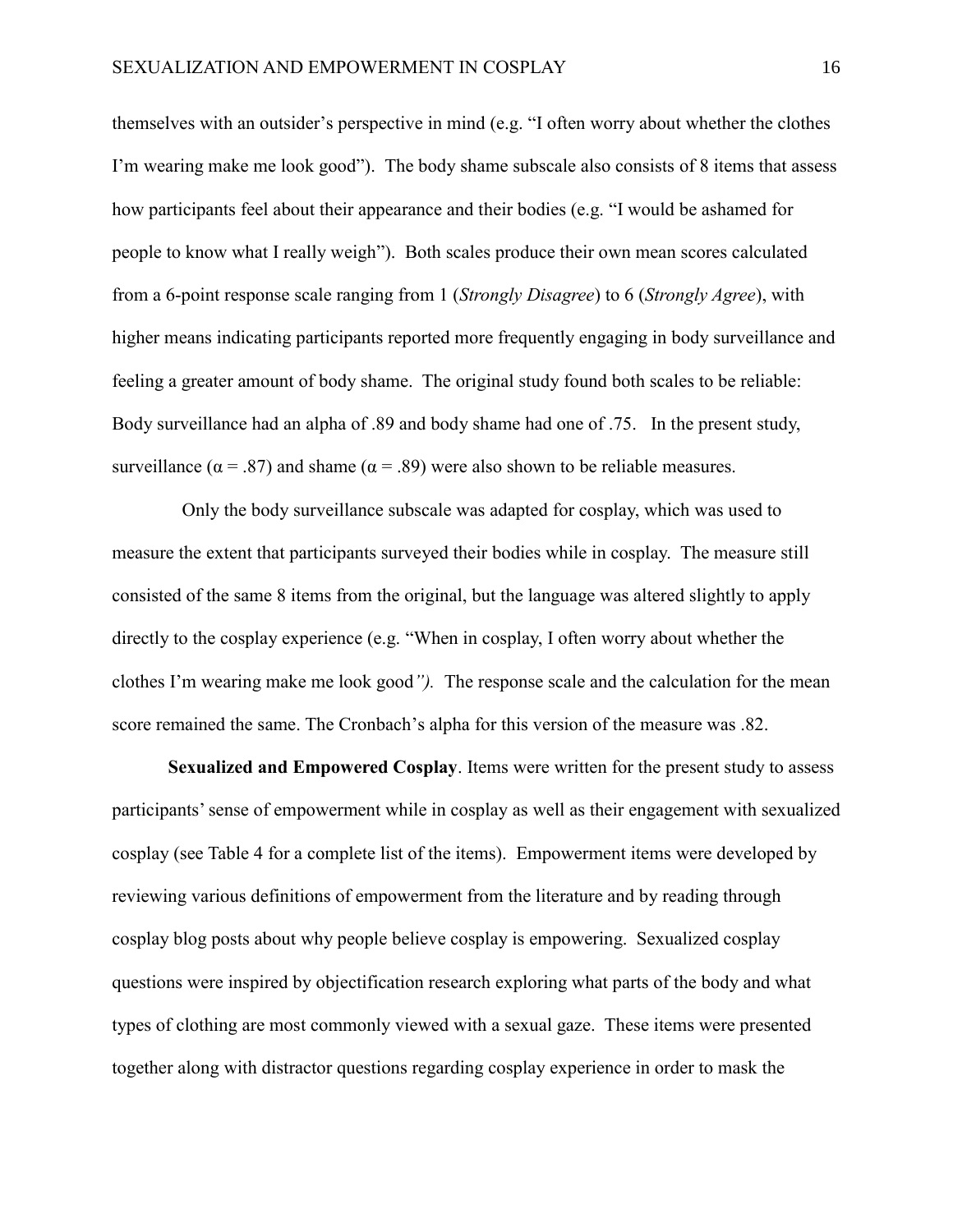questions of interest. All items were responded to on a 6-point scale ranging from 1 (*Never*) to 6 (*Always*).

#### **Results**

### **Exploratory Factor Analysis**

First, exploratory factory analysis (EFA) was used to identify whether distinct, interpretable scales assessing empowerment and sexualization while in cosplay could be derived from the items written for the present study (see Table 4) using principal axis factoring with oblimin rotation. I worked closely with my advisor to ensure that I was using the appropriate procedures to perform this analysis. I anticipated that these items would factor into two distinct scales: one reflecting the sexualized nature of cosplayers' costumes, and the other measuring cosplayers' sense of empowerment while in costume. Examination of the first scree plot showed 6 factors with eigenvalues over 1, with the first two factors explaining 16.55% and 9.63% of the variance, respectively. Although the additional factors accounted for their own small percentages of variance, there was no clear conceptual interpretation as to why the items were loading on these factors.

Given this, I forced a two-factor solution based on my a priori predictions. Factor 1 (empowerment) explained 22.15% of the variance, and Factor 2 (sexualized) explained 13.85%. Items were considered to load on a factor if they had a factor loading of .4 or above for that factor and did not cross-load above .2 on the other factor (see Table 5 for factor loadings). Four items did not load high enough on either factor to be included, and two more items were excluded because they cross-loaded onto the other factor. This resulted in two 8-item measures assessing empowerment in cosplay (Factor 1) and sexualized cosplay (Factor 2). Both scales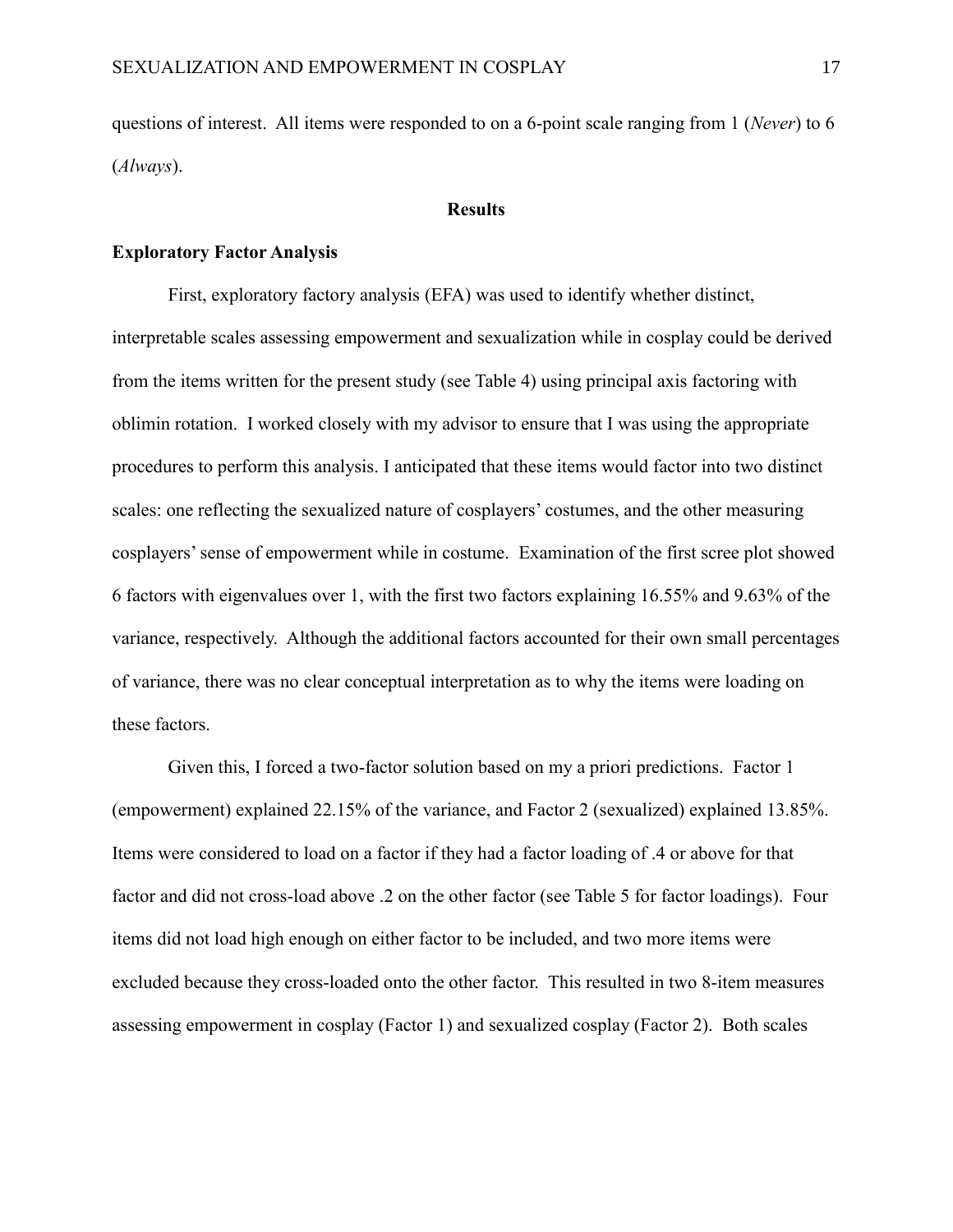were found to be reliable with a Cronbach's alpha of .86 for empowerment and .80 for sexualization.

### **Descriptive Statistics**

The descriptive statistics for each scale including means, standard deviations, and ranges are provided in Table 6. Participants tended to score low for the sexualized cosplay scale; conversely, participants seemed to score higher for the empowerment in cosplay scale. In general, the measures saw higher means for the participants in cosplay compared to their daily lives.

Table 7 displays the correlations among the measures. All the scales that were adapted to measure behaviors and attitudes during the cosplay experience—PSPS, ESS, S-SIPS, and body surveillance—were strongly correlated with the original versions of the measures. Both general surveillance and surveillance in cosplay were moderately correlated with sexualized cosplay scores; however, body shame was not correlated with sexualized cosplay. Sexualized cosplay and empowered cosplay scores were moderately correlated in the positive direction, indicating that feelings of empowerment tended to increase with the sexualized nature of the participants' costumes.

### **Sexualized and Empowered Cosplay**

As distinct empowered and sexualized cosplay scales were developed, means scores for each measure were used to test Hypotheses 1 through 3. This was done using multiple regression analysis using PROCESS (Hayes, 2017; Model 1) to test for significant interactions among continuous variables. Sexualized and empowered cosplay scores were mean centered prior to analysis. Parallel analyses were run to explore how sexualized cosplay, empowered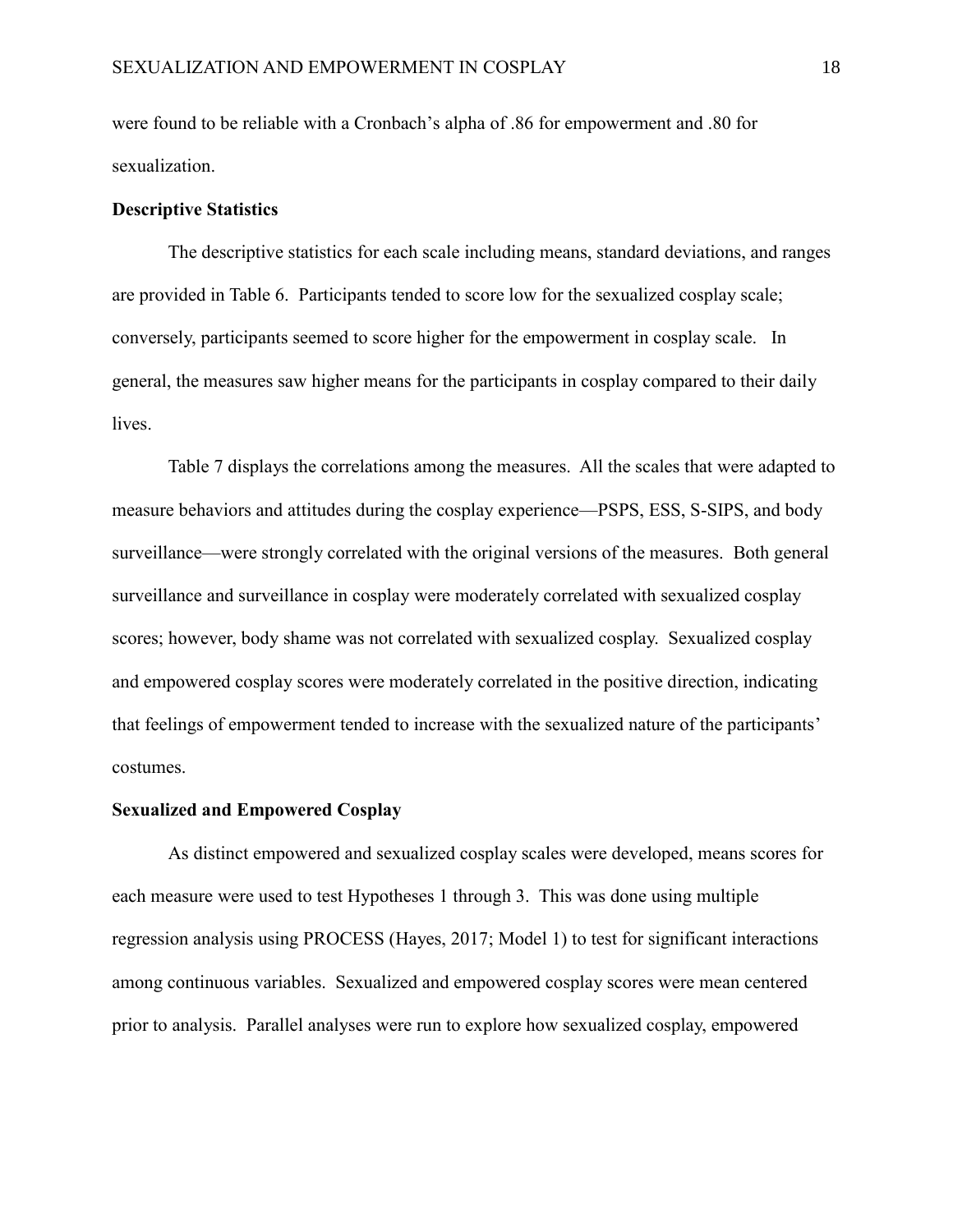cosplay, and their interaction predicted PSPS, ESS, S-SIPS, W-SIPS, body surveillance, and body shame scores.

The first analysis, testing Hypotheses 2a, 3a, and exploratory question 1f, had PSPS scores as the criterion variable. Both sexualized cosplay,  $b = .23$ ,  $t(282) = 2.67$ ,  $p = .008$ , 95% CI [.06, .40], and empowered cosplay,  $b = .20$ ,  $t(282) = 2.58$ ,  $p = .01$ , 95% CI [.05, .36], significantly, positively predicted women's personal sense of power. This finding confirmed Hypothesis 2a that women who engaged in more empowered cosplay felt a greater sense of personal power in their lives as a whole. While I had no specific hypothesis about sexualized cosplay in relation to PSPS scores (1f), I also found that those who engaged in more sexualized cosplay reported a greater sense of personal power. The interaction of the two did not, however, significantly predict PSPS scores,  $b = -0.04$ ,  $t(282) = -0.39$ ,  $p = 0.70$ ,  $95\%$  CI [ $-0.24$ ,  $-0.16$ ], so Hypothesis 3a was not supported. This model explained 6% of the variance in PSPS scores, *F*(3,  $282$ ) = 6.09, *p* < .001.

Analyses were then run with enjoyment of sexualization as the variable of interest. Supporting Hypothesis 1a, sexualized cosplay scores  $b = .65$ ,  $t(282) = 11.50$ ,  $p < .001$ , 95% CI [.54, .76], were shown to significantly predict participants' ESS scores. Additionally, results for the exploratory question 2d showed that empowered cosplay scores also predicted ESS scores *b*   $= .13$ ,  $t(282) = 2.47$ ,  $p = .01$ , 95% CI [.03, .23], indicating that women who wore more sexualized costumes and women who felt empowered by their cosplay also tended to enjoy being sexualized. I did not have a specific prediction for the interaction between these two variables on ESS scores, but I was interested in exploring it for question 3d. There was no significant interaction between the two variables in predicting ESS scores,  $b = -0.01$ ,  $t(282) = -0.11$ ,  $p = 0.91$ ,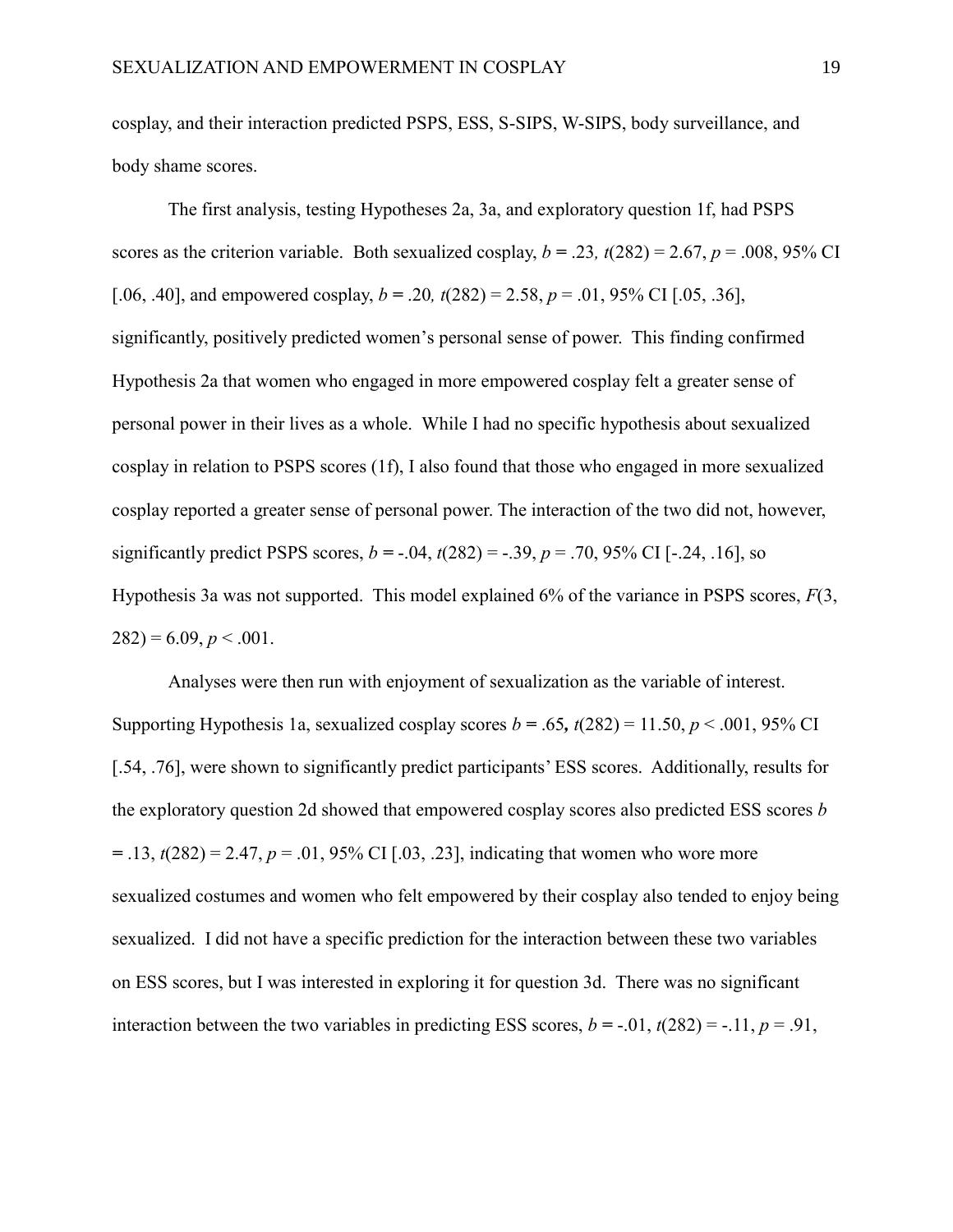95% CI [-.14, .12]. The model as a whole accounted for 36% of the variability in ESS scores,  $F(3, 282) = 52.29, p < .001.$ 

Analysis of the S-SIPS scores supported Hypothesis 1b, with sexualized cosplay scores significantly predicting S-SIPS scores in the positive direction,  $b = .57$ ,  $t(282) = 8.06$ ,  $p < .001$ , 95% CI [.43, .72]. Women who more frequently wore sexualized cosplay also were more apt to believe that they personally derived power from their sexuality. For the exploratory question 2e, however, empowered cosplay scores were not shown to be a significant predictor of S-SIPS, *b*   $= .09$ ,  $t(282) = 1.32$ ,  $p = .19$ , 95% CI [-.04, .21], meaning that empowerment in cosplay was not related to the cosplayers' belief that sexuality gives them power. For exploration question 3e, the interaction was found to be non-significant  $b = .11$ ,  $t(282) = 1.25$ ,  $p = .21$ , 95% CI [-.06, .27]. The results showed that 21% of the variability in S-SIPS scores was due to this model, *F*(3, 282)  $= 25.27, p < .001.$ 

Hypothesis 1c and exploratory question 2f followed a similar pattern for the W-SIPS. Sexualized cosplay scores positively predicted W-SIPS,  $b = .36$ ,  $t(282) = 3.59$ ,  $p < .001$ , 95% CI [.16, .56], supporting Hypothesis 1c. Women who reported engaging more often in sexualized cosplay seemed to more readily believe that other women gain power by using their sexuality; however, empowered cosplay scores were not significantly related to W-SIPS,  $b = .01$ ,  $t(282)$  $= .07$ ,  $p = .95$ , 95% CI [-.18, .19], for exploratory question 2f. As with S-SIPS, there was no interaction between sexualized and empowered cosplay scores on the participants' W-SIPS scores,  $b = -16$ ,  $t(282) = -1.32$ ,  $p = 0.19$ ,  $95\%$  CI [ $-0.39$ ,  $0.08$ ]. The model as a whole explained 5% of the variability in W-SIPS scores,  $F(3, 282) = 5.06$ ,  $p = .002$ .

Body surveillance was shown to be positively predicted by sexualized cosplay scores, *b*   $=$  .41,  $t(282) = 5.67, p < .001, 95\%$  CI [.27, .55], and negatively predicted by empowered cosplay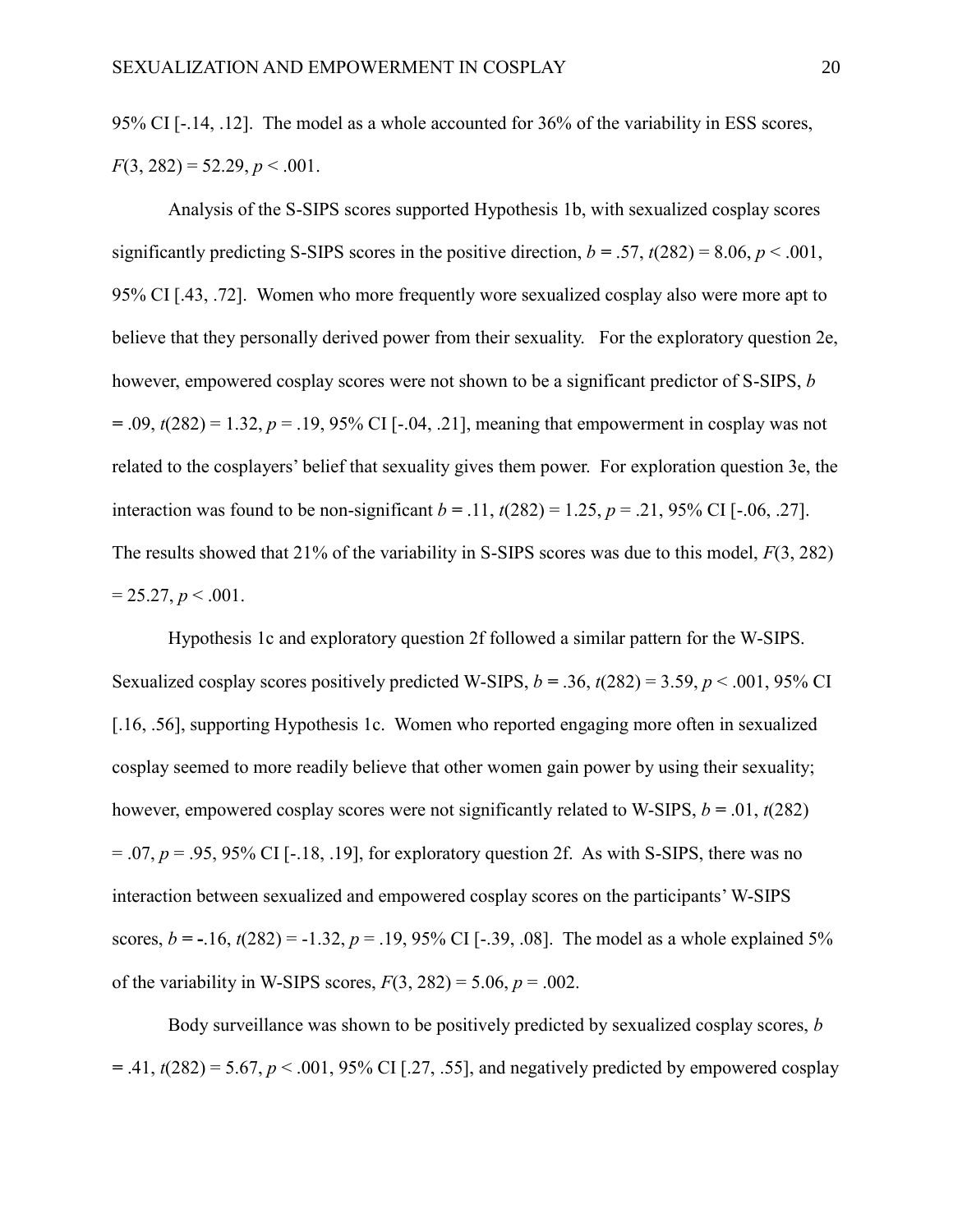scores,  $b = -0.24$ ,  $t(282) = -3.59$ ,  $p < 0.001$ ,  $95\%$  CI [ $-0.37$ ,  $-0.11$ ], confirming Hypotheses 1d and 2b respectively. Cosplayers who tended to wear sexualized costumes were more likely to survey their bodies during their daily lives, while cosplayers who felt empowered by their cosplay surveyed their bodies less frequently. I was interested in examining the interaction between sexualized cosplay and empowered cosplay on body surveillance for exploratory question 3c, and I found that the interaction between these two variables were not significant,  $b = -0.09$ ,  $t(282)$  $= -1.01, p = .31, 95\% \text{ CI}$  [ $-.25, .08$ ]. This model accounted for 12% of the variance in the participants' surveillance scores,  $F(3, 282) = 12.77$ ,  $p < .001$ .

The next analyses used body shame as the criterion variable to test Hypotheses 1e, 2c, and 3b. Hypothesis 2c was supported as empowered cosplay significantly negatively predicted body shame scores,  $b = -.34$ ,  $t(281) = -3.95$ ,  $p < .001$ ,  $95\%$  CI [-.51, -.17]. These results indicated that women who were empowered by their cosplay experience less body shame in their routine lives. Hypothesis 1e, however, was not supported, as the analysis showed that sexualized cosplay scores were not related to their levels of body shame,  $b = .16$ ,  $t(281) = 1.70$ ,  $p = .09$ , 95% CI [-.02, .35]. The interaction between empowerment and sexualized cosplay was also nonsignificant,  $b = -0.04$ ,  $t(281) = -0.36$ ,  $p = 0.72$ ,  $95\%$  CI [ $-0.26$ ,  $0.18$ ], contrary to my prediction for Hypothesis 3b. The model explained 6% of the variability for the participants' body shame scores,  $F(3, 281) = 5.62, p < .001$ .

#### **Mediation Analyses**

I next focused specifically on the experiences of women who engaged in sexualized cosplay. To do this, I conducted a median split. Any participant with a score above 2.25 on the sexualized cosplay scale was categorized as being high in sexualized cosplay (*n* = 150). For each mediation analysis, at least one participant was missing from the highly sexualized category due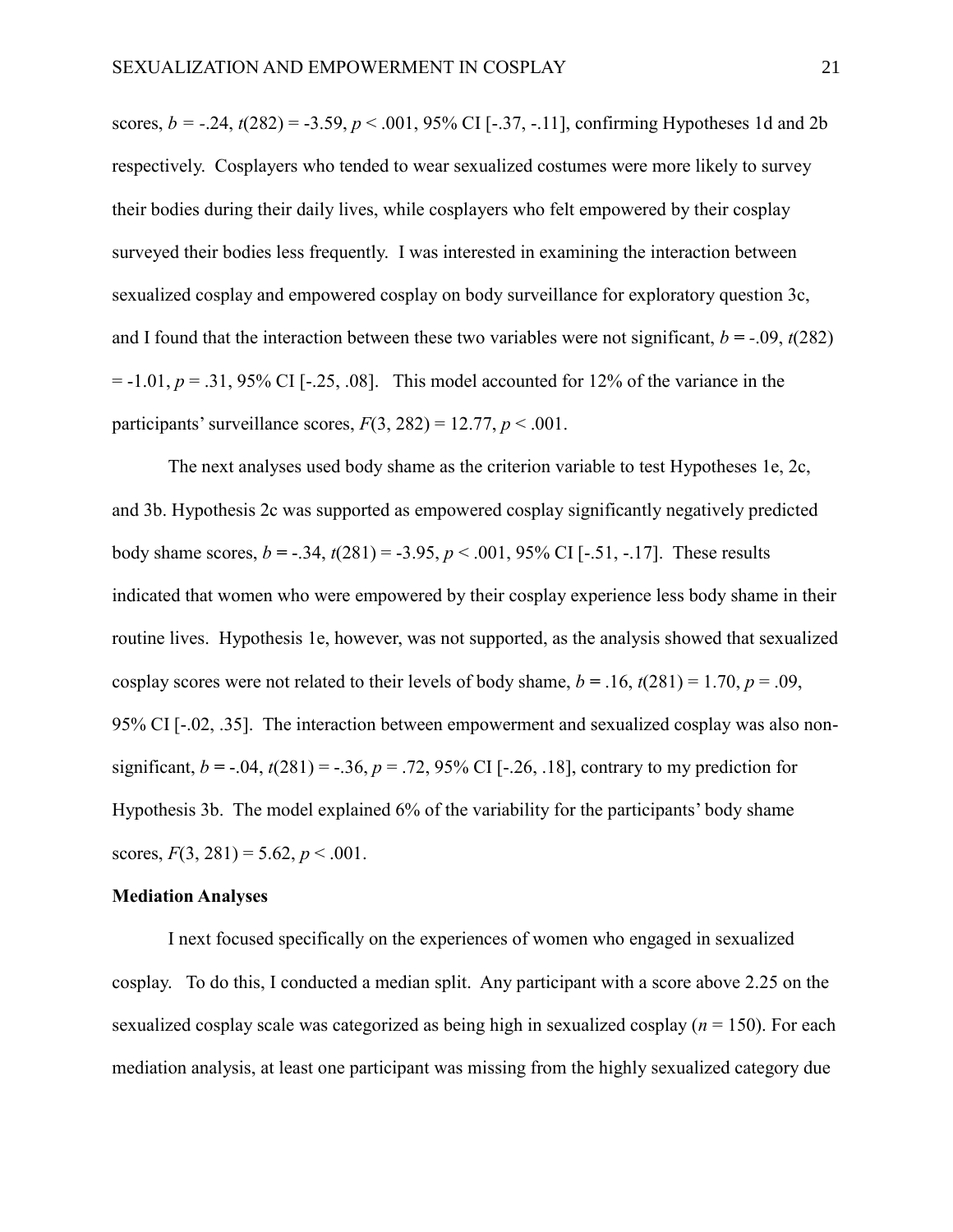to missing data from the specific measures included in that analysis. I then tested Hypotheses 4a through 4d using PROCESS (Hayes, 2017; Model 6) to analyze multiple direct and indirect pathways using 10,000 bootstrap samples.

The first analysis undertaken was to test Hypothesis 4a, exploring whether the relationship between enjoyment of sexualization in cosplay and body shame was mediated by feeling empowered while in cosplay and body surveillance (see Figure 1). The indirect effect was significant, with a completely standardized effect of -.07 (*SE* = .03), 95% CI [-.13, -.02]. For women who engaged in sexualized cosplay, enjoying sexualization during the cosplay experience predicted a higher empowered cosplays score that, in turn, negatively predicted body surveillance, which then positively predicted body shame. The full model explained 43% of the variance in participants' body shame scores,  $F(3, 144) = 43.83$ ,  $p < .001$ .

Although scores for ESS in cosplay and ESS in daily life were strongly correlated with each other, they did not behave in the same way in this model. Hypothesis 4b was, thus, not supported as the relationship between enjoyment of sexualization in daily life and body shame through empowerment in cosplay and body surveillance had a non-significant completely standardized indirect effect of -.03 (*SE* = .02), 95% CI [-.07, .002] (see Figure 2). However, the full model did account for 44% of the variability in participants' body shame scores,  $F(3, 145) =$ 44.03,  $p < .001$ .

The hypothesized pattern of relationship was not present when participants' S-SIPS scores were used as the initial variable (Hypotheses 4c and 4d). Analyses showed the relationship between S-SIPS cosplay scores and body shame was not significantly mediated by empowered cosplay scores and body surveillance, with a completely standardized indirect effect of -.02 (*SE* = .01), 95% CI [-.05, .006]. The full model did, though, account for 44% of the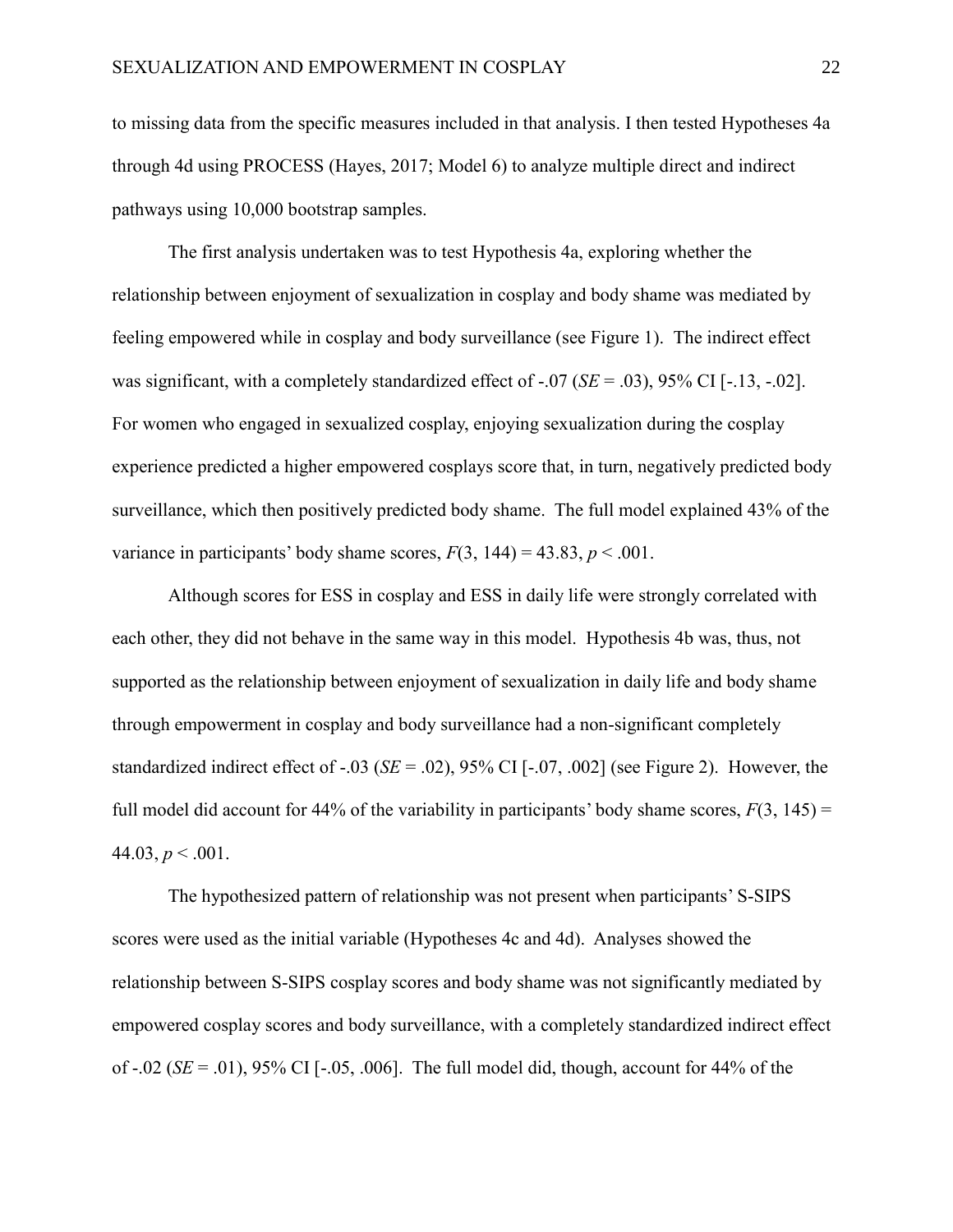variability in participants' body shame scores,  $F(3, 144) = 43.36$ ,  $p < .001$ . See Figure 3 for path coefficients. The same pattern emerged for Hypothesis 4d, testing S-SIPS general scores at the beginning of the model (see Figure 4). There was a non-significant completely standardized indirect effect of -.02 (*SE* = .02), 95% CI [-.06, .002], but the full model significantly explained 44% of the variability in the participants' body shame scores  $F(3, 144) = 44.72$ ,  $p < .001$ .

I also analyzed several 3-variable mediations to find support for Hypothesis 5—exploring how variations of ESS and S-SIPS related to PSPS through empowered cosplay—using PROCESS (Hayes, 2017; Model 4). I found that Hypothesis 5a was supported (see Figure 5). Empowerment while in cosplay significantly mediated the relationship between enjoying sexualization while in cosplay and the participants' personal sense of power while in cosplay, with a completely standardized indirect effect of .07 (*SE* = .03), 95% CI [.01, .14]. The full model accounted for 10% of the variability in the participants' personal sense of power scores,  $F(2, 146) = 6.68$ ,  $p = .002$ . Conversely for Hypothesis 5b, the relationship between enjoyment of sexualization in cosplay and personal sense of power in daily life was not significantly mediated by empowered cosplay scores (see Figure 6). The completely standardized indirect effect was .05 ( $SE = .03$ ), 95% CI [ $-.003, .11$ ], and the full model did not significantly account for the variability in participants' personal sense of power scores,  $F(2, 146) = 1.88$ ,  $p = .16$ ,  $R^2 = .03$ .

Neither of the hypotheses exploring empowerment while in cosplay as a mediator between S-SIPS scores' and personal sense of power were supported. The model beginning with S-SIPS cosplay scores had a completely standardized indirect effect of .03 (*SE* = .02), 95% CI [-.009, .07]. See Figure 7 for path coefficients. However, this model did significantly explain 18% of the variability in participants' personal sense of power while in cosplay scores, *F*(2, 146)  $= 14.44$ ,  $p < .001$ . The model used to test Hypothesis 5d exhibited a similar pattern. The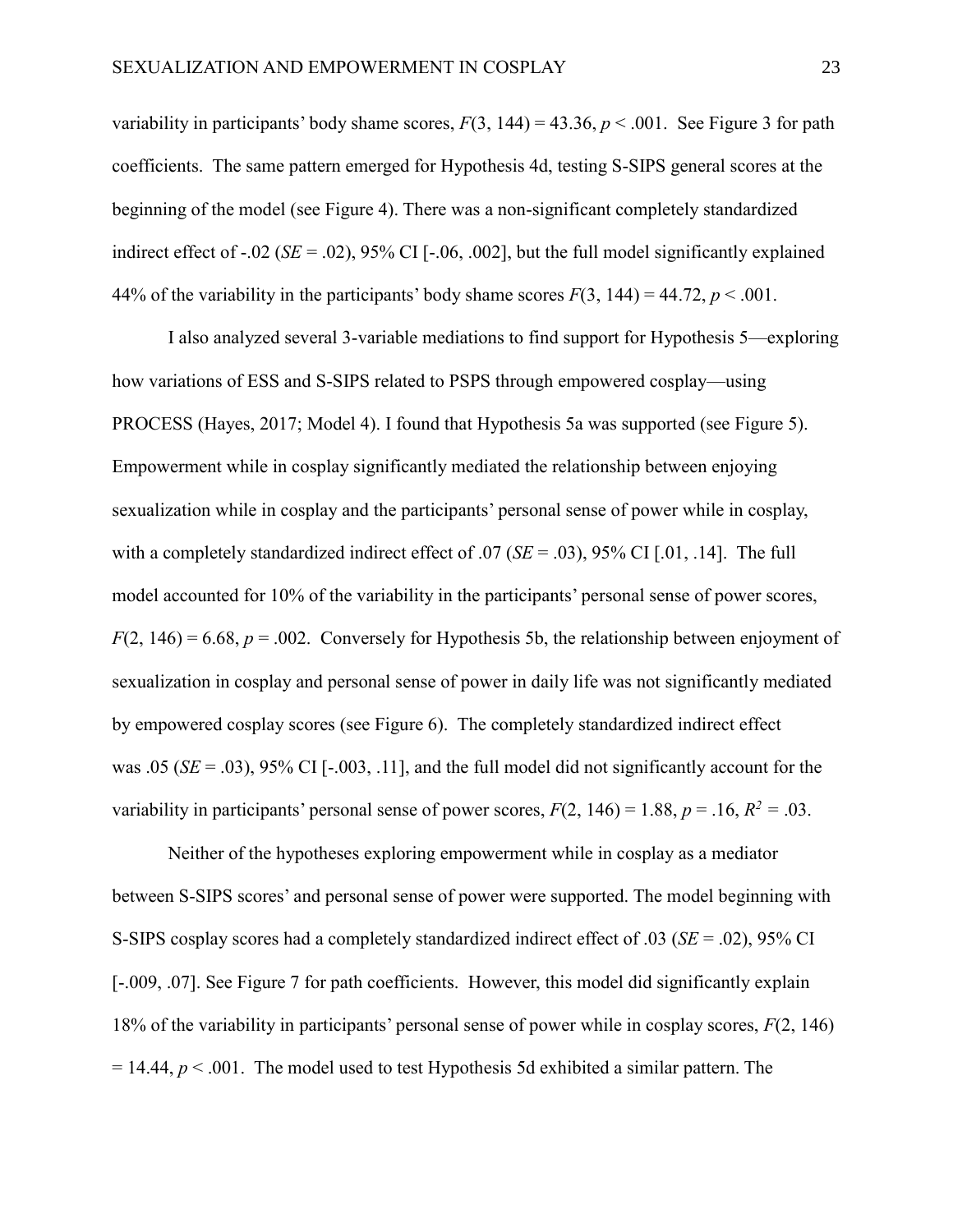relationship between S-SIPS cosplay scores and personal sense of power in daily life was not significantly mediated by empowerment while in cosplay, shown by a completely standardized indirect effect of .02 ( $SE = .02$ ), 95% CI [-.01, .05]. Additionally, this model did not account for a significant amount of the variability in personal sense of power scores,  $F(2, 146) = 1.19$ , *p*  $= .31, R<sup>2</sup> = .02$  (see Figure 8).

### **Comparing Variables In and Out of Cosplay**

Further analyses were conducted to analyze differences in participants' behaviors and attitudes while in cosplay and during their routine lives with several mixed ANOVAs. I used the same median split for sexualized cosplay scores as was used for the mediation analyses above. This resulted in a categorical variable reflecting "high sexualization cosplay" (*n* = 150) and "low sexualization cosplay"  $(n = 136)$  as the between groups variables in these mixed ANOVAs. All means and standard deviations for each measures'simple effects are presented in Table 8.

The participants scored significantly higher in body surveillance while in cosplay than during their daily lives,  $F(1, 280) = 287.40$ ,  $p < .001$ ,  $\eta_p^2 = .51$ , supporting Hypothesis 6a. This indicated that women tended to survey their bodies more frequently while in cosplay as opposed to during their typical day. Consistent with the findings of the regression interaction reported above, participants in the high sexualized cosplay category scored significantly higher in body surveillance compared to those in the low sexualized cosplay category,  $F(1, 280) = 18.35$ , *p*  $< .001$ ,  $\eta_p^2 = .06$ . The interaction between body surveillance and sexualized cosplay, however, was not significant,  $F(1, 280) = .97$ ,  $p = .33$ ,  $\eta_p^2 = .003$ .

Hypothesis 6b was also supported. The participants reported a greater personal sense of power while in cosplay compared to in their daily lives,  $F(1, 283) = 17.21$ ,  $p < .001$ ,  $\eta_p^2 = .06$ . High sexualization cosplayers reported higher personal sense of power than low sexualization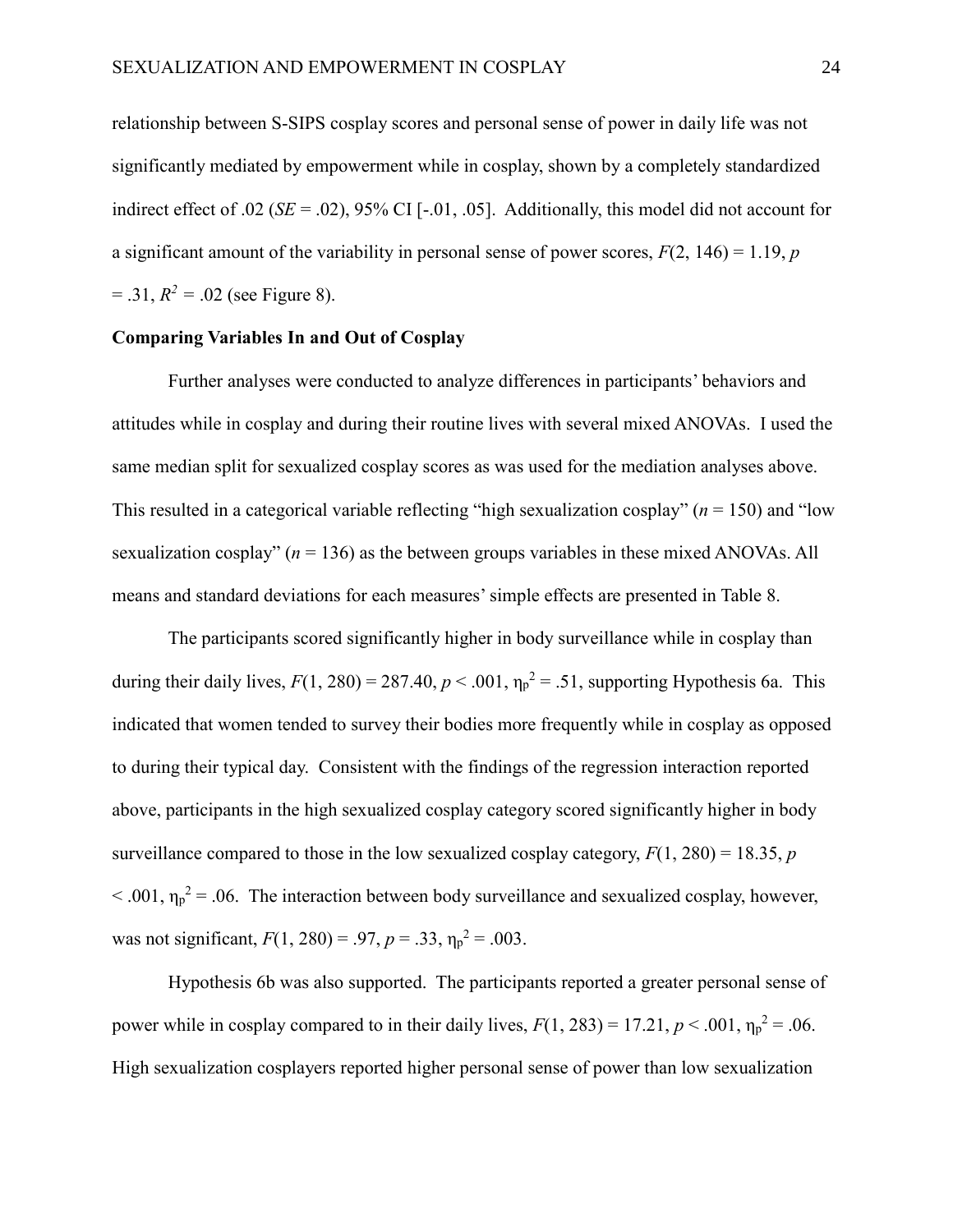cosplayers as well,  $F(1, 283) = 14.07$ ,  $p < .001$ ,  $\eta_p^2 = .05$ , paralleling the results from previous analyses. The interaction between PSPS and sexualized cosplay scores was not significant, *F*(1,  $(283) = 3.06, p = .08, \eta_p^2 = .01.$ 

Analyses for exploratory question 6c showed a significant difference in ESS scores between cosplay conditions. Participants reported enjoying sexualization significantly more often while they were in cosplay than in their day-to-day lives,  $F(1, 283) = 17.24$ ,  $p < .001$ ,  $\eta_p^2$ = .06, meaning that the cosplayers seemed to like being sexualized in costume but not in their everyday interactions. Similar to results found in the regression interaction performed previously, participants in the high sexualization cosplay category reported higher enjoyment of sexualization than those in the low sexualization category,  $F(1, 283) = 130.57, p < .001, \eta_p^2$ = .32. There was a significant interaction between these variables and the participants' sexualization scores,  $F(1, 283) = 12.36$ ,  $p = .001$ ,  $\eta_p^2 = .04$ . See Figure 9 for a graph of the interaction. Analyzing the simple effects demonstrated that participants with high sexualized cosplay scores reported enjoying sexualization more often in cosplay as opposed to in their daily lives,  $p < .001$ , 95% CI [.18, .38]; conversely, participants with low sexualized cosplay scores did not show a significant difference in their ESS scores between the cosplay experience and their day-to-day lives,  $p = .66, 95\%$  CI [ $-.08, .13$ ]. In addition, high sexualization participants scored higher in ESS scores compared to those with low sexualization scores for both daily life, *p* < .001, 95% CI [.72, 1.06], and in cosplay, *p* < .001, 95% CI [.94, 1.36].

Exploratory analyses for question 6d found that the difference between S-SIPS in cosplay and out of cosplay was not significant,  $F(1, 282) = 2.40$ ,  $p = .12$ ,  $\eta_p^2 = .01$ . The effect of sexualized cosplay was, in fact, significant for S-SIPS scores,  $F(1, 282) = 45.38, p < .001, \eta_p^2$ = .14, with cosplayers in the high sexualization category scoring higher than cosplayers in the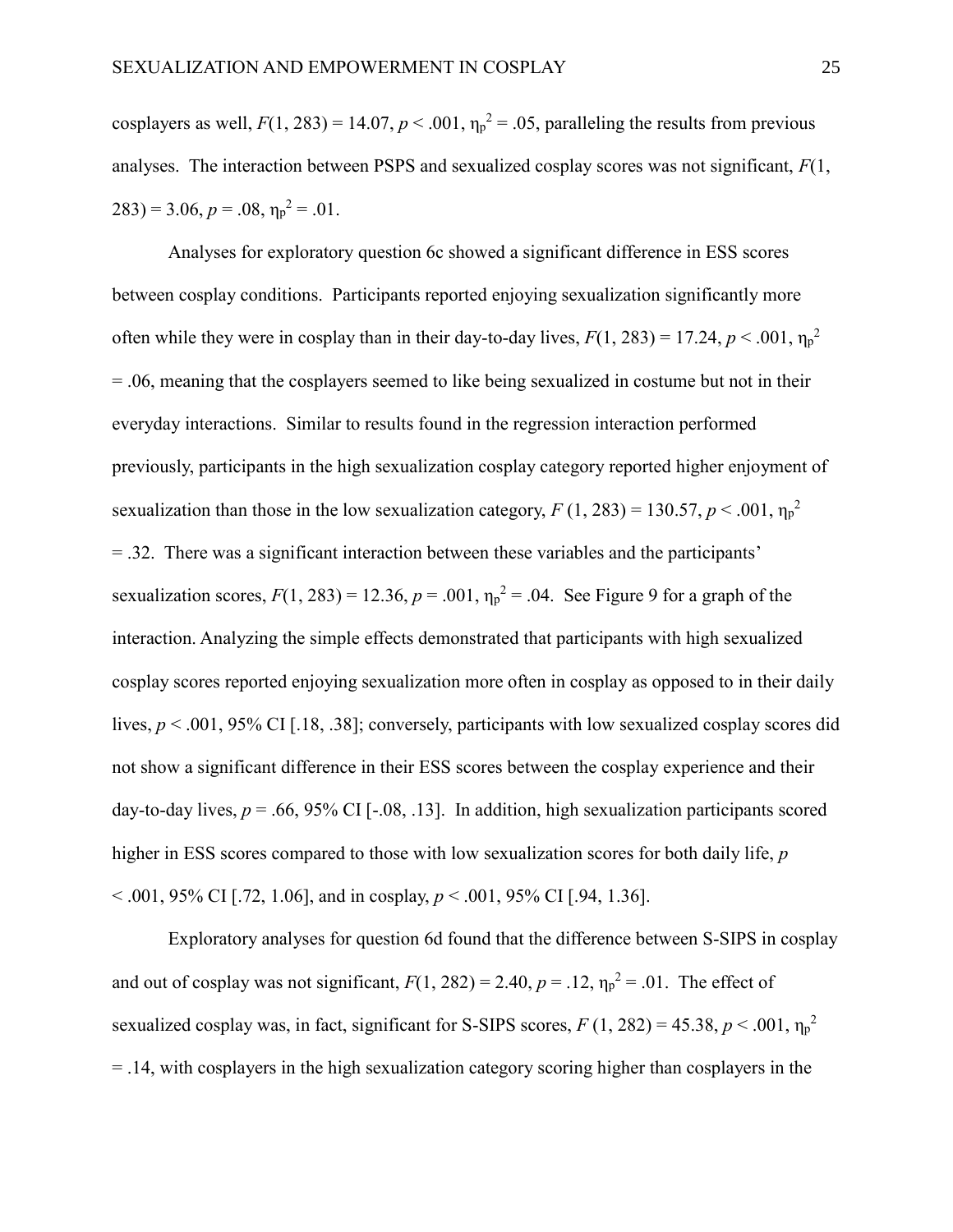low sexualization category. The interaction between S-SIPS and sexualized cosplay scores was also not significant,  $F(1, 282) = 1.97$ ,  $p = .16$ ,  $\eta_p^2 = .01$ .

#### **Discussion**

The purpose of this study was to research the psychological effects of cosplay as well as to study a previously unexplored context for the self-sexualization by, and empowerment of, women. The first hypothesis was partially supported; as expected, regression interaction analyses showed that wearing sexualized cosplay positively predicted participants enjoying sexualization, believing that they and other women attain power from sexualization, and surveying their bodies. Further analyses showed that engaging in sexualized cosplay also positively predicted perceptions of power within personal relationships. Contrary to my prediction, the cosplayers' feelings of body shame were not related to their cosplay sexualization scores.

The relationship between sexualized cosplay and self-objectification found in this study is partially consistent with findings from previous research. Other studies have shown that enjoyment of sexualization was related to self-objectifying behaviors (Liss et al., 2011; Ramsey & Horan, 2016). Ramsey and Horan (2016) also found that posting sexualized pictures on Instagram was moderately correlated with increased body surveillance. The present study showed parallel results, with women who wore more sexualized cosplay exhibiting a stronger tendency to survey their bodies as well as reporting enjoying sexualization more often. Previous studies have also established that self-objectification and self-sexualization are related to increased body dissatisfaction and body shame (American Psychological Association, 2007; McKenney & Bigler, 2016; McKinley & Hyde, 1996; Moradi & Huang, 2008). However, I found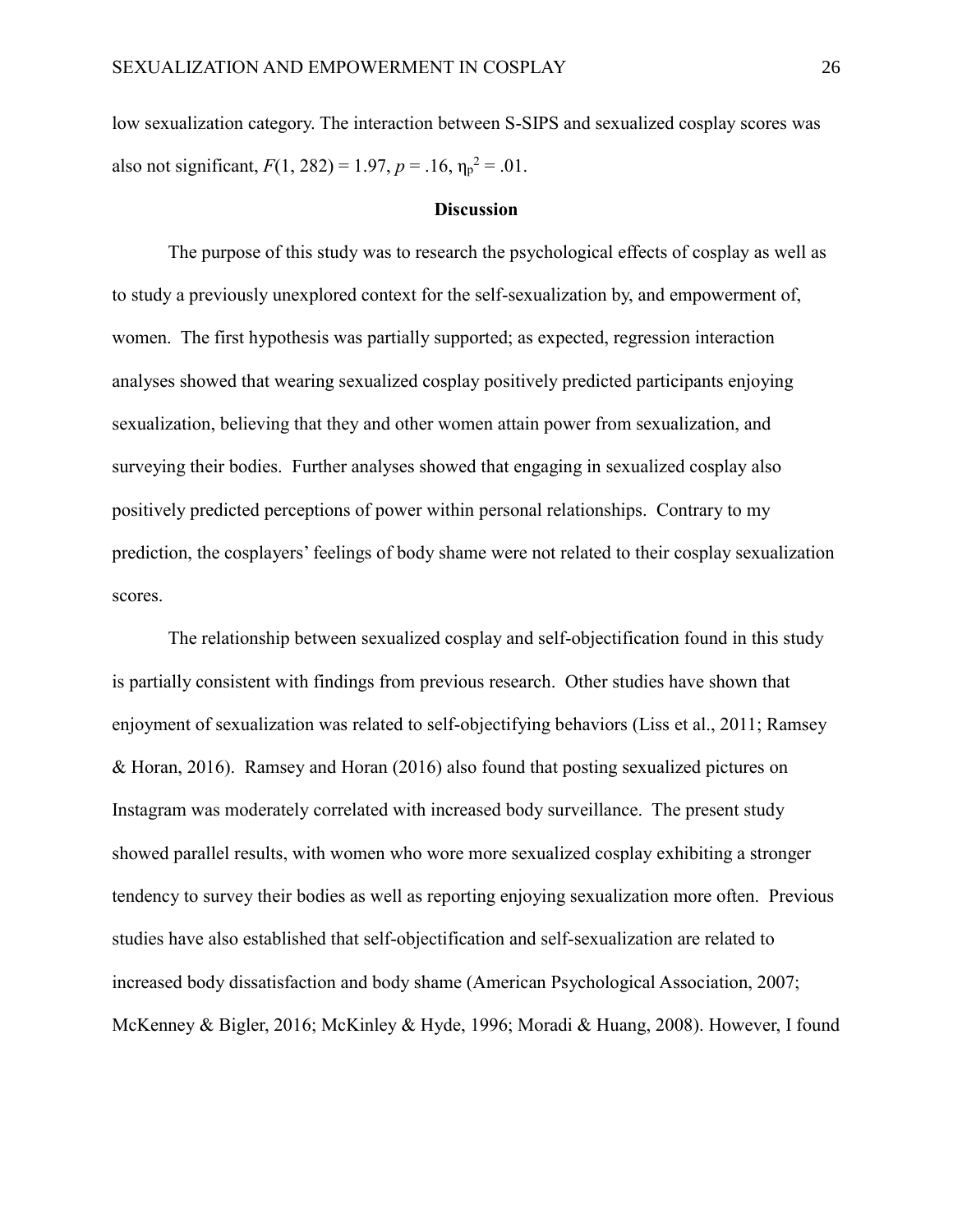a contradictory result for the regression interaction in that self-sexualizing through cosplay was not related to body shame.

I believe that the experience of embodying a character may have interrupted some of the negative effects of self-sexualization. Although there have not been empirical studies exploring sexualization in the cosplay context before the present study, established theoretical frameworks of deindividuation may provide some insight into the mechanisms through which this pattern may occur (Diener, 1980; Prentice-Dunn & Rogers, 1989). Cosplayers may experience a type of deindividuation while attending conventions in costume because they are taking on a new identity in the midst of a crowd that shares their interests (Diener, 1980; Zimbardo, 1970). Rather than being their "true" selves, they feel attuned to the character who they are portraying and, thus, may start to exhibit that character's traits. Amon (2014) alluded to this idea while reminiscing about her first cosplay—Esmerelda from Disney's *The Hunchback of Notre Dame* film—in her article discussing Disney cosplay at conventions: "I am not a highly independent or adventurous person, but through cosplaying I experienced an expansion of that trait in my own identity; because Esmeralda would stride through the hall with confidence, I found myself striding with confidence…" (para. 3.4).

This may explain why women who tended to wear sexualized cosplay did not show more body shame than other cosplayers despite findings from other research on self-sexualization—if they were pretending to be characters who embodied positive characteristics, cosplayers who engaged in sexualized cosplay may have incorporated some of these traits into their own identity. Rosenberg and Letamendi (2013) researched motivations for cosplay and provided qualitative evidence pertinent to this theory. They quoted one cosplayer who explained what caused her to start cosplaying Wonder Woman from DC Comics: "Wonder Woman was a beautiful princess,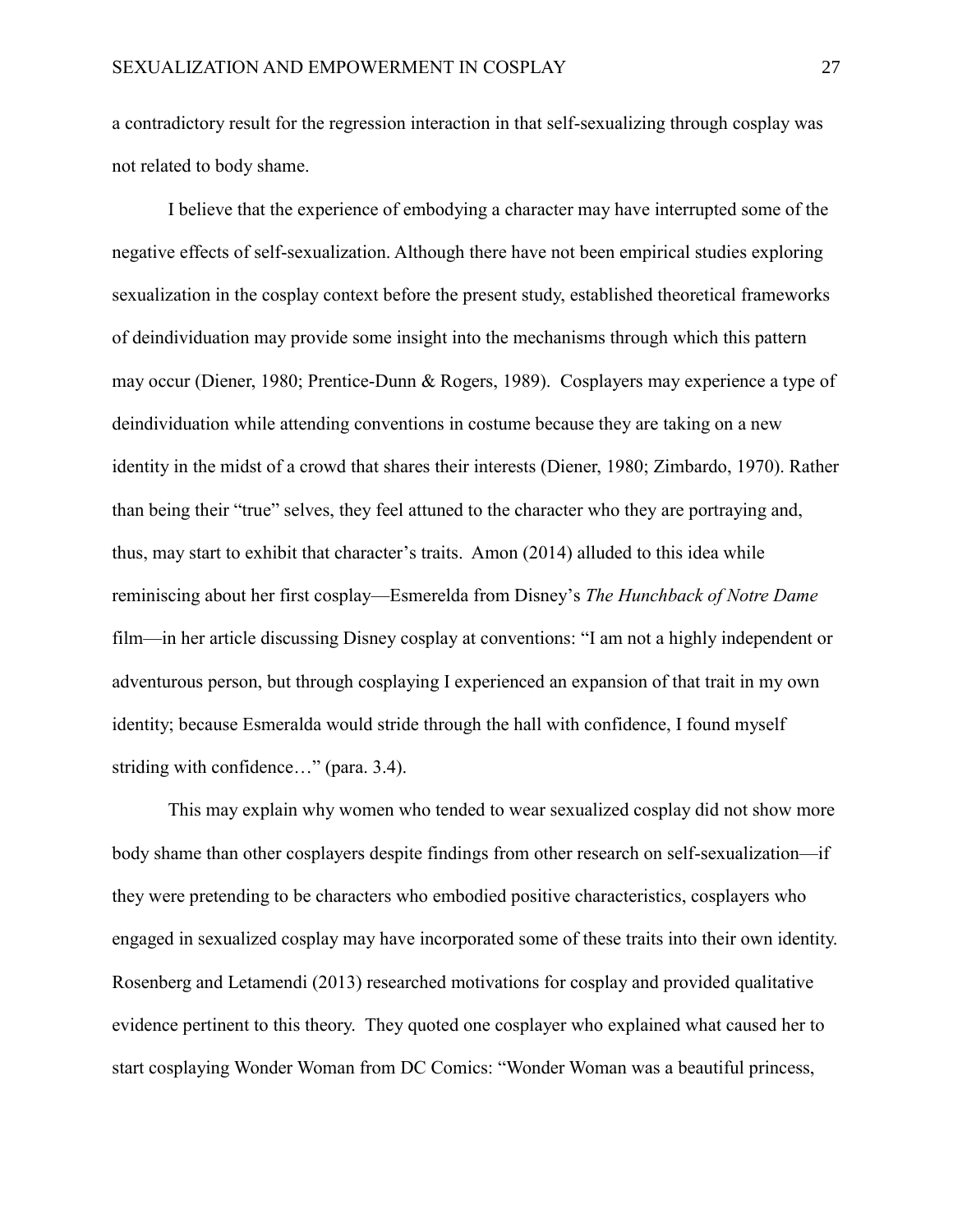but strong and independent…in Wonder Woman I saw the best qualities of my mother, and the type of woman I wanted my sister and I to become" (Rosenberg & Letamendi, 2013, p. 14). Despite the revealing or sexual nature of most Wonder Woman designs (Grauso, 2016), cosplayers tend to identify with her personality and are inspired to exhibit her characteristics (Ashcraft & Plunkett, 2014; Weisberger, 2016). My own findings provide some quantitative support for this idea since the participants did not exhibit the increased body shame often associated with self-sexualization. However, I did not analyze cosplay motivations, so my results cannot fully support this underlying idea. Future studies could expand on my own by incorporating qualitative methods that would allow for further exploration into which types of character attributes people are drawn to and how those characteristics impact their attitudes and behaviors in daily life outside of cosplay.

Feeling empowered by cosplay showed similar patterns of relationships to various outcome variables as the sexualized cosplay results, lending credence to my second hypothesis. Empowered cosplay positively predicted perceptions of power within the participants' interactions during daily life and negatively predicted body shame and body surveillance. Interestingly, feeling empowerment in cosplay also positively predicted enjoying sexualized attention, but the belief that sexuality gives women power was not predicted by empowerment.

These findings are consistent with theoretical works of feminist scholars exploring the definitions of internal empowerment. Researchers have described empowerment as a personal perception of being in control and feeling good about the self (Peterson, 2010; Zimmerman, 1990), and it is often discussed in context of self-efficacy and self-confidence (Regehr, 2012). The questions created for the empowered cosplay scale sought to assess these factors to measure internal empowerment. It is intuitive that the participants experienced less body shame when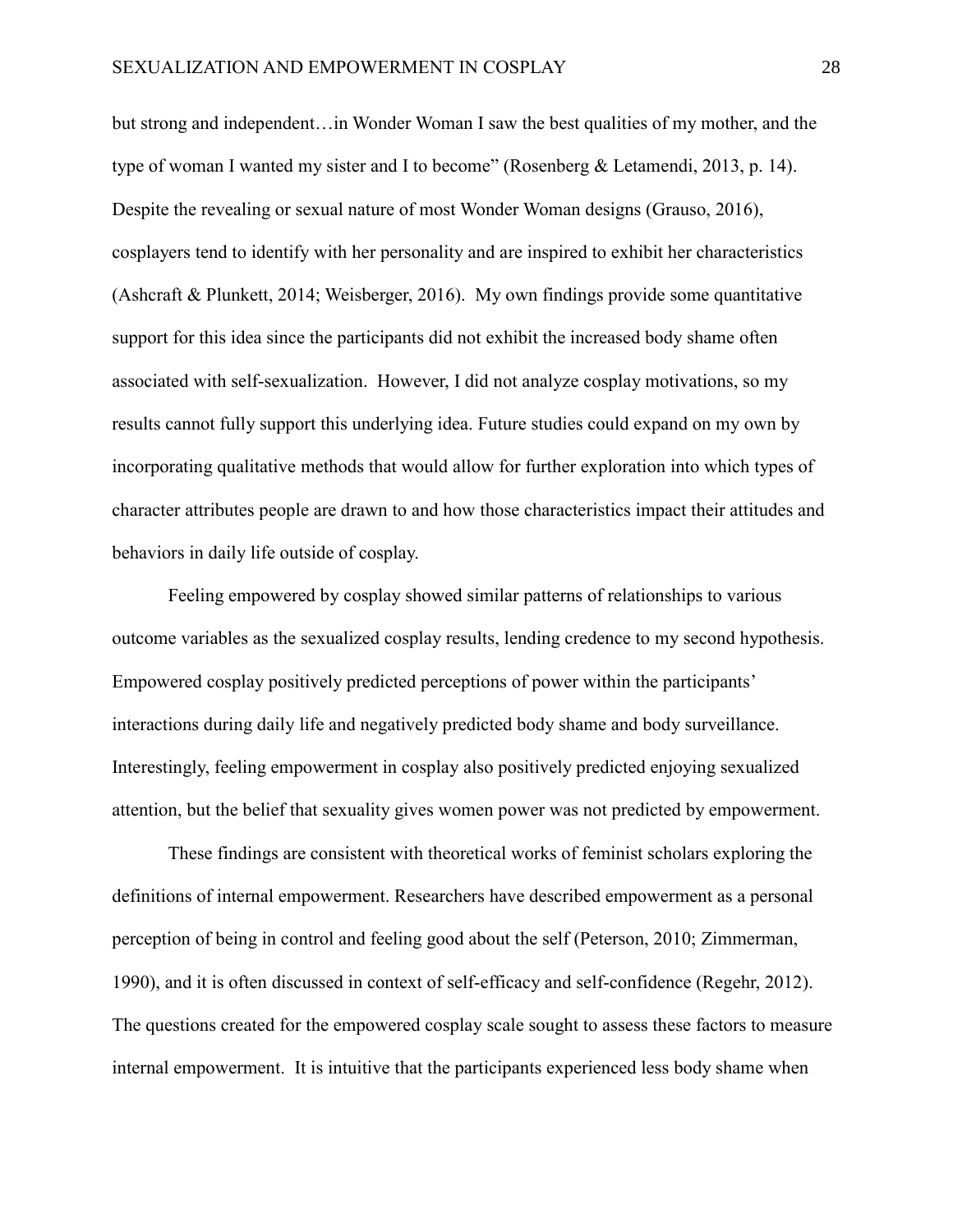feeling more empowered by their cosplay because they felt more confident in themselves and their abilities because of it. Body surveillance followed the same pattern, likely because those who felt secure and confident enough in themselves did not feel the need to constantly monitor their appearance.

Scholars have also discussed the existence of an external empowerment, which focuses on a person's ability to control their lives and the resources available to them (Riger, 1993; Regher, 2012). Some have argued that this may be a more important type of empowerment because perceptions of power may not translate to the person's actions and abilities (Riger, 1993). Because this study focused primarily on internal empowerment, I cannot state how cosplay would affect cosplayers' external empowerment; even the Personal Sense of Power Scale, which measures the perception of power within interpersonal relationships, is more a measure of internal than external empowerment. Research in the future comparing external empowerment with internal empowerment in the context of cosplay could provide empirical evidence for this debate. Questions would need to be developed to supplement those I created for this study that specifically measure external empowerment, such as items assessing participants' ability to influence the environment advocate for themselves in various settings.

Despite sexualized cosplay and empowerment in cosplay being moderately correlated with each other in this study, they did not interact to negatively predict body shame together as I had expected for my third hypothesis. Researchers who have discussed the relationship between sexualization and empowerment have expressed concern over whether engaging in sexualization leads to women experiencing a false sense of empowerment, in which women feel good about themselves only when they are fulfilling their roles as an attractive object for others to gaze upon (Liss et al., 2011; Peterson, 2010; Riger, 1993). However, my results implicate that they are two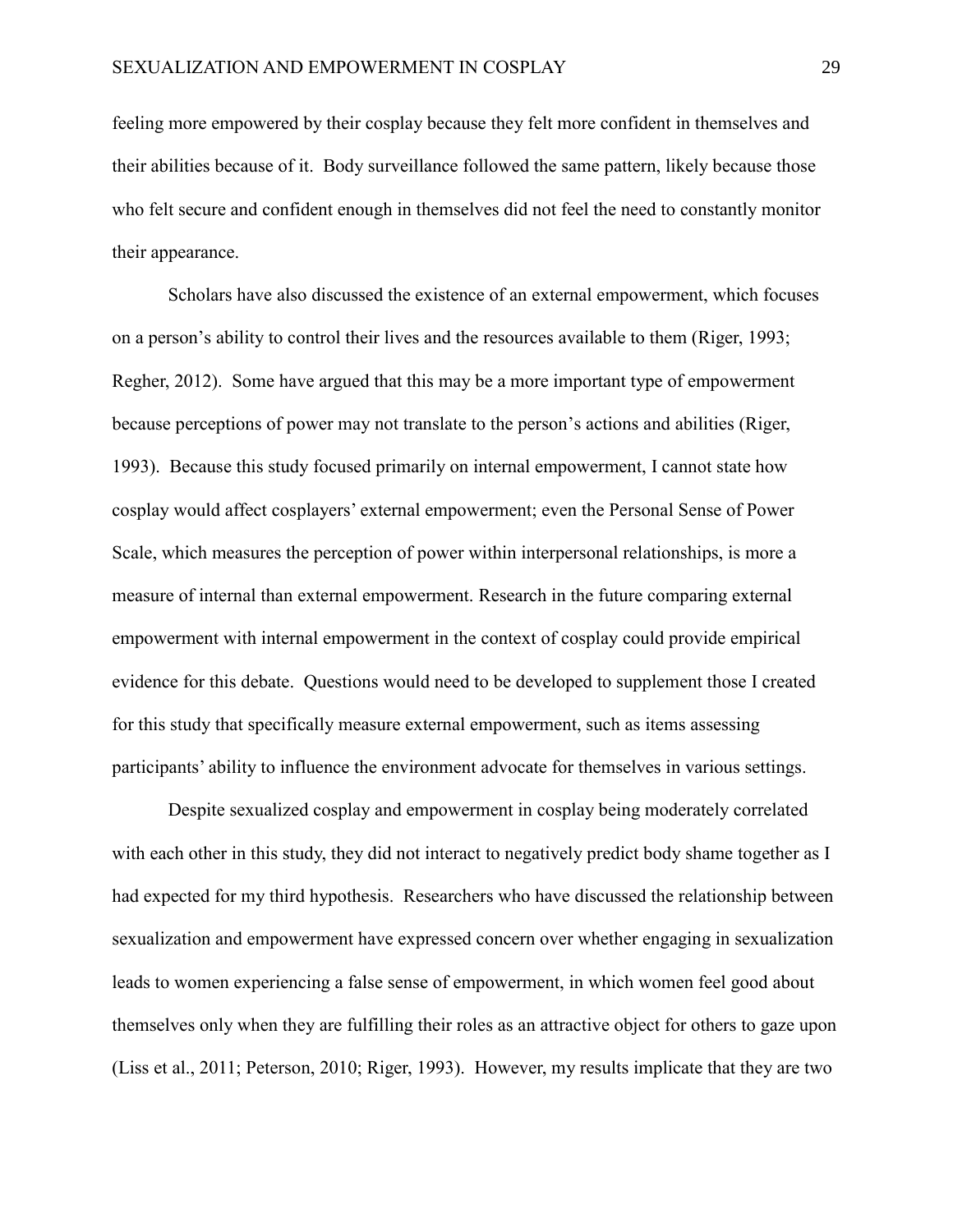distinct forces rather than intertwined variables in the context of cosplay. Women who selfsexualized through cosplay experienced patterns of attitudes and behaviors that were independent of their feelings of empowerment in cosplay, and vice versa. Overall, my findings suggest that sexualization and empowerment should be more frequently studied as separate constructs rather than as inseparable variables.

Although the results from the regression interaction analyses did not significantly predict participants' feelings of body shame, an interesting relationship emerged among highly sexualized cosplayers in regards to their empowerment in cosplay impacting their body shame during daily life (Hypotheses 4a and 4b). Specifically, empowerment in cosplay and body surveillance mediated the relationship between enjoyment of sexualization while in cosplay and body shame in daily life, supporting my fourth hypothesis. This finding showed that women who enjoyed being sexualized while in costume did, in fact, experience a positive impact in their daily lives in the form of less body surveillance and body shame—an important finding for the empowerment through sexualization debate described previously. I also expected that the same pattern would appear for enjoyment of sexualization during everyday life. General enjoyment of sexualization was highly correlated with enjoyment of sexualization while in cosplay, but these variables did not demonstrate the same pattern of relationships in the mediation analyses. Enjoyment of sexualization during daily life, as compared to in cosplay, did not predict empowerment in cosplay, and the mediation was not significant. This suggests that empowered cosplay was only tied to a context-specific enjoyment of sexualization.

The mediation analyses testing my fifth hypothesis exploring highly sexualized cosplayers' personal sense of power also showed patterns that were specific to the cosplay experience. I hypothesized that the relationship between enjoyment of sexualization while in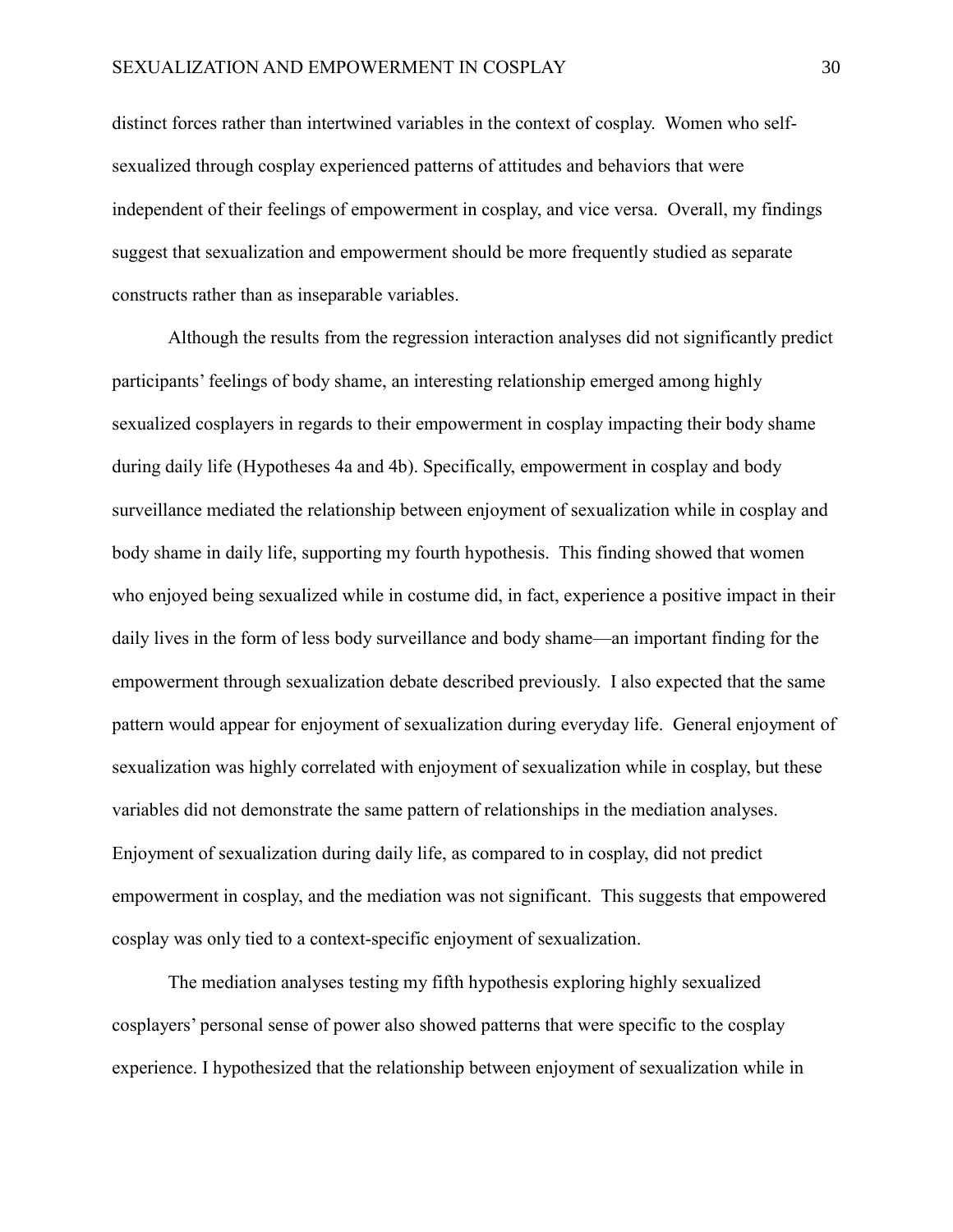cosplay and personal sense of power in both cosplay and everyday life would be mediated by feeling empowered while cosplaying. This indirect effect was only significant for the model with personal sense of power in cosplay as the outcome variable. Overall, my results revealed that some of the positive effects felt by cosplayers while in costume were not apparent during their day-to-day lives, unlike my finding for body shame. Cosplay seems to provide cosplayers and of particular interest, self-sexualizing cosplayers—with only brief real-world benefits for certain variables.

Interestingly, the belief that participants gained personal power from their sexuality did not behave the same way as ESS scores in these mediation analyses. Although the two variables are distinct constructs, I expected the results from the analyses of the models beginning with the S-SIPS to parallel the results found in the models starting with enjoyment of sexualization because prior research has shown them to be highly correlated with each other (Erchull & Liss, 2013). The original SIPS article by Erchull and Liss (2013) found a correlation between ESS and S-SIPS of .62; this study found one that, while significant, was a lower correlation of .49. For my sample, the pleasure that cosplayers received from their sexualized costumes seemed to be more influential and meaningful to the participants than just the perception that they were gaining power over others from engaging with their sexuality.

For my sixth hypothesis, I tested the differences in scores for parallel measures asking about attitudes and behaviors in and out of cosplay using mixed ANOVAs. The only variable that did not show any differences was the participants' belief that sexuality gave them power. This may have been because this sample scored very low on this measure overall—a sample with more variability on this measure may have led to a different result. However, cosplayers enjoyed being sexualized more in cosplay rather than outside of the convention space. Further analyses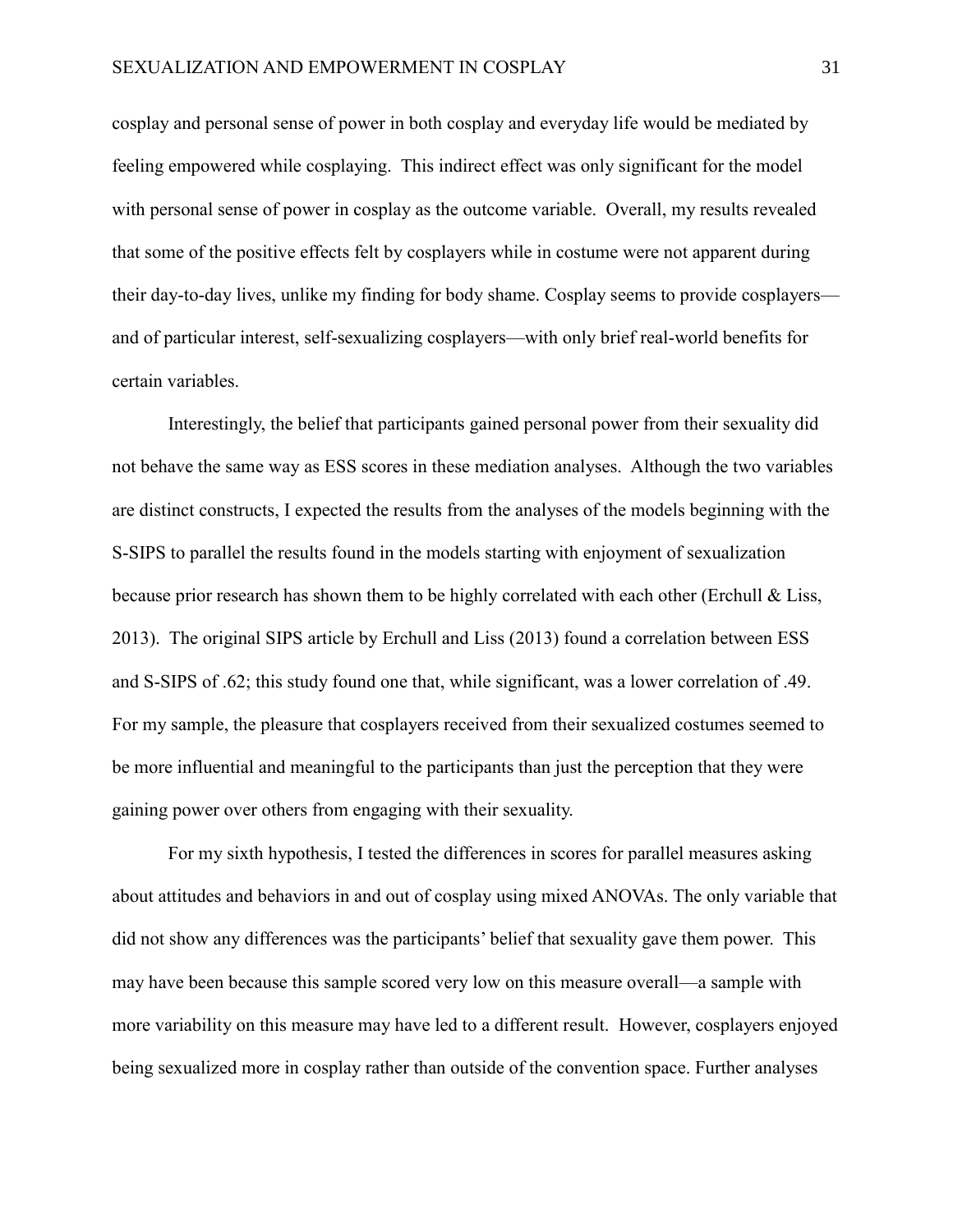showed that there was a significant interaction between enjoyment of sexualization and sexualized cosplay: only highly sexualized cosplayers enjoyed being sexualized significantly more while in cosplay than during daily life, while cosplayers with low sexualization scores showed no differences. These results are important to the empowerment through sexualization debate as it shows sexualized cosplayers only found pleasure in being sexualized under certain circumstances. In this case, women who made the choice to present themselves in sexual attire enjoyed sexualization while in costume; in everyday life, though, when women may not have as much control over who sexualizes or objectifies them (Fredrickson & Roberts, 1997), this pattern was not apparent. This indicates that future research exploring this topic must take specific context into account.

Participants also reported a higher personal sense of power while in cosplay compared to their daily lives. Participants may have felt as though they had more power within their personal relationships while in cosplay due to taking on the traits of the characters they cosplayed—from deindividuation theory—which may have led cosplayers feeling more confident and persuasive in the convention space. Body surveillance was experienced more frequently while the participants were in their costumes, which supports the idea that cosplay is inherently an objectifying experience. Cosplayers dress themselves to look like characters and attend conventions in anticipation of others noticing and complimenting their appearance. Therefore, it is understandable why this anticipation may have led the cosplayers in this study to survey their bodies more often while in costume to ensure that they looked as accurate and kempt as possible.

While cosplay as an objectifying experience is not problematic in and of itself, it may explain some of the controversy surrounding behaviors exhibited by some convention attendees. Many people have reported experiencing sexual harassment at conventions while in cosplay,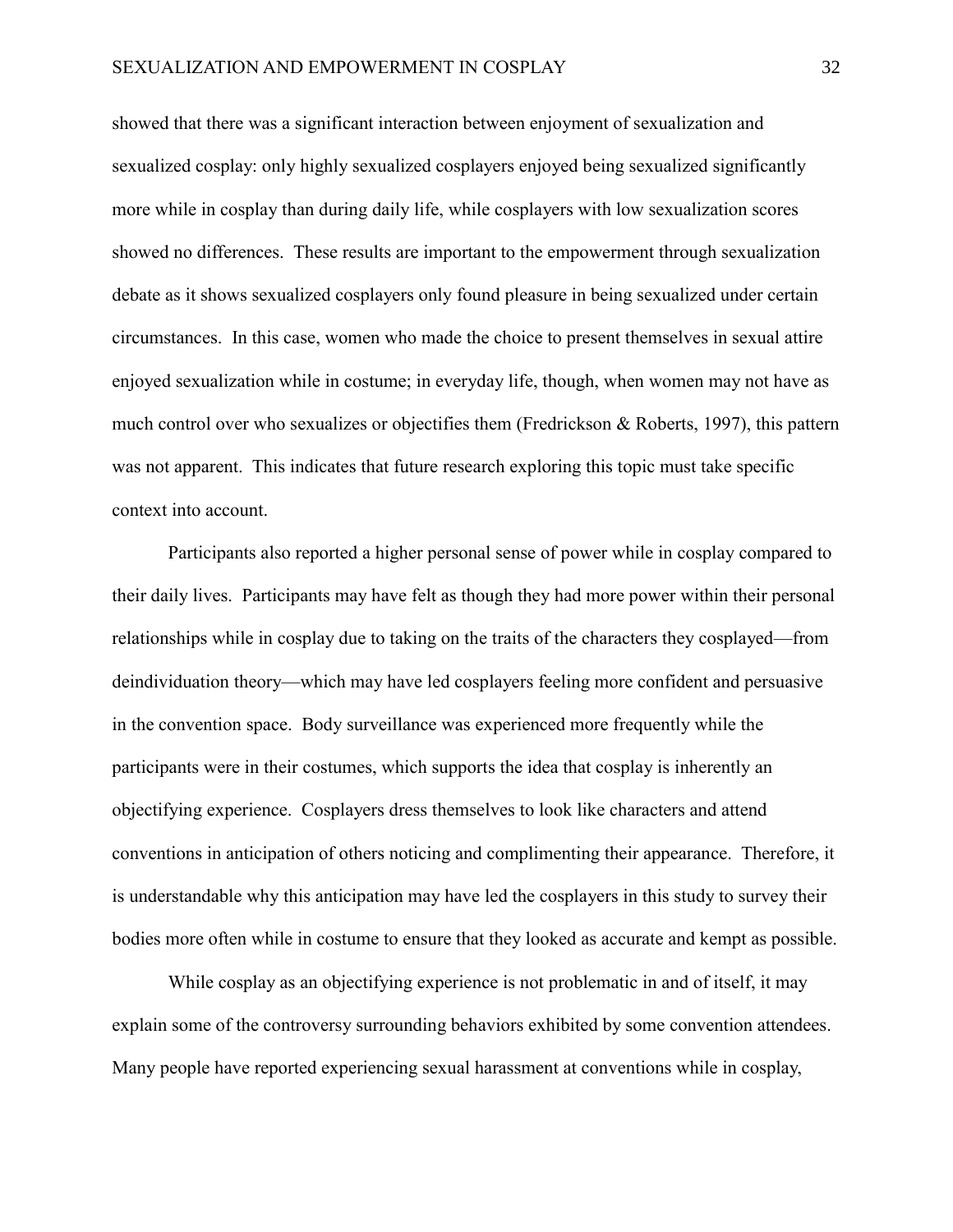which has led to the Cosplay is NOT Consent movement within the community (Backe, 2015; "Cosplay is NOT Consent," n.d.). According to a survey conducted by Asselin (2014), 13% of 3,600 respondents reported receiving unwelcome sexual comments in the convention space, and 8% revealed that they had been inappropriately touched or even assaulted while attending a convention. Some believe that the prevalence of harassment at conventions is due to men attempting to marginalize women in the geek community, which is perceived to be a male space by some people (Backe, 2015; Reagle, 2015; Wesiberg, 2014). However, my results indicate that objectification may also contribute to these patterns. Because cosplay is an objectifying experience, others may see and treat cosplayers as fictional characters rather than as human beings. Future research exploring the perception of cosplayers while they are in costume could help strengthen these findings.

While this study contributes empirical evidence to the sexualization and empowerment debate, it is not without limitations. One limitation of this study is that it did not assess mental health outcomes that have been found to be associated with sexualization and objectification in past studies, such as depression, anxiety, and disordered eating (Moradi & Huang, 2008). Because the present study focused primarily on body shame and personal sense of power as outcomes of cosplay, it is difficult to know the extent of the benefits—or possible costs—for engaging in sexualized cosplay. The majority of this sample was also White, so these results may not completely generalize to cosplayers of color. Women of color who cosplay have reported unique problems within the cosplay community and popular culture, including the low representation of people of color in all types of media and racist remarks from others about their appearance while in cosplay (Harding, 2017). Despite these limitations, though, my findings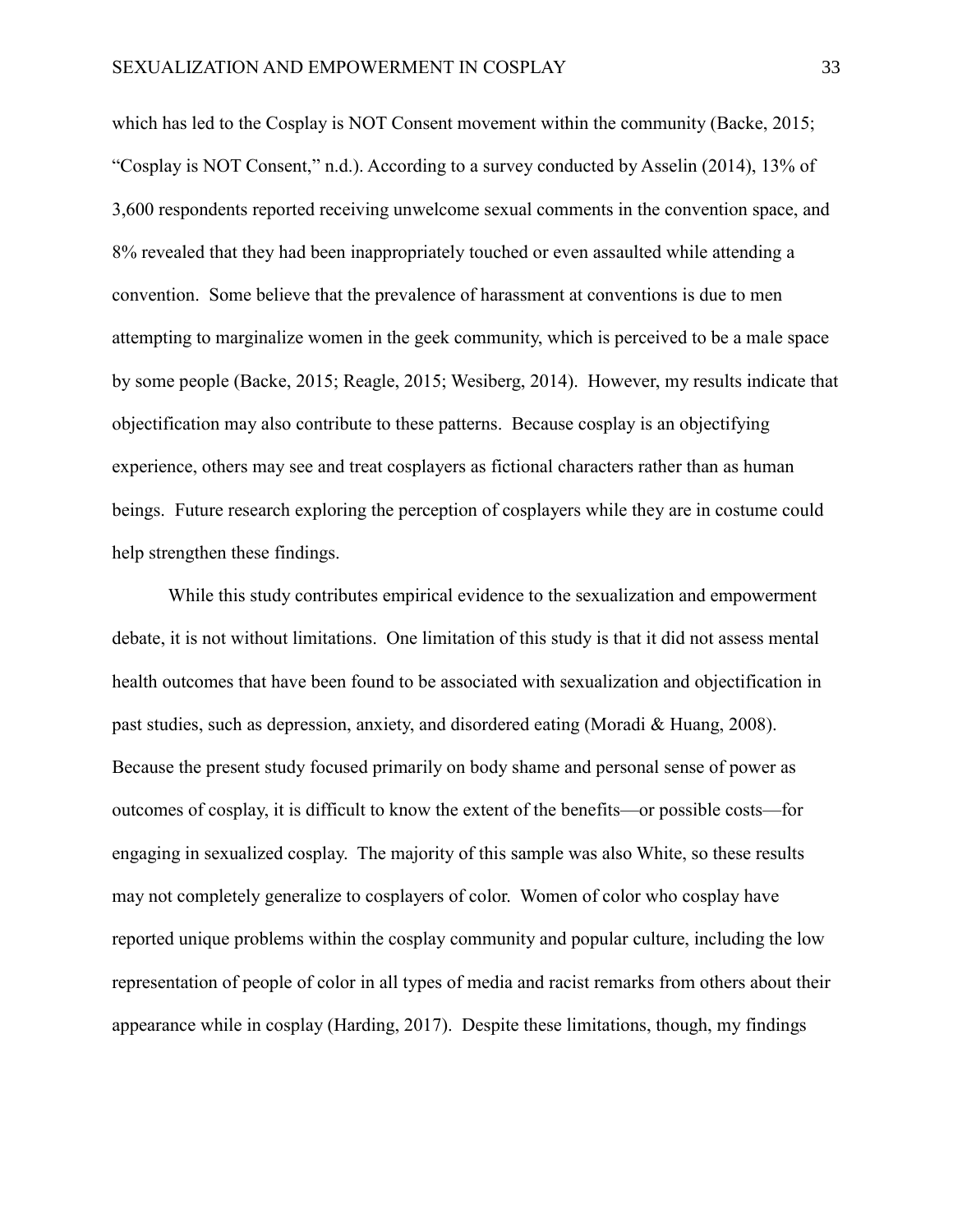have provided a starting point that may show potential positive effects from engaging in selfsexualizing behaviors in the context of cosplay.

I believe that this approach to studying female empowerment through sexualization can be studied in other contexts besides cosplay, such as burlesque culture. Feminist scholars have previously explored how women who engage in burlesque may achieve a sense of empowerment from performing a sexualized dance in front of an audience (Ferreday, 2008; Regehr, 2012). Most of these studies have focused on gathering qualitative data from women through interviews in which women claim they feel empowered by engaging with their sexuality (Ferreday, 2008; Regehr, 2012), similar to how female cosplayers who engage in sexualized cosplay say they feel (McKinney, 2014). The researchers have also mentioned how this empowerment may come from internalizing the expectation that women must be attractive in order to be worthwhile, thus leading women to derive pleasure from fulfilling that role (Regehr, 2012). Applying my approach to burlesque, however, could provide researchers with clearer evidence as to whether burlesque performers achieve a genuine sense of empowerment that impacts their day-to-day lives.

As cosplay becomes more mainstream in society, it is important to understand the underlying consequences it can have for those who choose to partake in it as a hobby. Cosplay is an activity that also provides an interesting context in which to study psychological theoretical frameworks, from empowerment to deindividuation. The present study showed that sexualization and empowerment function as two separate constructs, but interesting patterns among highly sexualized cosplayers showed that empowerment while in cosplay can be predictive of positive feelings about the self during their everyday lives, including lower rates of body shame. It is important to note, though, that empowerment in cosplay did not seem to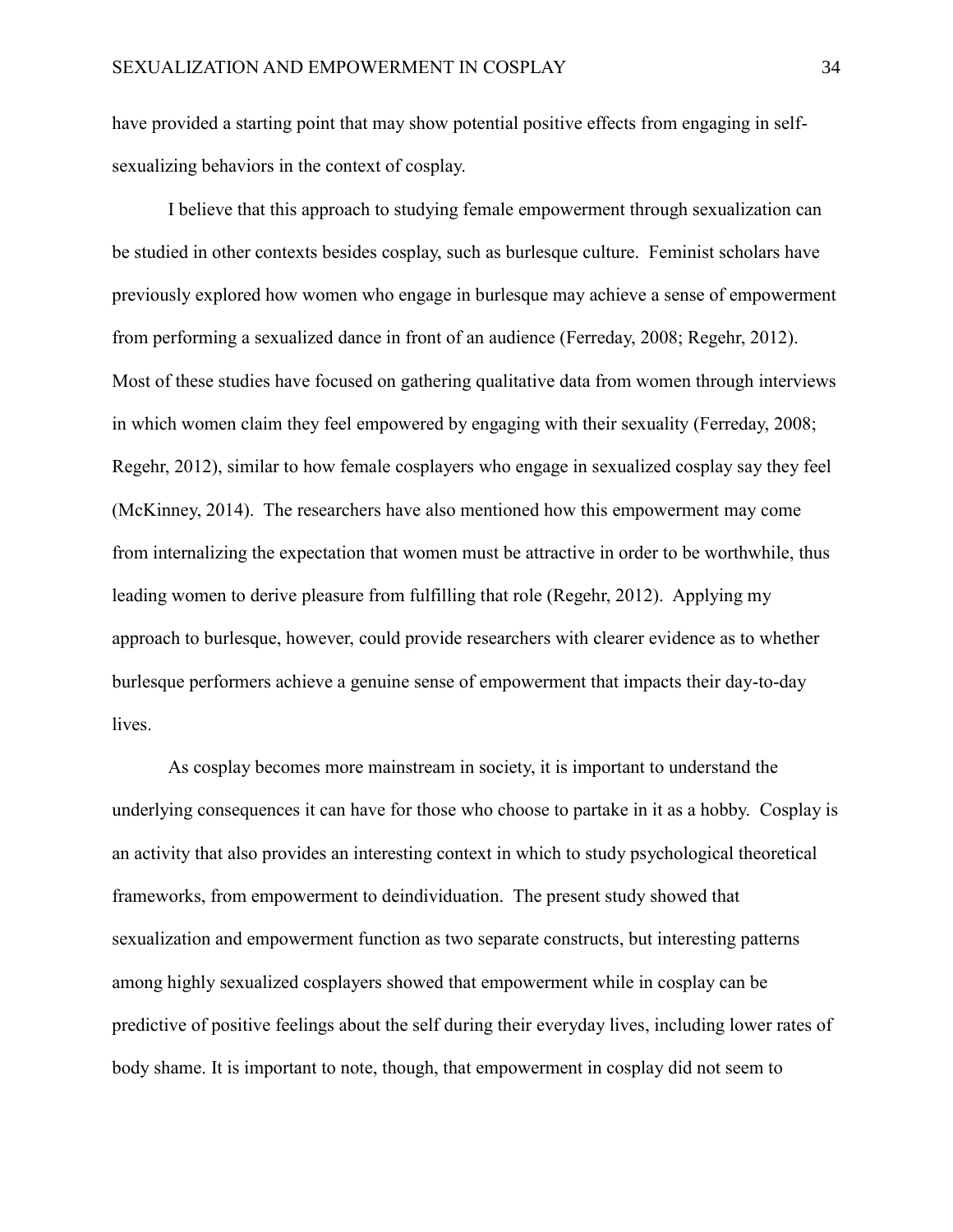translate into the participants' general life, such as the participants' personal sense of power within interpersonal relationships. Overall, this study has contributed a novel perspective to the debate on female empowerment through sexualization and suggests that there may be some realworld benefits for women who choose to self-sexualize under specific contexts, but not all benefits are far-reaching. This may provide a foundation for future studies to explore the positive and negative consequences of attaining empowerment through sexualization.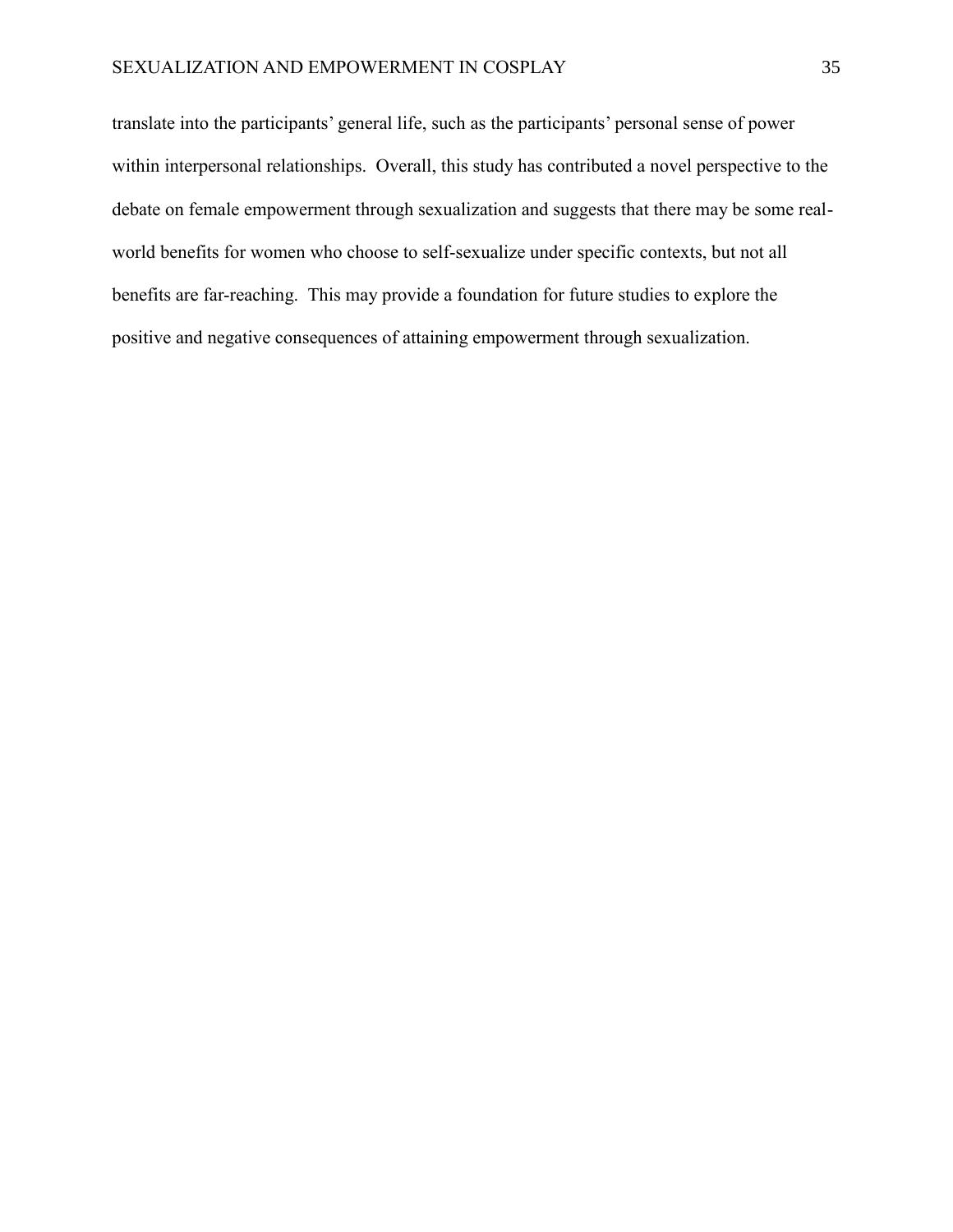### References

- American Psychological Association, Task Force on the Sexualization of Girls. (2007). *Report of the APA task force on the sexualization of girls*. Washington, DC: American Psychological Association. Retrieved from www.apa.org/pi/wpo/sexualization.html
- Amon, M. P. (2014). Performances of innocence and deviance in Disney cosplaying. *Transformative Works and Cultures*, *17*. doi: 10.3983/twc.2014.0565
- Anderson, C., John, O. P., & Keltner, D. (2012). The personal sense of power. *Journal of Personality*, *80*, 313-344. doi: 10.1111/j.1467-6494.2011.00734.x Ashcraft, B. & Plunkett, L. (2014). *Cosplay world*. Munich, Germany: Prestel.
- Asselin, J. (2014, July 22). *How big of a problem is harassment at comic conventions? Very big*. Retrieved from https://www.bitchmedia.org/post/how-big-a-problem-is-harassment-atcomic-conventions-very-big-survey-sdcc-emerald-city-cosplay-consent
- Backe, E. L. (2015, June 19). *The character of sexual harassment at cons*. Retrieved from https://thegeekanthropologist.com/2015/06/19/the-character-of-sexual-harassment-atcons/
- Bryonhelm, Z. (2012, February 21). *Why cosplay girls annoy the shit out of me.* Retrieved from https://zacharybyronhelm.wordpress.com/2012/02/21/why-cosplay-girls-make-mestabby/
- Calogero, R. M. (2004). A test of objectification theory: The effect of the male gaze on appearance concerns in college women. *Psychology of Women Quarterly*, *28*, 16-21.doi: 10.1111/j.1471-6402.2004.00118.x
- Collins, R. L. (2011). Content analysis of gender roles in media: Where are we now and where should we go? *Sex Roles*, *64*, 290-298. doi: 10.1007/s11199-010-9929-5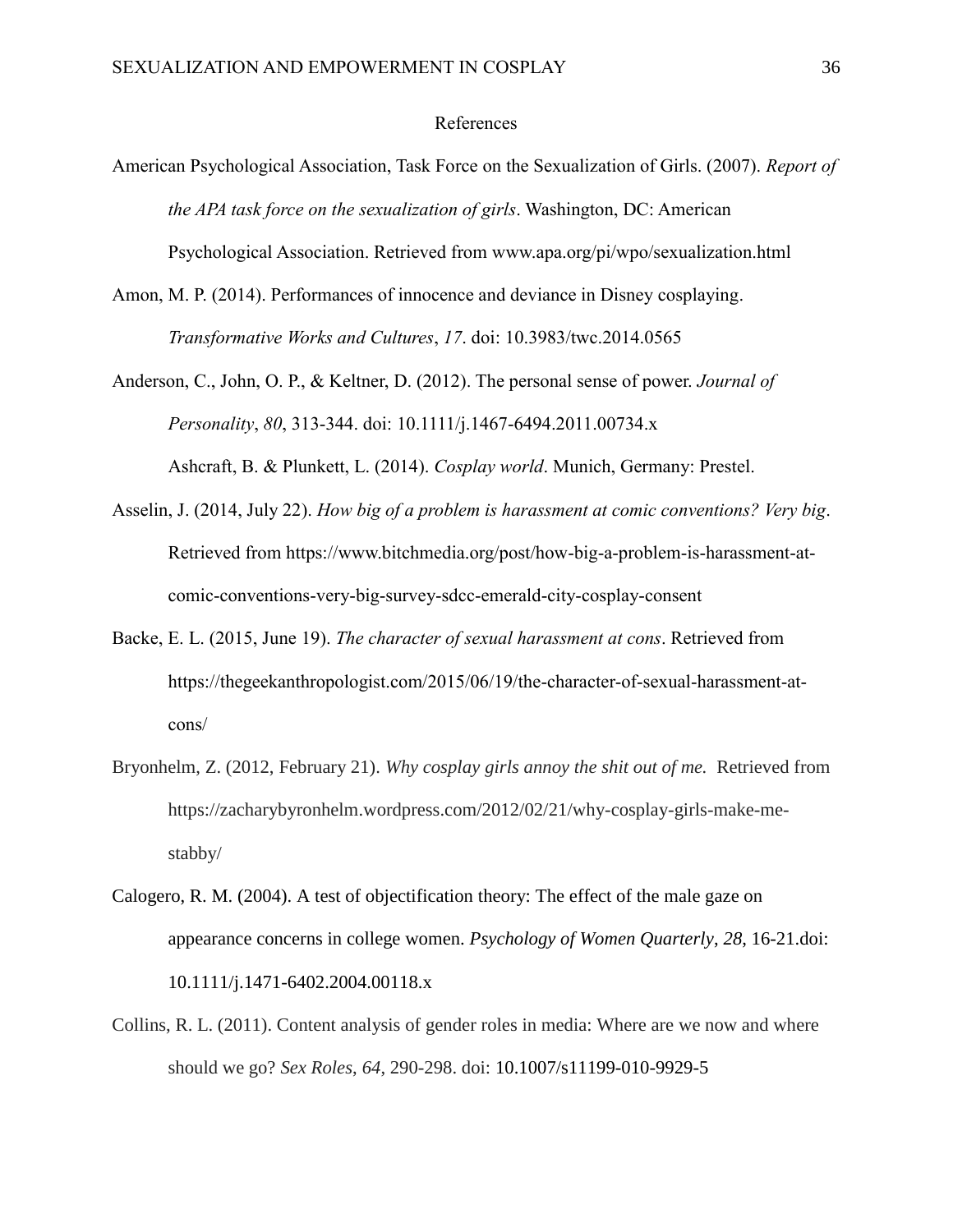Cosplay is NOT Consent. (n.d.) Retrieved from http://www.cosplayisnotconsent.org/

- cuillere. (2015, February 3). Re: *I don't know what cosplay is, and at this point I'm too afraid to ask*. [Online forum comment]. Retrieved from https://community.imgur.com/t/i-dontknow-what-cosplay-is-and-at-this-point-im-too-afraid-to-ask/7524
- Daniels, E. A., Layh, M. C., & Porzelius, L. K. (2016). Grooming ten-year-olds with gender stereotypes? A content analysis of preteen and teen girl magazines. *Body Image, 19,* 57- 67. doi: 10.1016/j.bodyim.2016.08.011
- Danahay, M. (2016). Steampunk and the performance of gender and sexuality. *Neo-Victorian Studies*,  *9,* 123-150.
- Diener, E. (1980). Deindividuation: The absence of self-awareness and self-regulation in group members. In P. Paulus (Ed.), *The psychology of group influence* (pp. 209-242). Hillsdale, NJ: Erlbaum.
- Erchull, M. J., & Liss, M. (2013). Exploring the concept of perceived female sexual empowerment: Development and validation of the Sex is Power Scale. *Gender Issues*, *30*, 39-53. doi: 10.1007/s12147-013-9114-6
- Ferreday, D. (2008). 'Showing the girl': The new burlesque. *Feminist Theory*, *9*, 47-65. doi: 10.1177/1464700108086363
- Fredrickson, B. L., & Roberts, T. A. (1997). Objectification theory: Toward understanding women's lived experiences and mental health risks. *Psychology of Women Quarterly*, *21*, 173-206. doi: 10.1111/j.1471-6402.1997.tb00108.x
- Gay, R. K., & Castano, E. (2010). My body or my mind: The impact of state and trait objectification on women's cognitive resources. *European Journal of Social Psychology*, *40*, 695-703. doi: 10.1002/ejsp.731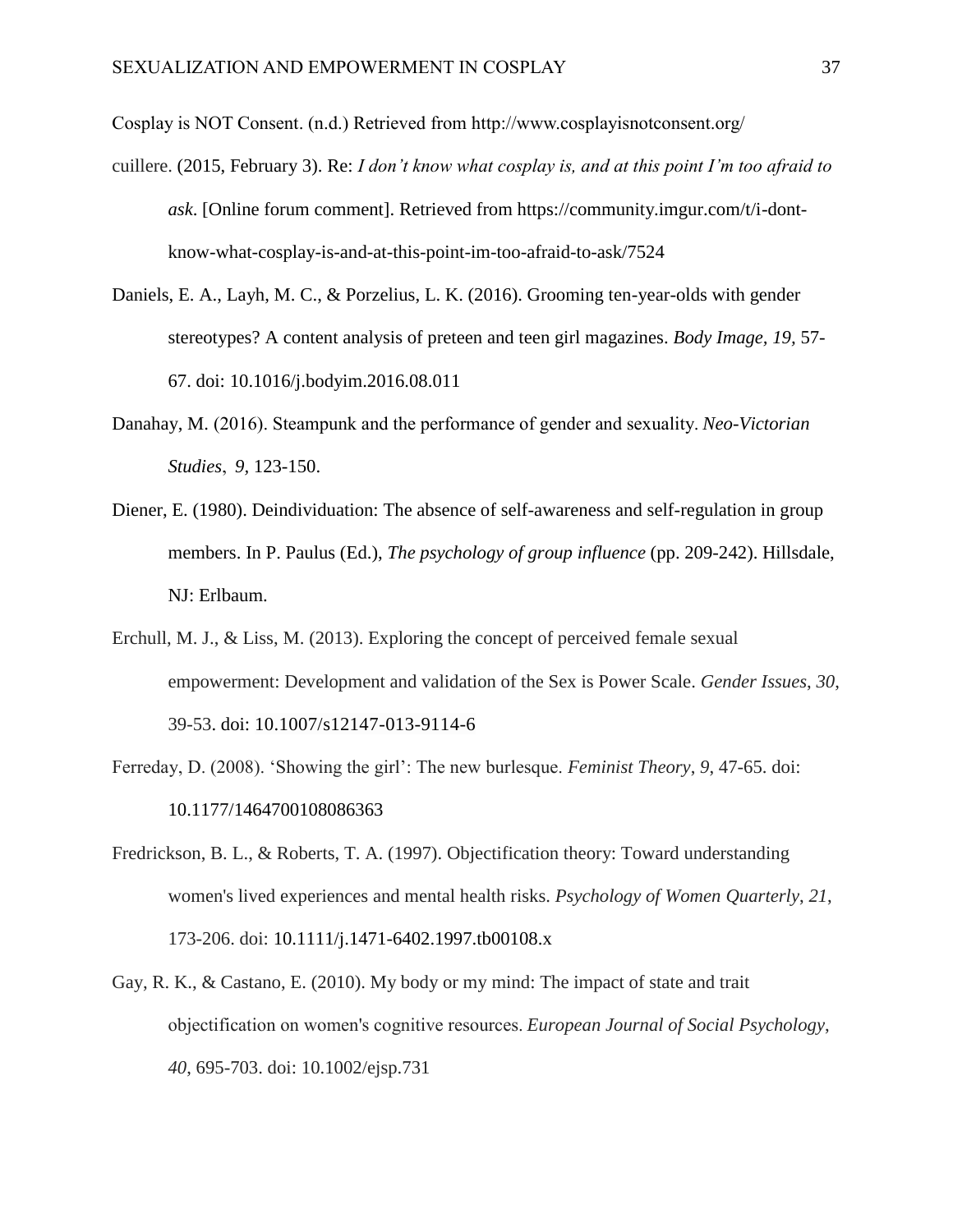- Gill, R. C. (2007). Critical respect: The difficulties and dilemmas of agency and 'choice' for feminism: A reply to Duits and van Zoonen. *European Journal of Women's Studies*, *14*, 69-80. doi: 10.1177/1350506807072318
- Gn, J. (2011). Queer simulation: The practice, performance and pleasure of cosplay. *Continuum, 25*, 583-593. doi: 10.1080/10304312.2011.582937
- Grauso, A. (2016, March 22). *The history of Wonder Woman's costume evolution as an infographic*. Retrieved from https://www.forbes.com/sites/alishagrauso/2016/03/22/thehistory-of-wonder-womans-costume-evolution-as-an-infographic/#4135fac74280
- Harding, X. (2017, October 6). *5 cosplayers of color speak out on the real issues plaguing the community*. Retrieved from https://mic.com/articles/184989/5-cosplayers-of-color-speakout-on-the-real-issues-plaguing-the-community
- Hayes, A. F. (2018). *Introduction to mediation, moderation, and conditional process analysis: A*  regression-based approach (2<sup>nd</sup> ed.). New York, NY: Guildford Press.
- Hernandez, P. (2013, January 11). *Cosplayers are passionate, talented folks. But there's a darker side to this community too.* Retrieved from https://kotaku.com/5975038/cosplayers-arepassionate-talented-folks-but-theres-a-darker-side-to-this-community-too
- Holland, E., & Haslam, N. (2013). Worth the weight: The objectification of overweight versus thin targets. *Psychology of Women Quarterly*, *37*, 462-468. doi: 10.1177/0361684312474800
- Jessica Nigri's 26 most epic cosplays. (n.d.). Retrieved from http://www.heavymetal.com/news/jessica-nigris-26-most-epic-cosplays/
- Kington, C. S. (2015). Con culture: A survey of fans and fandom. *The Journal of Fandom Studies*, *3*, 211-228. doi: 10.1386/jfs.3.2.211\_1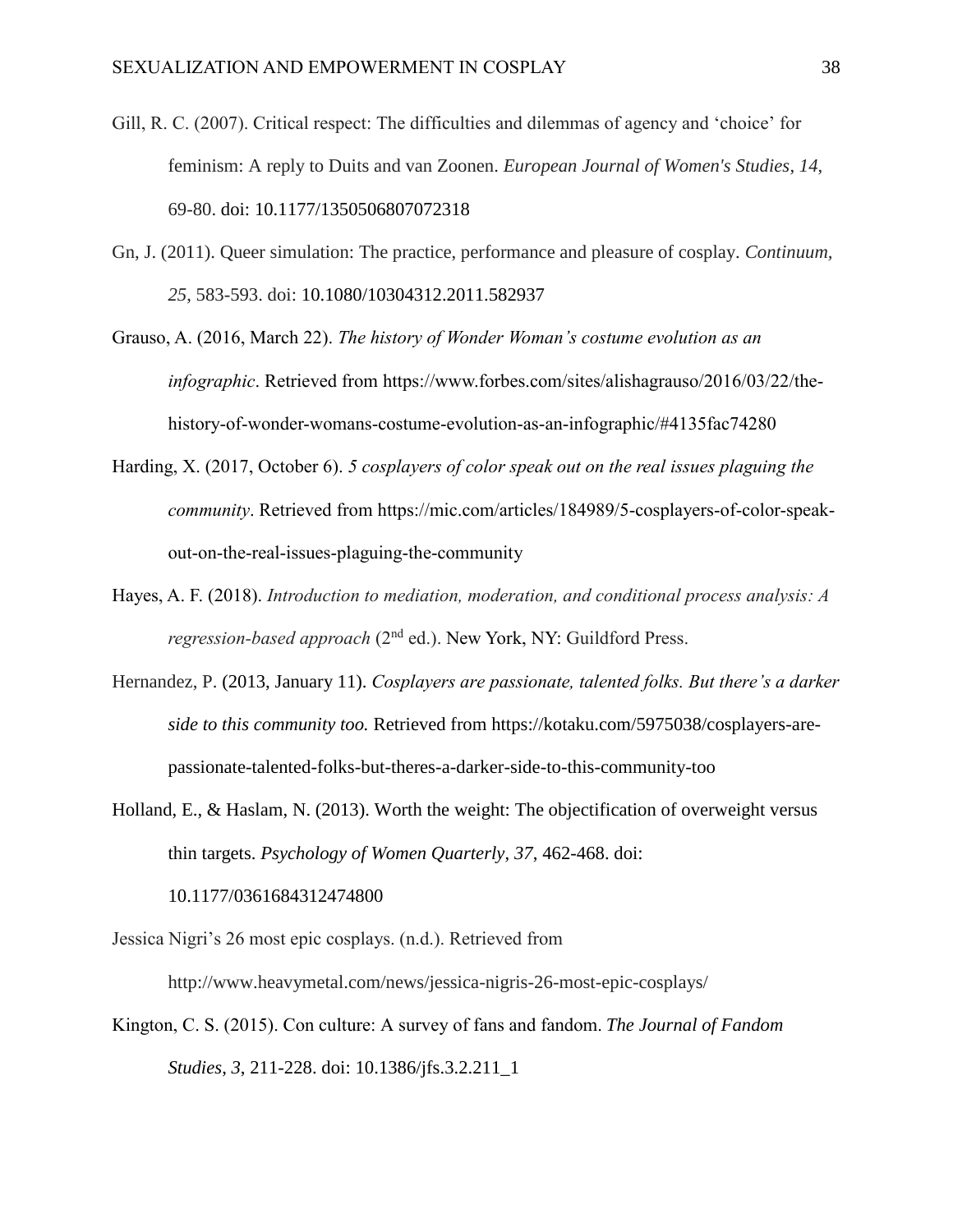Lamb, S. (2010). Feminist ideals for a healthy female adolescent sexuality: A critique. *Sex Roles*, *62*, 294-306. doi: 10.1007/s11199-009-9698-1

LeBon, G. (1895). *The crowd*. London, United Kingdom: Unwin.

- Letamendi, A. (2012, December 21). *The psychology of the fake geek girl: Why we're threatened by falsified fandom*. Retrieved from https://www.themarysue.com/psychology-of-thefake-geek-girl/
- Levy, A. (2005). *Female chauvinist pigs: Women and the rise of raunch culture*. New York, NY: Free Press.
- Liss, M., Erchull, M. J., & Ramsey, L. R. (2011). Empowering or oppressing? Development and exploration of the Enjoyment of Sexualization Scale. *Personality and Social Psychology Bulletin*, *37*, 55-68. doi: 10.1177/0146167210386119
- MangoSirene. (2017, September 13). *Let's talk about cosplay (and why I took a break)* [Video file]. Retrieved from https://www.youtube.com/watch?v=jLGjD1Hb14I&t=8324s
- Matsuo, A. (2015, January 19). *The world's 20 biggest geek conventions*. Retrieved from https://www.therichest.com/rich-list/the-biggest/the-worlds-20-biggest-geekconventions/
- McKenney, S. J., & Bigler, R. S. (2016). Internalized sexualization and its relation to sexualized appearance, body surveillance, and body shame among early adolescent girls. *The Journal of Early Adolescence, 36*, 171-197. doi: 10.1177/0272431614556889
- McKinley, N. M., & Hyde, J. S. (1996). The Objectified Body Consciousness Scale: Development and validation. *Psychology of Women Quarterly*, *20*, 181-215. doi: 10.1111/j.1471-6402.1996.tb00467.x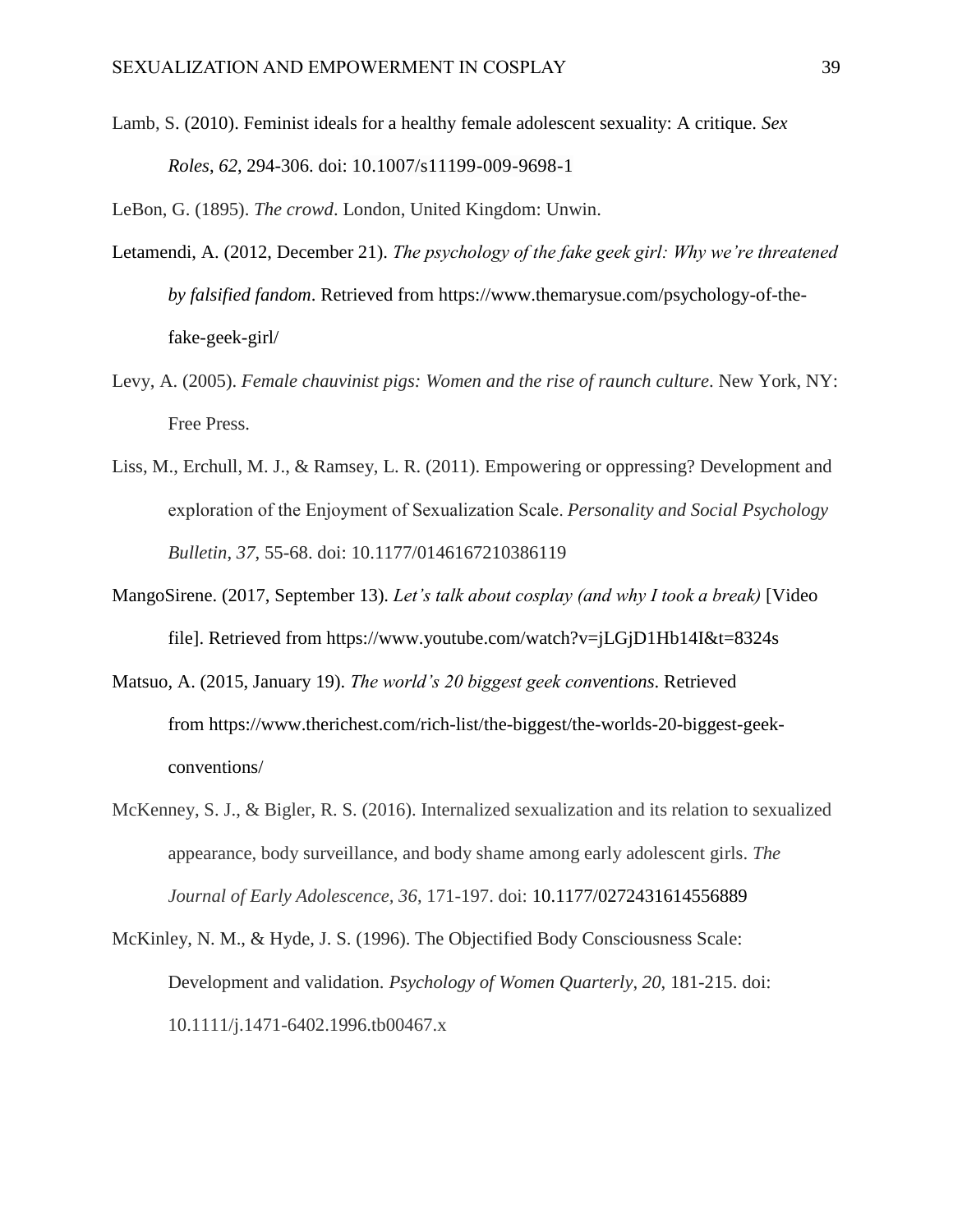- McKinney, K. (2014, October 29). *"I feel like a force no one can stop": How cosplay empowers women.* Retrieved from https://www.vox.com/2014/10/29/7014057/cosplay-women-selfempowerment
- Moradi, B., & Huang, Y. P. (2008). Objectification theory and psychology of women: A decade of advances and future directions. *Psychology of Women Quarterly*, *32*, 377-398. doi: 10.1111/j.1471-6402.2008.00452.x
- nintendo424. (2012, November 2011). Re: *Over sexualization at conventions?* [Online forum comment]. Retrieved from http://www.cosplay.com/showthread.php?t=306366
- Ortiz, E. (2014, May 30). *The real problem with sexy cosplay*. Retrieved from http://www.nerdcaliber.com/the-real-problem-with-sexy-cosplay/
- Peterson, Z. D. (2010). What is sexual empowerment? A multidimensional and process-oriented approach to adolescent girls' sexual empowerment. *Sex Roles, 62*, 307-313. doi: 10.1007/s11199-009-9725-2
- Prentice-Dunn, S., & Rogers, R. W. (1989). Deindividuation and self-regulation of behavior. In P. Paulus (Ed.), *The psychology of group influence* (2nd ed., pp. 87-109). Hillsdale, NJ: Erlbaum.
- Ramano, H. (2017, June 28). *To strike a pose: Sexy female cosplay needs no approval*. Retrieved from https://comicblitzblog.wordpress.com/2017/06/28/to-strike-a-pose-sexy-femalecosplay-needs-no-approval/
- Ramsey, L. R., & Horan, A. L. (2016). Picture this: Women's self-sexualization in photos on social media. *Personality and Individual Differences*. Advance online publication. doi: 10.1016/j.paid.2017.06.022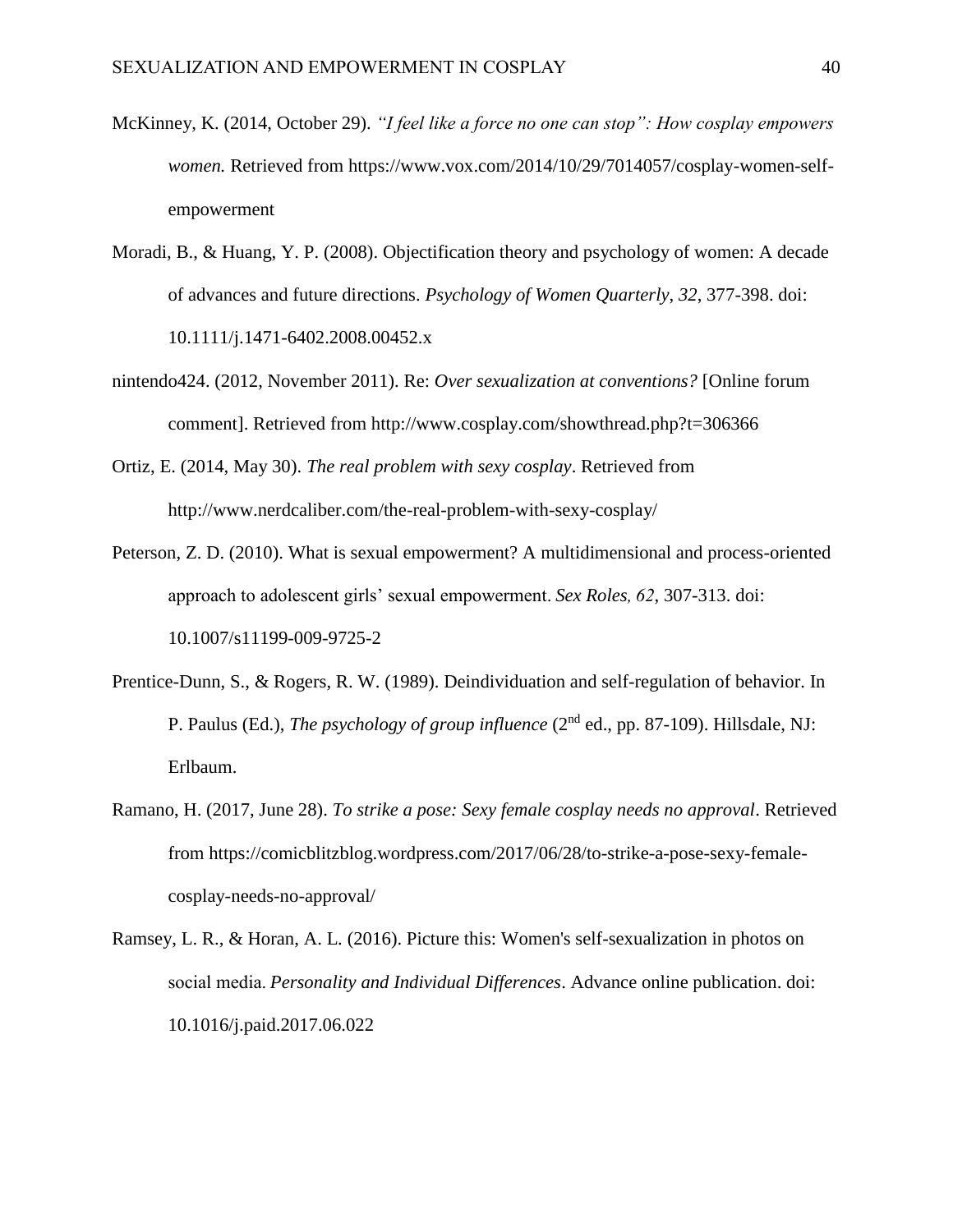- Reagle, J. (2015). Geek policing: Fake geek girls and contested attention. *International Journal of Communication*, *9*, 2862-2880.
- Regehr, K. (2012). The rise of recreational burlesque: Bumping and grinding towards empowerment. *Sexuality & Culture*, *16*, 134-157. doi: 10.1007/s12119-011-9113-2
- Riger, S. (1993). What's wrong with empowerment. *American Journal of Community Psychology*, *21*, 279-292. doi: 10.1007/BF00941504
- Rosenberg, R. S., & Letamendi, A. M. (2013). Expressions of fandom: Findings from a psychological survey of cosplay and costume wear. *Intensities: The Journal of Cult Media*, *5*, 9-18.
- Ruckel, L., & Hill, M. (2017). Look @ me 2.0: Self-sexualization in Facebook photographs, body surveillance and body image. *Sexuality & Culture: An Interdisciplinary Quarterly, 21*, 15-35. doi: 10.1007/s12119-016-9376-8
- Stankiewicz, J. M., & Rosselli, F. (2008). Women as sex objects and victims in print advertisements. *Sex Roles*, *58*, 579-589. doi: 10.1007/s11199-007-9359-1
- Stoker, C. (2012, April 19). *"Oh, you sexy geek!": "Geek girls" and the problem of selfobjectification*. Retrieved from https://geekfeminism.org/2012/04/19/oh-you-sexy-geekgeek-girls-and-the-problem-of-self-objectification/
- Strelan, P., & Hargreaves, D. (2005). Women who objectify other women: The vicious circle of objectification? *Sex Roles*, *52*, 707-712. doi: 10.1007/s11199-005-3737-3

Tolman, D. L. (2000). Object lessons: Romance, violation, and female adolescent sexual desire. *Journal of Sex Education and Therapy*, *25*, 70-79. doi: 10.1080/01614576.2000.11074331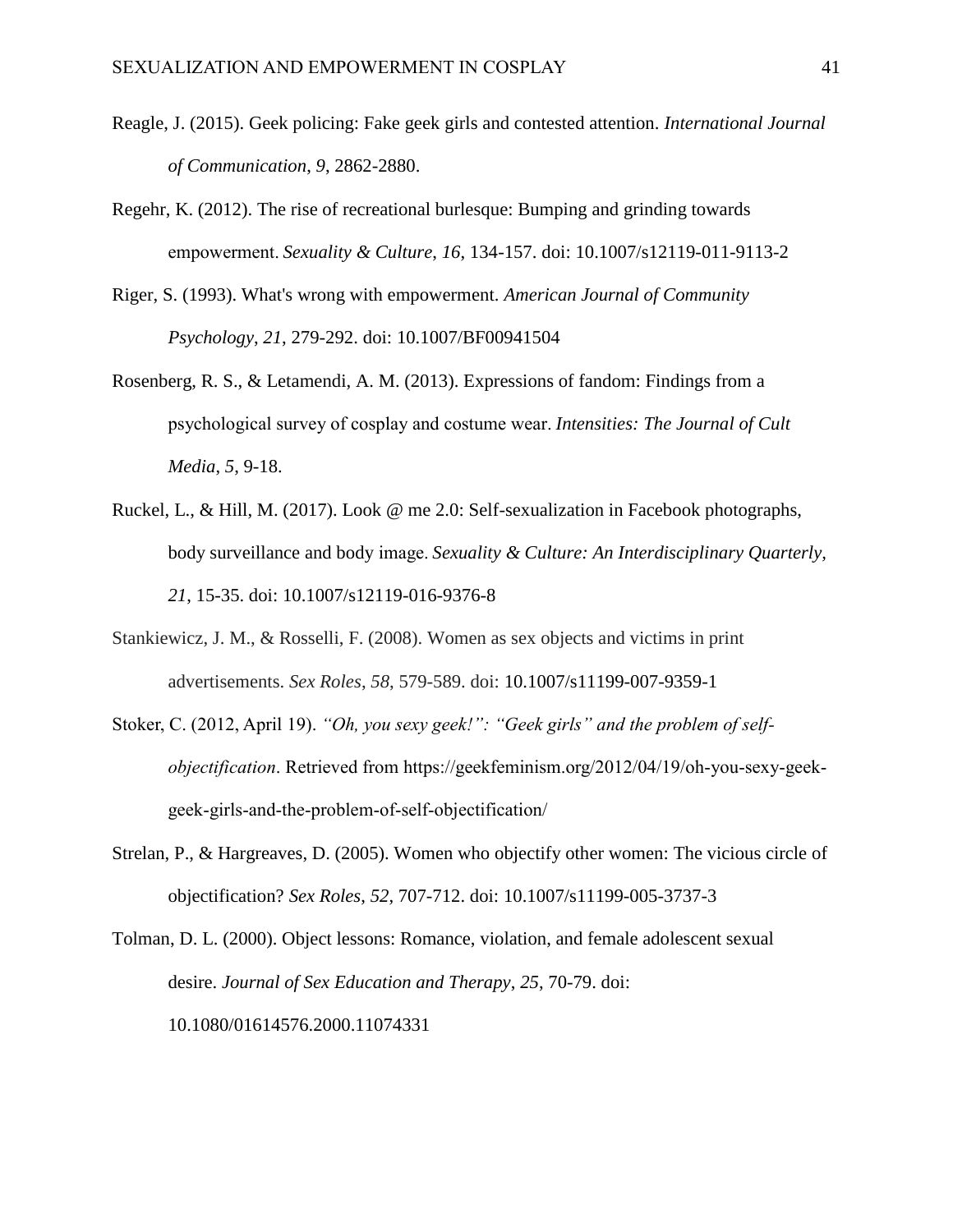- Vance, K., Sutter, M., Perrin, P. B., & Heesacker, M. (2015). The media's sexual objectification of women, rape myth acceptance, and interpersonal violence. *Journal of Aggression, Maltreatment & Trauma, 24*, 569-587. doi: 10.1080/10926771.2015.1029179
- Ward, L. M. (2016). Media and sexualization: State of empirical research 1995-2015. *The Journal of Sex Research, 53,* 560-577. doi: 10.1080/00224499.2016.1142496
- Weisberg, T. (2014, November 20). *Gender, cosplay, and harassment: An intersection*. Retrieved from https://manifestamagazine.com/2014/11/20/1249/
- Weisberger, M. (2016, October 26). *Getting in character: The psychology behind cosplay*. Retrieved from https://www.livescience.com/56641-why-people-cosplay.html
- Zimbardo, P. G. (1969). The human choice: Individuation, reason and order versus deindividuation, impulse and chaos. In WJ Arnold and D. Levine (eds.) Nebraska Symposium on Motivation. 1969. Lincoln, Nebraska: Univ. of Nebraska Press.
- Zimmerman, M. A. (1990). Taking aim on empowerment research: On the distinction between individual and psychological conceptions. *American Journal of Community Psychology*, *18*, 169-177. doi: 10.1007/BF00922695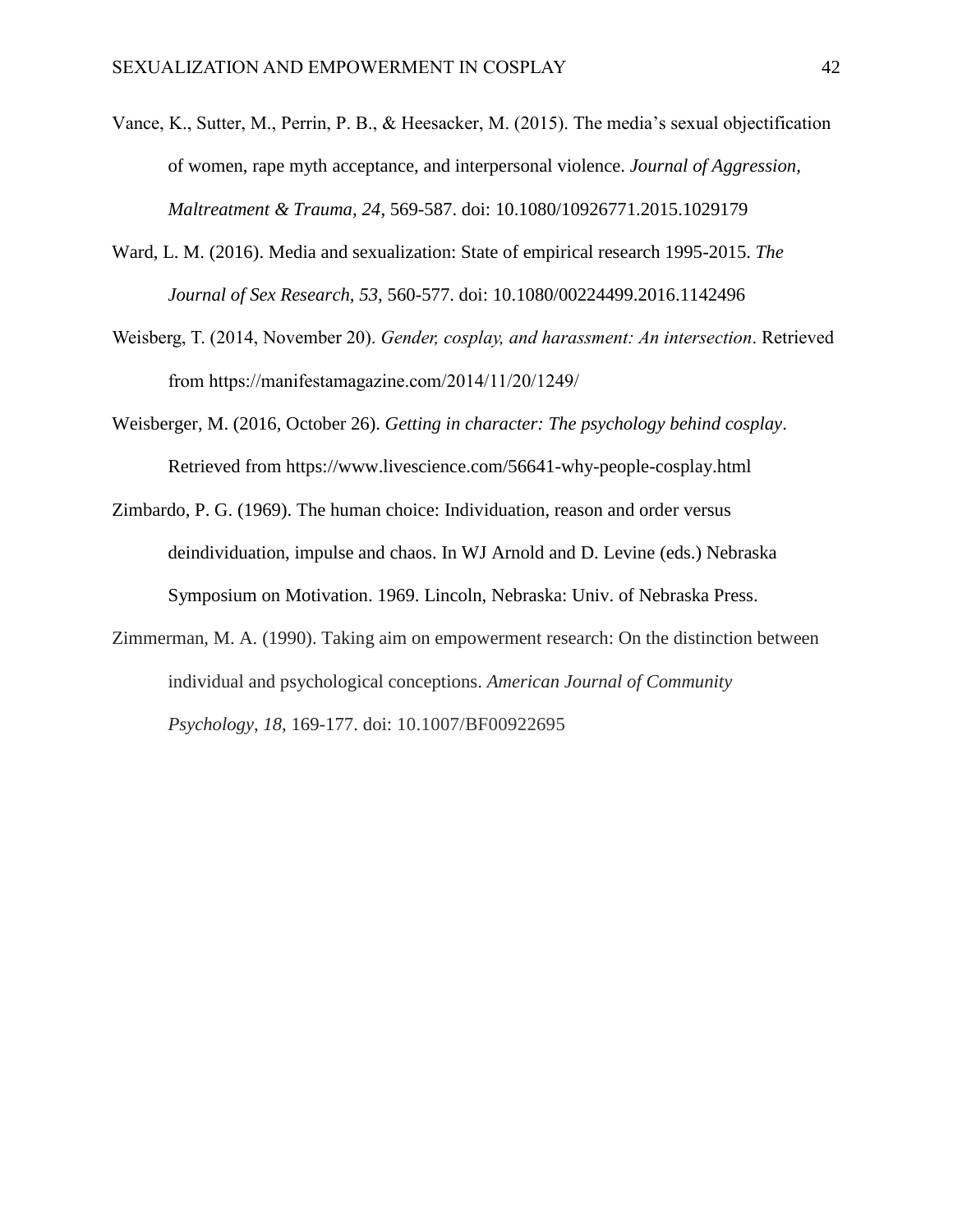| <b>General Demographic Characteristics</b> |  |
|--------------------------------------------|--|
|                                            |  |

|                             | $N = 288$  |  |  |  |
|-----------------------------|------------|--|--|--|
| Age                         |            |  |  |  |
| $\boldsymbol{M}$            | 25.47      |  |  |  |
| SD                          | 6.33       |  |  |  |
| Median                      | 24.00      |  |  |  |
| Range                       | $18 - 62$  |  |  |  |
| Country                     | $n, \%$    |  |  |  |
| <b>United States</b>        | 233, 80.9% |  |  |  |
| Australia                   | 3, 1.0%    |  |  |  |
| <b>United Kingdom</b>       | 11, 3.8%   |  |  |  |
| Japan                       | 4, 1.4%    |  |  |  |
| Finland                     | 3, 1.0%    |  |  |  |
| Canada                      | 18, 6.3%   |  |  |  |
| Germany                     | 2, 0.7%    |  |  |  |
| Norway                      | 1, 0.3%    |  |  |  |
| Sweden                      | 2, 0.7%    |  |  |  |
| Russia                      | 1, 0.3%    |  |  |  |
| Cyprus                      | 1, 0.3%    |  |  |  |
| Thailand                    | 1, 0.3%    |  |  |  |
| Chile                       | 1, 0.3%    |  |  |  |
| New Zealand                 | 1, 0.3%    |  |  |  |
| Dual Citizenship<br>1, 0.3% |            |  |  |  |
| Not disclosed               | 5, 1.7%    |  |  |  |
| Education                   | $n, \%$    |  |  |  |
| Grade school                | 1, 0.3%    |  |  |  |
| Some high school            | $6, 2.1\%$ |  |  |  |
| High school diploma/GED     | 28, 9.7%   |  |  |  |
| Some college<br>90, 31.3%   |            |  |  |  |
| Associates degree           | 17, 5.9%   |  |  |  |
| Bachelor's degree           | 103, 35.8% |  |  |  |
| Master's level degree       | 29, 10.1%  |  |  |  |
| Doctoral degree             | 8, 2.8%    |  |  |  |
| Other                       | 4, 1.4%    |  |  |  |
| Not disclosed               | 2, 0.7%    |  |  |  |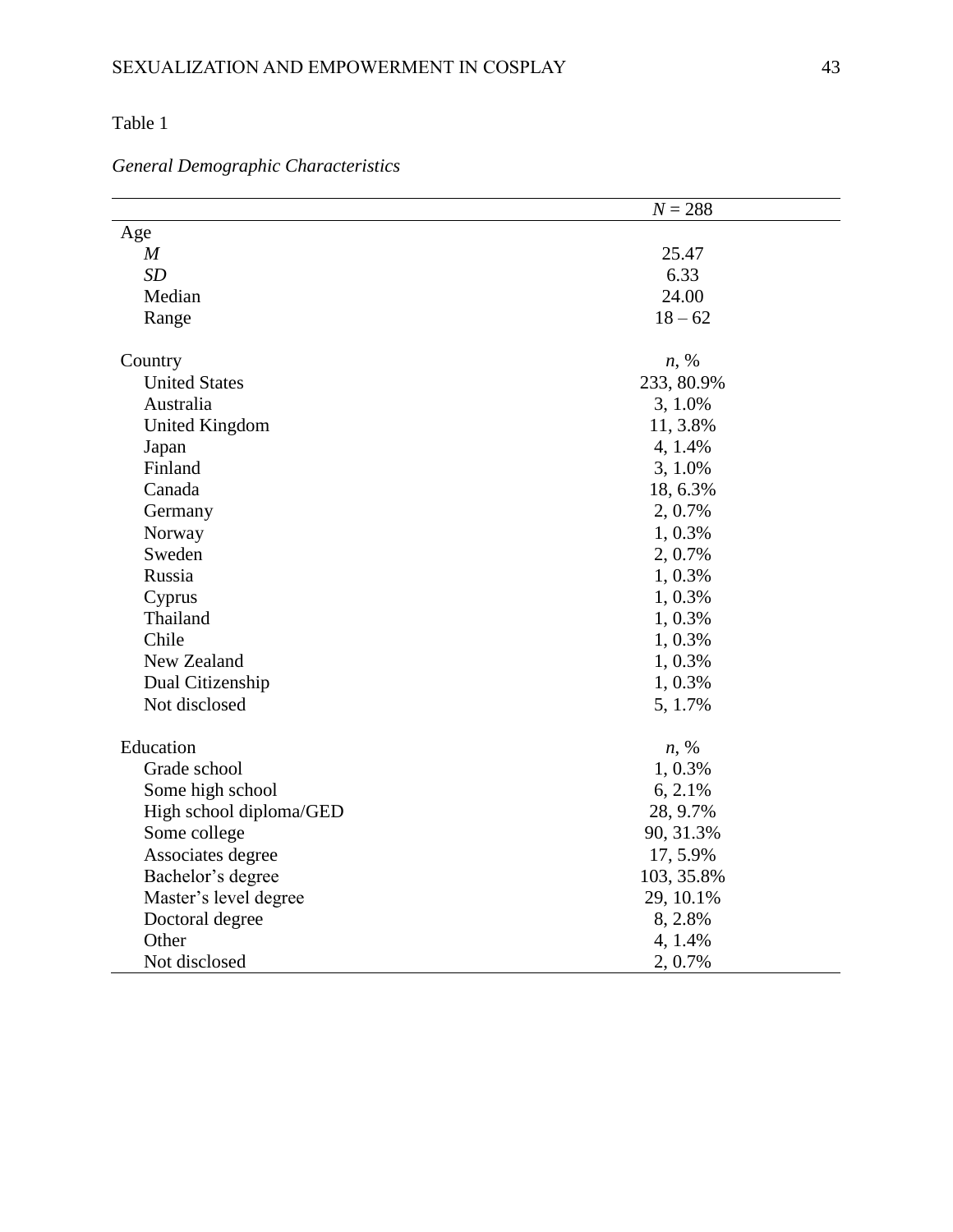# SEXUALIZATION AND EMPOWERMENT IN COSPLAY 44

|                                 | $N = 288$  |  |  |
|---------------------------------|------------|--|--|
| Race                            | $n, \%$    |  |  |
| White                           | 194, 67.4% |  |  |
| <b>Black</b>                    | 11, 3.8%   |  |  |
| East Asian                      | 14, 4.9%   |  |  |
| South Asian                     | 3, 1.0%    |  |  |
| Pacific Islander                | 1, 0.3%    |  |  |
| Latinx                          | 20, 6.9%   |  |  |
| Middle Eastern                  | 3, 1.0%    |  |  |
| A Member of an Indigenous Group |            |  |  |
| Multiracial                     | 26, 9.0%   |  |  |
| I identify in a different way   | 3, 1.0%    |  |  |
| Not disclosed                   | 13, 4.5%   |  |  |
| <b>Sexual Orientation</b>       | $n, \%$    |  |  |
| Straight                        | 82, 28.5%  |  |  |
| Lesbian/Gay                     | 26, 9.0%   |  |  |
| <b>Bisexual</b><br>68, 23.6%    |            |  |  |
| 38, 13.2%<br>Pansexual          |            |  |  |
| Asexual<br>54, 18.8%            |            |  |  |
| I identify in a different way   | 18, 6.3%   |  |  |
| Not disclosed                   | 2, 0.7%    |  |  |
| Socioeconomic Status            | $n, \%$    |  |  |
| poor                            | 13, 4.5%   |  |  |
| working class                   | 106, 36.8% |  |  |
| middle class                    | 126, 43.8% |  |  |
| upper middle class              | 40, 13.9%  |  |  |
| wealthy                         | 1, 0.3%    |  |  |
| not disclosed                   | 2, 0.7%    |  |  |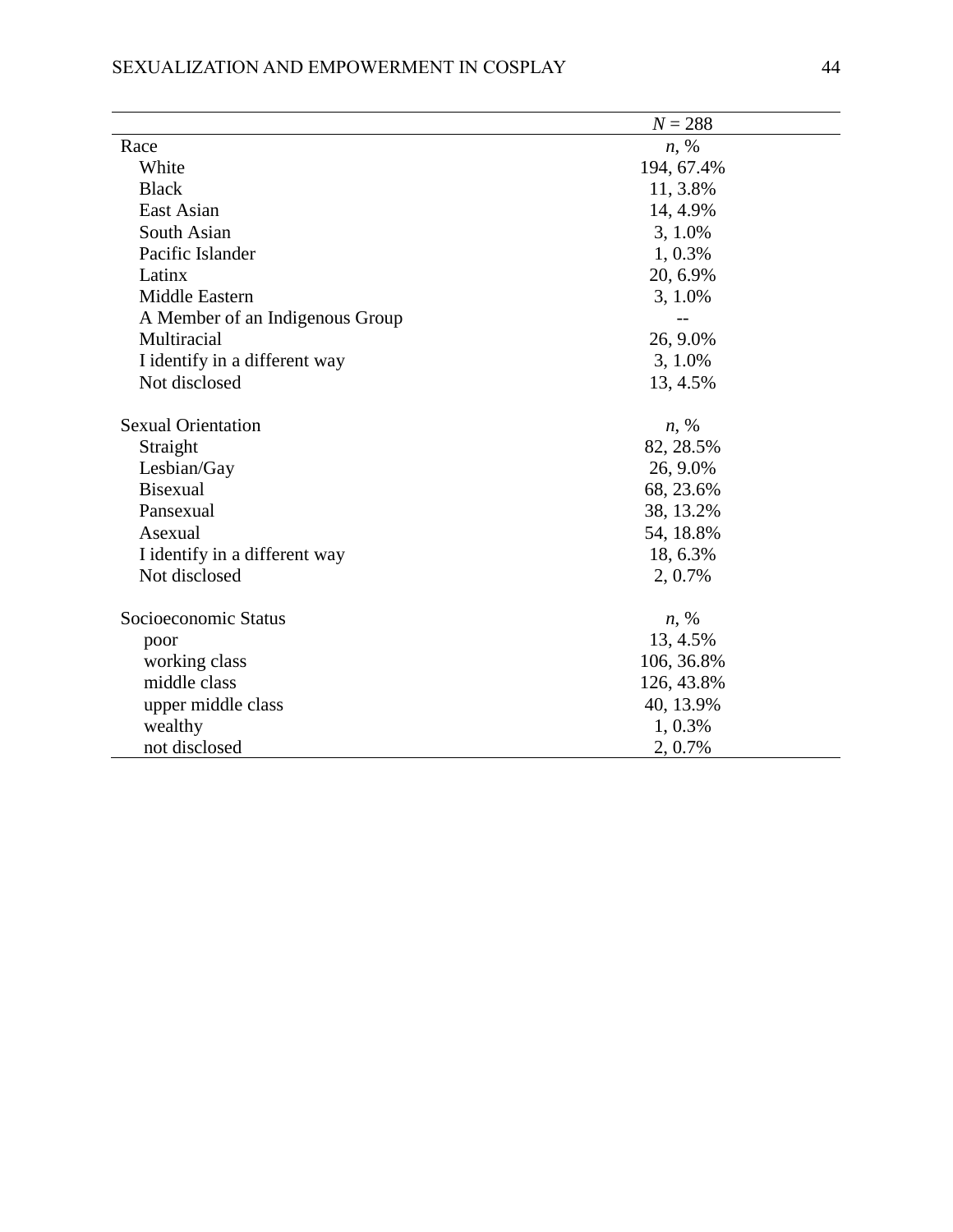# *Cosplay Demographic Characteristics*

|                               | $N = 288$  |  |  |  |
|-------------------------------|------------|--|--|--|
| <b>Total Years of Cosplay</b> |            |  |  |  |
| $\boldsymbol{M}$              | 6.50       |  |  |  |
| <b>SD</b>                     | 4.10       |  |  |  |
| Median                        | 6.00       |  |  |  |
| Range                         | $1 - 25$   |  |  |  |
| Cosplays Worn Per Year        | $n, \%$    |  |  |  |
| $1 - 2$                       | 92, 31.9%  |  |  |  |
| $3 - 5$                       | 92, 31.9%  |  |  |  |
| $6 - 10$                      | 54, 18.8%  |  |  |  |
| $10 - 15$                     | 25, 8.7%   |  |  |  |
| 16 or more                    | 23, 8.0%   |  |  |  |
| Not disclosed                 | 2, 0.7%    |  |  |  |
| Cosplays Made Per Year        | $n, \%$    |  |  |  |
| $1 - 2$                       | 150, 52.1% |  |  |  |
| $3 - 5$                       | 88, 30.6%  |  |  |  |
| $6 - 10$                      | 33, 11.5%  |  |  |  |
| $10-15$                       | 11, 3.8%   |  |  |  |
| 16 or more                    | 3, 1.0%    |  |  |  |
| Not disclosed                 | 3, 1.0%    |  |  |  |
| Money Spent Per Cosplay       | $n, \%$    |  |  |  |
| $$0-50$                       | 28, 9.7%   |  |  |  |
| \$51-99                       | 91, 31.6%  |  |  |  |
| \$100-199                     | 104, 36.1% |  |  |  |
| \$200-399                     | 51, 17.7%  |  |  |  |
| \$400 or more                 | 12, 4.2%   |  |  |  |
| Not disclosed                 | 2, 0.7%    |  |  |  |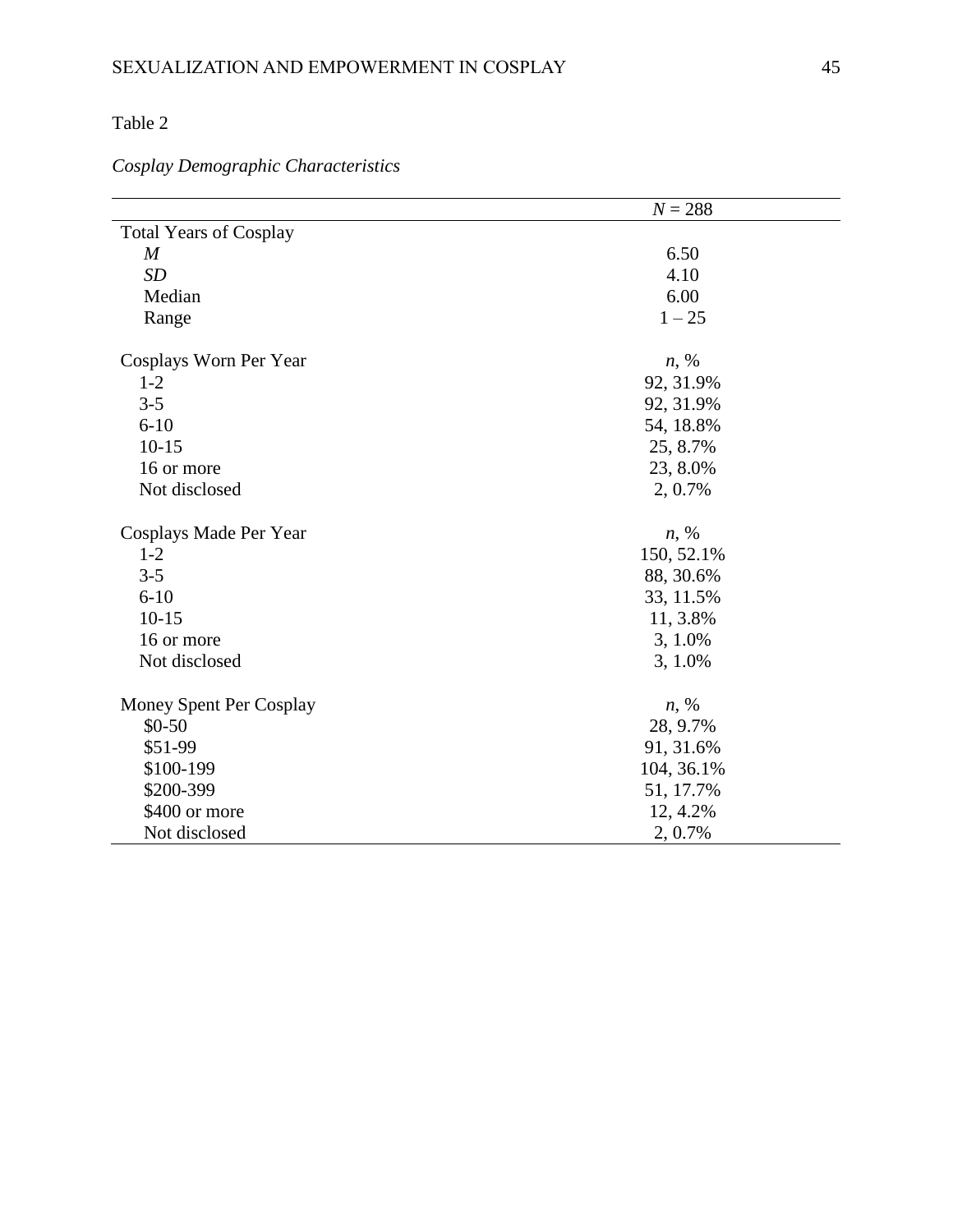|                                     | $N = 288$  |
|-------------------------------------|------------|
| Most Popular Genre to Cosplay From* | $n, \%$    |
| <b>Science Fiction</b>              | 67, 23.3%  |
| Fantasy                             | 86, 29.9%  |
| Gaming                              | 205, 71.2% |
| Anime                               | 191, 66.3% |
| <b>Western Animation/Cartoons</b>   | 75, 26.0%  |
| <b>Comic Books</b>                  | 72, 25.0%  |
| Anthropomorphic/Furry               | 7, 2.4%    |
| <b>Steam Punk</b>                   | 14, 4.9%   |
| <b>Renaissance Fairs</b>            | 31, 10.8%  |
| Urban Fantasy                       |            |
| <b>Cult Classics</b>                | 3, 1.0%    |
| Theatre                             | 4, 1.4%    |
| <b>Cyber Punk</b>                   | 2, 0.7%    |
| Horror/Slasher                      | 3, 1.0%    |
| <b>Reality Shows</b>                |            |
| <b>Ball Jointed Dolls</b>           | 1, 0.3%    |
| Lolita                              | 20, 6.9%   |
| Other                               | 8, 2.8%    |
|                                     |            |

*Note.* \* Participants were allowed to select up to 3 types of popular media that they tend to cosplay from. The frequencies for this measure reflect the number of people who indicated that particular genre as one of their 3 choices.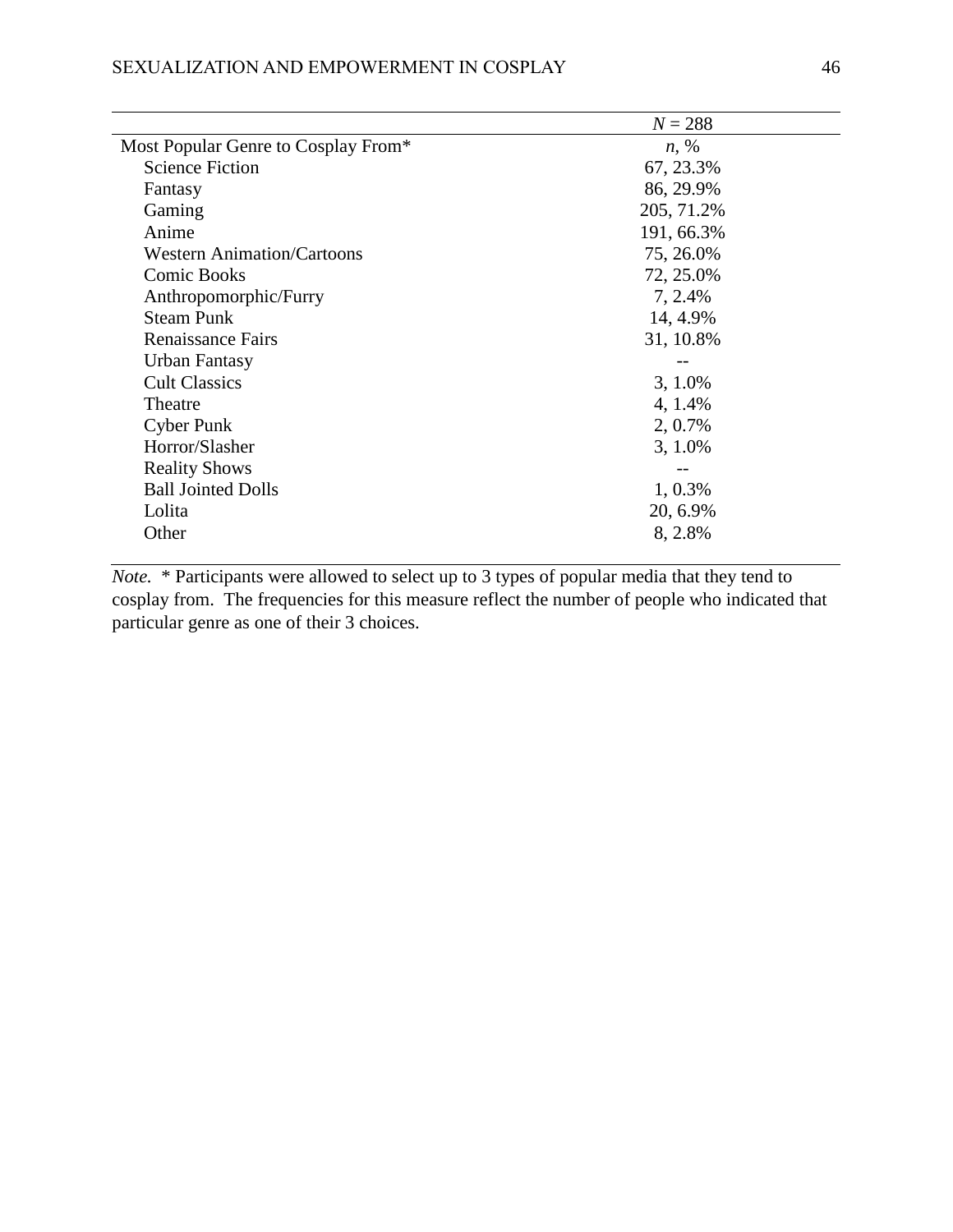*Convention Attendance Demographics*

|                                                | $N = 288$  |  |  |
|------------------------------------------------|------------|--|--|
| <b>Conventions Attended Per Year</b>           | $n, \%$    |  |  |
| $\boldsymbol{0}$                               | 2, 0.7%    |  |  |
| 1                                              | 47, 16.3%  |  |  |
| $\overline{c}$                                 | 88, 30.6%  |  |  |
| $\overline{3}$                                 | 59, 20.5%  |  |  |
| $\overline{4}$                                 | 35, 12.2%  |  |  |
| 5                                              | 13, 4.5%   |  |  |
| More than 5                                    | 44, 15.3%  |  |  |
| Most Popular Types of Conventions to Attend*   | $n, \%$    |  |  |
| <b>Science Fiction</b>                         | 74, 25.7%  |  |  |
| Fantasy                                        | 78, 27.1%  |  |  |
| Gaming                                         | 175, 60.8% |  |  |
| Anime                                          | 228, 79.2% |  |  |
| <b>Western Animation/Cartoons</b><br>80, 27.8% |            |  |  |
| <b>Comic Books</b><br>141, 49.0%               |            |  |  |
| Anthropomorphic/Furry<br>7, 2.4%               |            |  |  |
| <b>Steam Punk</b>                              | 20, 6.9%   |  |  |
| <b>Renaissance Fairs</b>                       | 87, 30.2%  |  |  |
| <b>Urban Fantasy</b>                           | 3, 1.0%    |  |  |
| <b>Cult Classics</b>                           | 20, 6.9%   |  |  |
| Theatre                                        | 8, 2.8%    |  |  |
| <b>Cyber Punk</b>                              | 2, 0.7%    |  |  |
| Horror/Slasher<br>8, 2.8%                      |            |  |  |
| <b>Reality Shows</b><br>$1,0.3\%$              |            |  |  |
| <b>Ball Jointed Dolls</b>                      | $-$        |  |  |
| Lolita                                         | 15, 5.2%   |  |  |
| Generic or Popular Culture                     | 5, 1.7%    |  |  |
| Other                                          | 12, 4.2%   |  |  |

*Note.* \* Participants were allowed to select up to 3 types of conventions that they generally attended while cosplaying. The frequencies for this measure reflect the number of people who indicated that convention types as one of their 3 choices.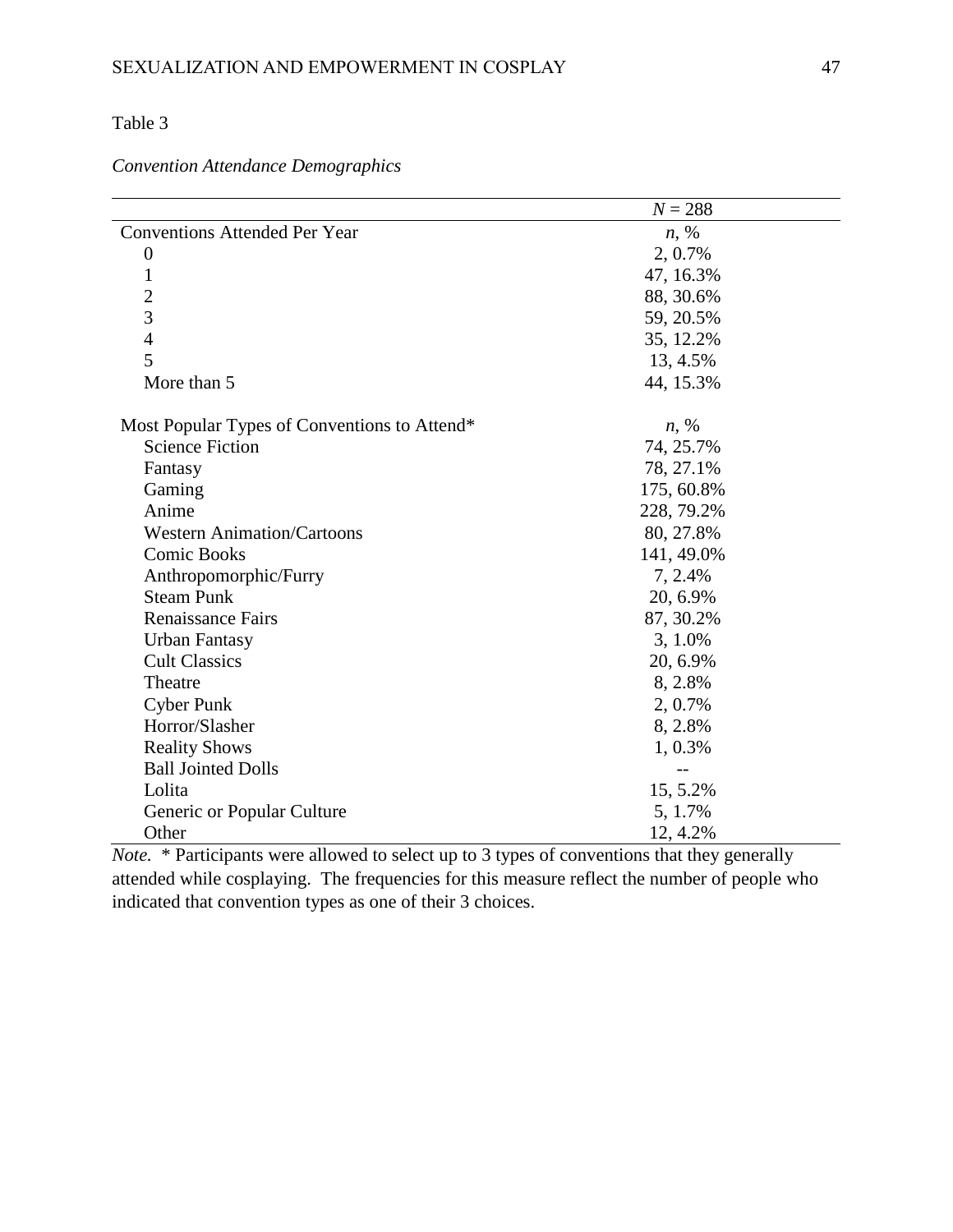*Sexualized, Empowered, and Distractor Cosplay Items in the Order Presented to Participants*

| Purpose    | Item                                                                             |
|------------|----------------------------------------------------------------------------------|
| Distractor | 1. Wear a wig for your cosplay                                                   |
| Sexualized | 2. Wear cosplay that covers most of your skin*                                   |
| Distractor | 3. Wear cosplay that involves armor                                              |
| Empowered  | 4. Cosplay characters that make you feel powerful                                |
| Distractor | 5. Buy or commission most of/all of your cosplay                                 |
| Sexualized | 6. Wear cosplay that is form-fitting                                             |
| Distractor | 7. Build props for cosplay                                                       |
| Distractor | 8. Coordinate your cosplay with a group                                          |
| Empowered  | 9. Feel confident while in cosplay                                               |
| Empowered  | 10. Believe cosplay enhances your self-esteem                                    |
| Distractor | 11. Wear/design Lolita fashion as part of your cosplay                           |
| Sexualized | 12. Wear cosplay that reveals cleavage                                           |
| Distractor | 13. Wear a fur suit                                                              |
| Empowered  | 14. Believe that your cosplay allows for you to express your creativity          |
| Sexualized | 15. Wear a corset over or under your cosplay                                     |
| Empowered  | 16. Feel outside pressure to behave in particular ways when in cosplay*          |
| Distractor | 17. LARP ("Live Action Role Play") while in cosplay                              |
| Empowered  | 18. Feel uncomfortable with your body while in cosplay*                          |
| Empowered  | 19. Believe that other people perceive you as powerful when you are in cosplay   |
| Sexualized | 20. Avoid cosplaying characters that have been designed to be sexy*              |
| Distractor | 21. "Crossplay", or cosplay a character that does not share your gender identity |
| Empowered  | 22. Believe that your cosplay allows you to express yourself                     |
| Sexualized | 23. Contour your chest to make your breasts look bigger for your cosplay         |
| Empowered  | 24. Feel like a stronger person in your cosplay                                  |
| Distractor | 25. Wear/design steam punk fashion for your cosplay                              |
| Empowered  | 26. Feel in charge of your sexuality while in cosplay                            |
| Distractor | 27. Wear color contacts or "circle lenses" for your cosplay                      |
| Sexualized | 28. Wear cosplay that does not completely conceal your butt                      |
| Distractor | 29. Craft/prepare your cosplay to include even the smallest details in the       |
|            | character's appearance                                                           |
| Empowered  | 30. Believe that cosplay does not influence how you feel about yourself in your  |
|            | daily life*                                                                      |
| Empowered  | 31. Feel proud of yourself and your abilities while in cosplay                   |
| Distractor | 32. Wear a mecha suit                                                            |
| Sexualized | 33. Redesign a character to appear more sexy for your cosplay                    |
| Distractor | 34. Wear cosplay that covers part of your face                                   |
| Empowered  | 35. Feel like an independent person while in cosplay                             |
| Sexualized | 36. Pose in ways that will show off your body when someone takes your picture    |

*Note.* Items were prefaced with the phrase, "Think about your cosplay choices, how you design and/or prepare your costumes, and your experiences while in cosplay. How often do you…". \* indicates reverse-coded items.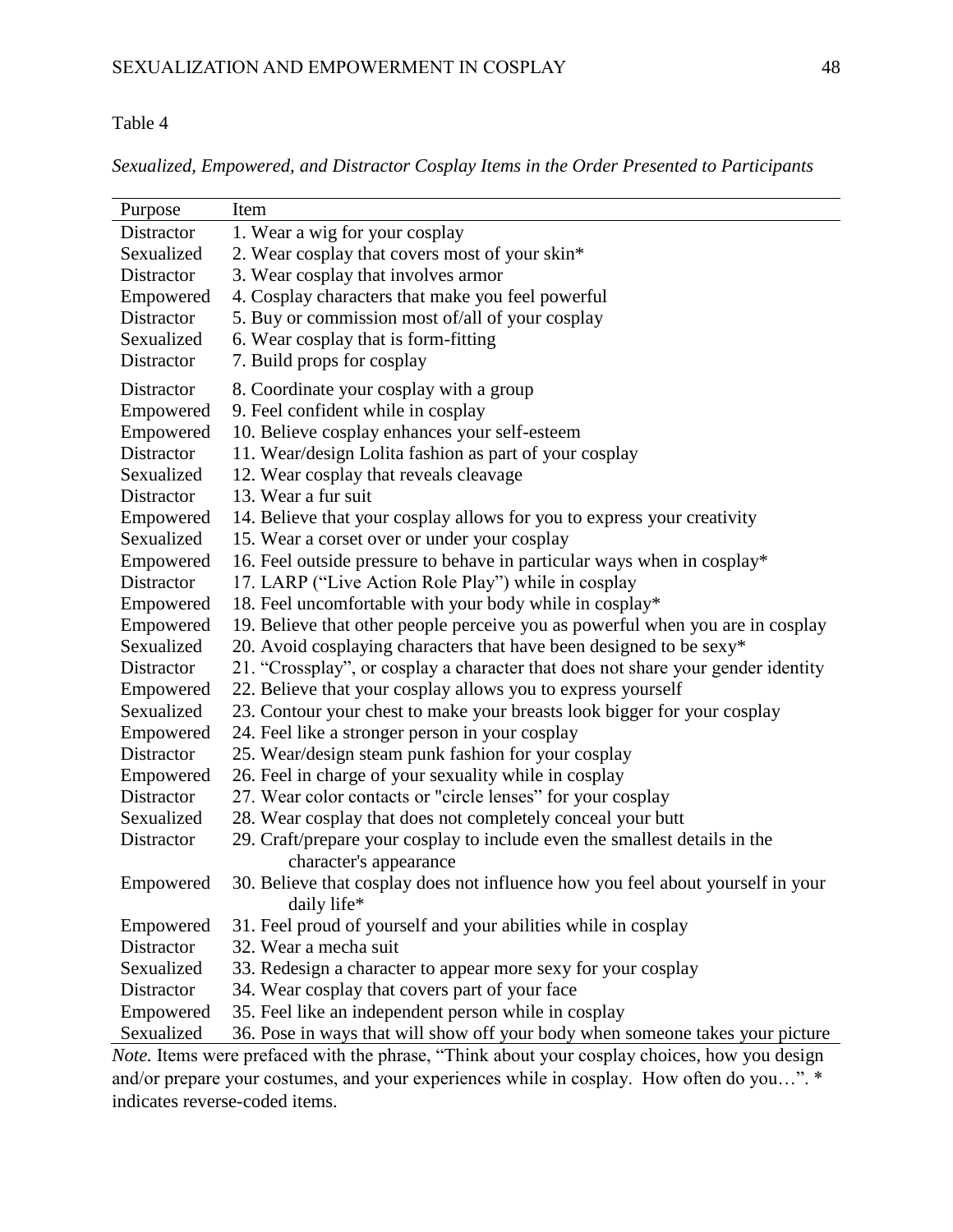## *Factor Loadings from the Exploratory Factor Analysis*

| Item                                                             | Factor 1:   | Factor 2:  |
|------------------------------------------------------------------|-------------|------------|
|                                                                  | Empowerment | Sexualized |
|                                                                  | in Cosplay  | Cosplay    |
| Feel proud of yourself and your abilities while in cosplay.      | .77         | $-.09$     |
|                                                                  | .74         | .01        |
| Believe cosplay enhances your self-esteem.                       |             |            |
| Feel like an independent person while in cosplay.                | .73         | $-.08$     |
| Feel confident while in cosplay.                                 | .73         | .06        |
| Feel like a stronger person while in cosplay.                    | .71         | .03        |
| Believe that your cosplay allows you to express yourself.        | .63         | $-.03$     |
| Believe that your cosplay allows you to express your creativity. | .53         | $-.03$     |
| Cosplay characters that make you feel powerful.                  | .51         | .11        |
| Wear cosplay that reveals cleavage.                              | $-.07$      | .71        |
| Pose in ways that will show off your body when someone takes     | .12         | .64        |
| your picture.                                                    |             |            |
| Avoid cosplaying characters that have been designed to be        | $-.07$      | $-.61$     |
| $sexy.*$                                                         |             |            |
| Wear cosplay that is form-fitting.                               | .03         | .58        |
| Wear cosplay that does not completely conceal your butt.         | $-.002$     | .55        |
| Wear cosplay that covers most of your skin.*                     | .09         | $-.54$     |
| Contour your chest to make your breasts look bigger for your     | .06         | .52        |
| cosplay.                                                         |             |            |
| Redesign a character to appear more sexy for your cosplay        | $-.05$      | .48        |
| Wear a corset over or under your cosplay.                        | .09         | .35        |
| Feel in charge of your sexuality while in cosplay.               | .51         | .27        |
| Believe that other people perceive you as powerful when you      | .43         | .28        |
| are in cosplay.                                                  |             |            |
| Feel uncomfortable with your body while in cosplay.*             | $-.40$      | .05        |
| Believe that cosplay does not influence how you feel about       | $-.16$      | $-.11$     |
| yourself in your daily life.*                                    |             |            |
| Feel outside pressure to behave in particular ways while in      | $-.04$      | .04        |
| $\cos$ play.*                                                    |             |            |

*Note.* Items were prefaced with the phrase, "Think about your cosplay choices, how you design and/or prepare your costumes, and your experiences while in cosplay. How often do you…". Bold loadings indicate that an item was retained for that subscale. \* indicates reverse-coded items.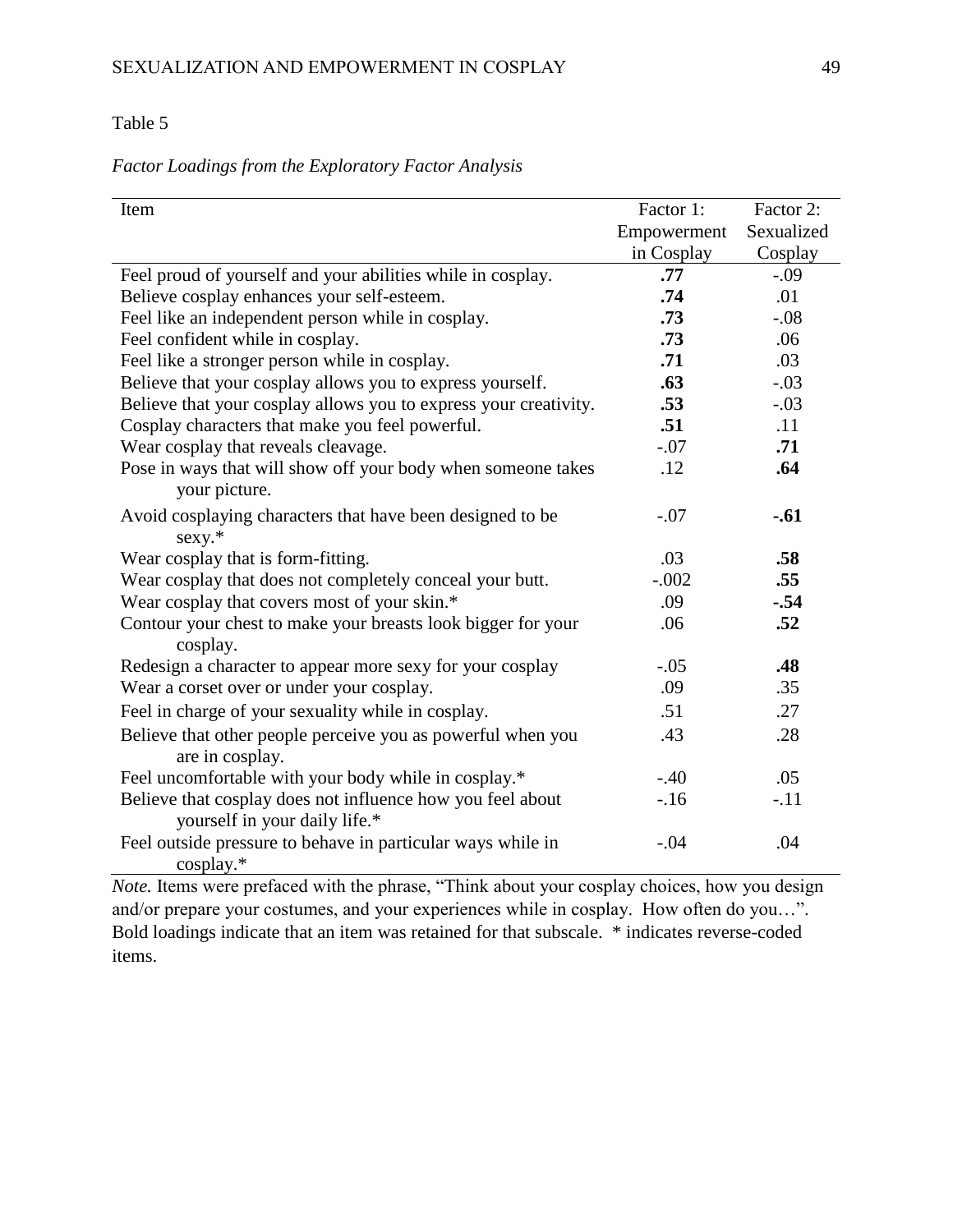# *Descriptive Statistics for All Scales*

|                                   | $\overline{M}$ | <b>SD</b> | Actual     | Possible |
|-----------------------------------|----------------|-----------|------------|----------|
|                                   |                |           | Range      | Range    |
| <b>Sexualized Cosplay</b>         | 2.42           | .75       | $1 - 4.63$ | $1 - 6$  |
| <b>Empowerment</b> in Cosplay     | 4.76           | .85       | $1.75 - 6$ | $1 - 6$  |
| <b>PSPS</b>                       | 4.44           | 1.11      | $1.13 - 7$ | $1 - 7$  |
| <b>ESS</b>                        | 3.45           | .87       | $1 - 6$    | $1 - 6$  |
| S-SIPS                            | 1.89           | .99       | $1 - 5.57$ | $1 - 6$  |
| W-SIPS                            | 3.72           | 1.29      | $1 - 6$    | $1 - 6$  |
| <b>Body Surveillance</b>          | 3.75           | .95       | $1 - 6$    | $1 - 6$  |
| <b>Body Shame</b>                 | 3.21           | 1.20      | $1 - 6$    | $1 - 6$  |
| <b>PSPS: Cosplay</b>              | 4.68           | .98       | $1.13 - 7$ | $1 - 7$  |
| <b>ESS</b> : Cosplay              | 3.60           | 1.05      | $1.25 - 6$ | $1 - 6$  |
| S-SIPS: Cosplay                   | 1.81           | 1.08      | $1 - 6$    | $1 - 6$  |
| <b>Body Surveillance: Cosplay</b> | 4.52           | .84       | $1.25 - 6$ | $1 - 6$  |

*Note.* PSPS = Personal Sense of Power Scale; ESS = Enjoyment of Sexualization Scale; S-SIPS = Self: Sex is Power Scale; W-SIPS = Women in General: Sex is Power Scale.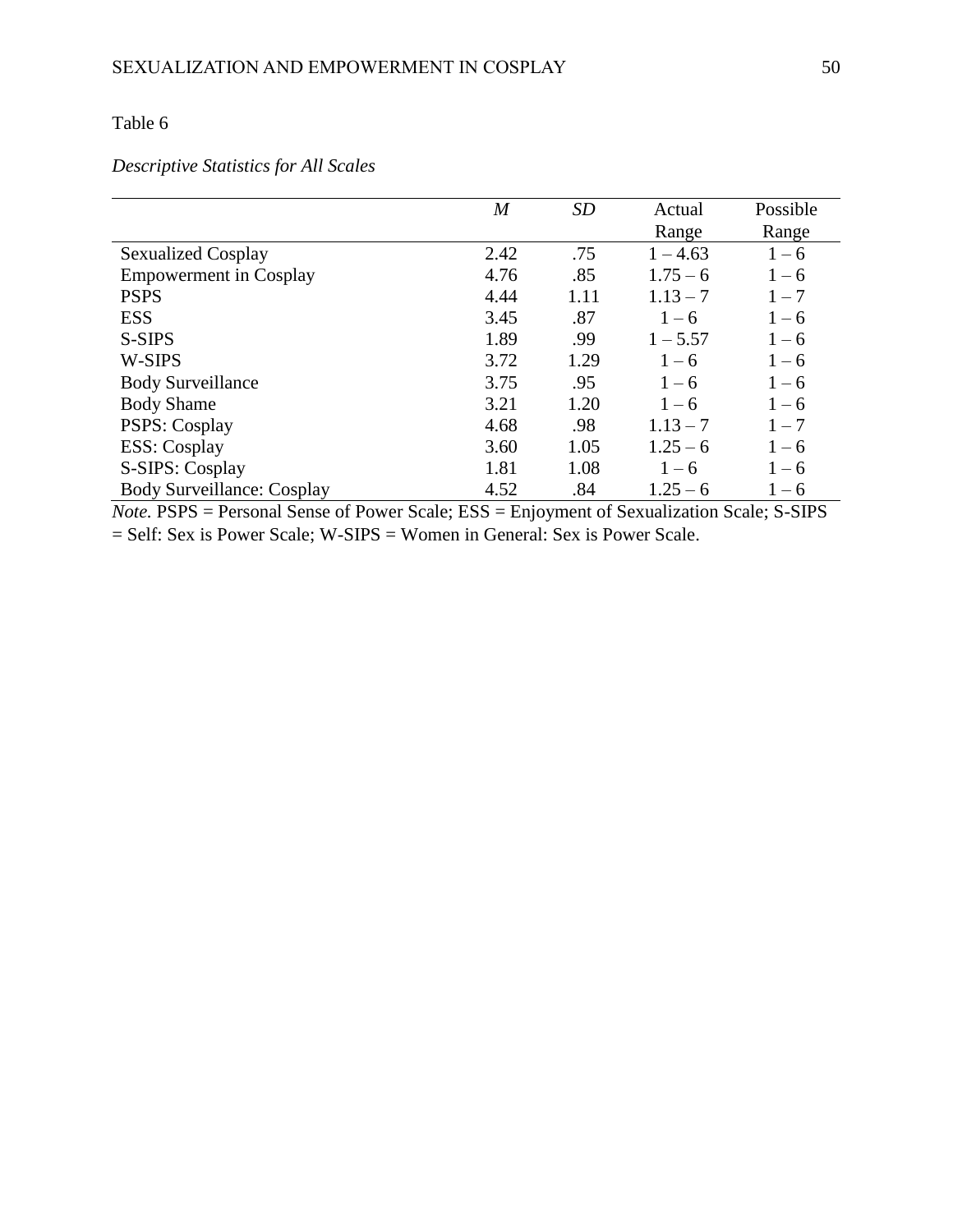## *Inter-correlations Among All Scales*

|                        |                          | 2                        | 3        | 4        | 5                        | 6        |                   | 8         | 9        | 10       | 11       |
|------------------------|--------------------------|--------------------------|----------|----------|--------------------------|----------|-------------------|-----------|----------|----------|----------|
| 1. Sexualized Cosplay  | $\overline{\phantom{m}}$ |                          |          |          |                          |          |                   |           |          |          |          |
| 2. Empowerment in      | $.20***$                 | $\overline{\phantom{m}}$ |          |          |                          |          |                   |           |          |          |          |
| Cosplay                |                          |                          |          |          |                          |          |                   |           |          |          |          |
| 3. PSPS                | $.18**$                  | $.20***$                 | --       |          |                          |          |                   |           |          |          |          |
| 4. ESS                 | $.58***$                 | $.25***$                 | .11      |          |                          |          |                   |           |          |          |          |
| 5. S-SIPS              | $.45***$                 | $.15*$                   | $.23***$ | .49***   | $\overline{\phantom{m}}$ |          |                   |           |          |          |          |
| 6. W-SIPS              | $.21***$                 | .07                      | .03      | $.33***$ | $.47***$                 |          |                   |           |          |          |          |
| 7. Body Surveillance   | $.28***$                 | $-.14*$                  | $-29***$ | $.34***$ | $.24***$                 | $.23***$ | $\qquad \qquad -$ |           |          |          |          |
| 8. Body Shame          | .05                      | $-.22***$                | $-43***$ | .10      | .07                      | $.19**$  | $.66***$          |           |          |          |          |
| 9. PSPS: Cosplay       | $.17**$                  | $.40***$                 | $.56***$ | $.18**$  | $.32***$                 | $.13*$   | $-.13*$           | $-.30***$ | --       |          |          |
| 10. ESS: Cosplay       | $.66***$                 | $.35***$                 | .10      | $.80***$ | .48***                   | $.37***$ | $.33***$          | .07       | $.30***$ | $- -$    |          |
| 11. S-SIPS: Cosplay    | .48***                   | $.19***$                 | $.12*$   | $.54***$ | $.71***$                 | $.41***$ | $.30***$          | $.14*$    | $.35***$ | $.64***$ |          |
| 12. Body Surveillance: | $.31***$                 | $-.09$                   | $-.15*$  | $.36***$ | $.32***$                 | $.21***$ | $.65***$          | $.42***$  | $-.14*$  | $.39***$ | $.32***$ |
| Cosplay                |                          |                          |          |          |                          |          |                   |           |          |          |          |

*Note.*  $n = 282$ ;  $* p \le .05$ ;  $** p \le .01$ ;  $** p \le .001$ ;  $PSPS = Personal$  Sense of Power Scale; ESS = Enjoyment of Sexualization Scale; S-SIPS = Self: Sex is Power Scale; W-SIPS = Women in General: Sex is Power Scale.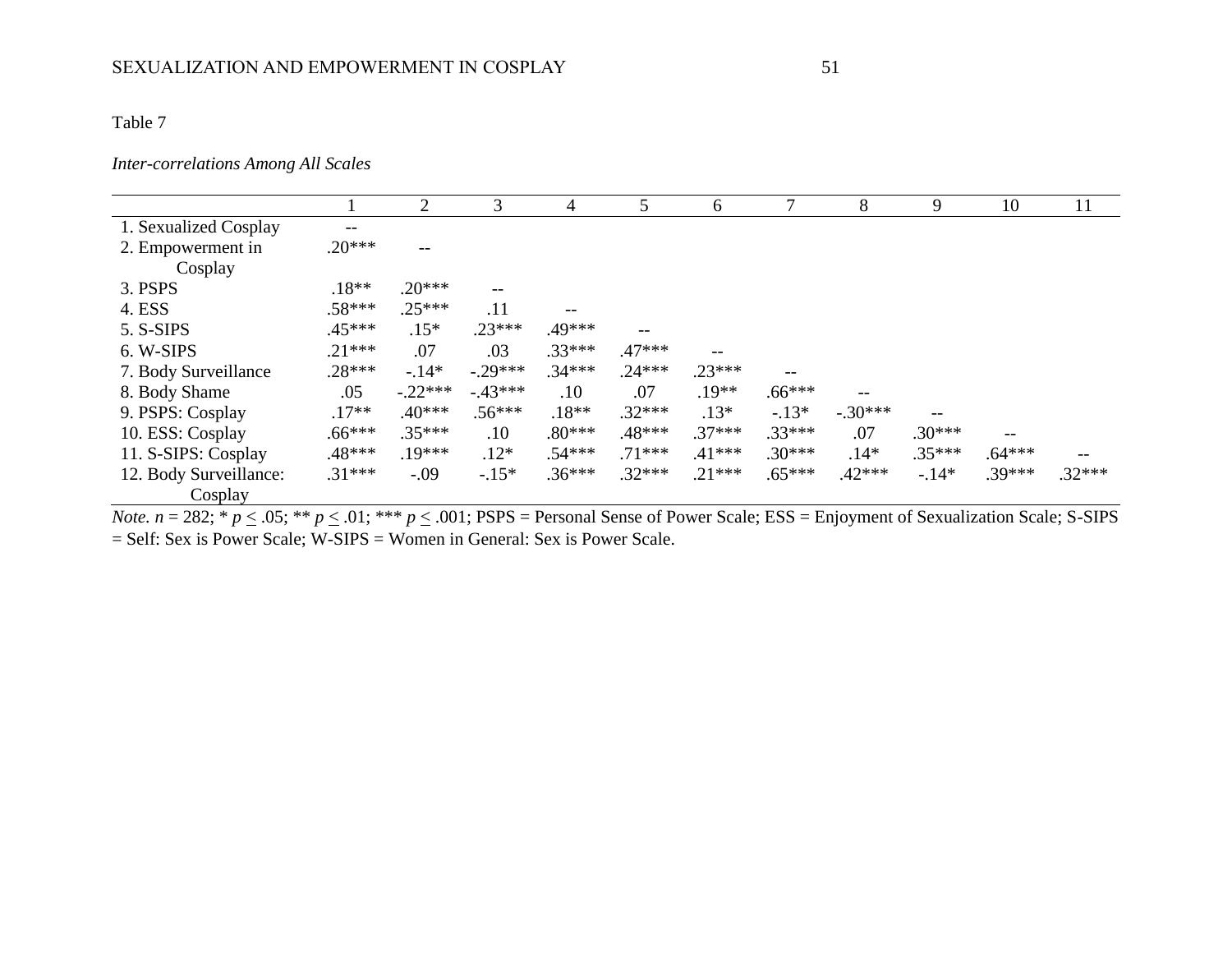# *Scale Comparisons In and Out of Cosplay (Hypothesis 6)*

| Variable                               | In Cosplay | Out of Cosplay |
|----------------------------------------|------------|----------------|
|                                        | M(SD)      | M(SD)          |
| <b>PSPS</b>                            |            |                |
| General                                | 4.68(.98)  | 4.45(1.11)     |
| <b>High Sexualization Participants</b> | 4.83(.91)  | 4.69(1.07)     |
| Low Sexualization Participants         | 4.53(1.03) | 4.18(1.09)     |
| <b>ESS</b>                             |            |                |
| General                                | 3.60(1.05) | 3.45(.87)      |
| <b>High Sexualization Participants</b> | 4.15(.89)  | 3.87(.73)      |
| <b>Low Sexualization Participants</b>  | 3.00(.87)  | 2.98(.75)      |
| S-SIPS                                 |            |                |
| General                                | 1.81(1.08) | 1.88(.99)      |
| <b>High Sexualization Participants</b> | 2.18(1.23) | 2.19(1.10)     |
| <b>Low Sexualization Participants</b>  | 1.40(.70)  | 1.54(.71)      |
| <b>Body Surveillance</b>               |            |                |
| General                                | 4.52(.84)  | 3.75(.95)      |
| <b>High Sexualization Participants</b> | 4.74(.74)  | 3.92(.90)      |
| <b>Low Sexualization Participants</b>  | 4.29(.88)  | 3.56(.98)      |

*Note.* PSPS = Personal Sense of Power Scale; ESS = Enjoyment of Sexualization Scale; S-SIPS = Self: Sex is Power Scale.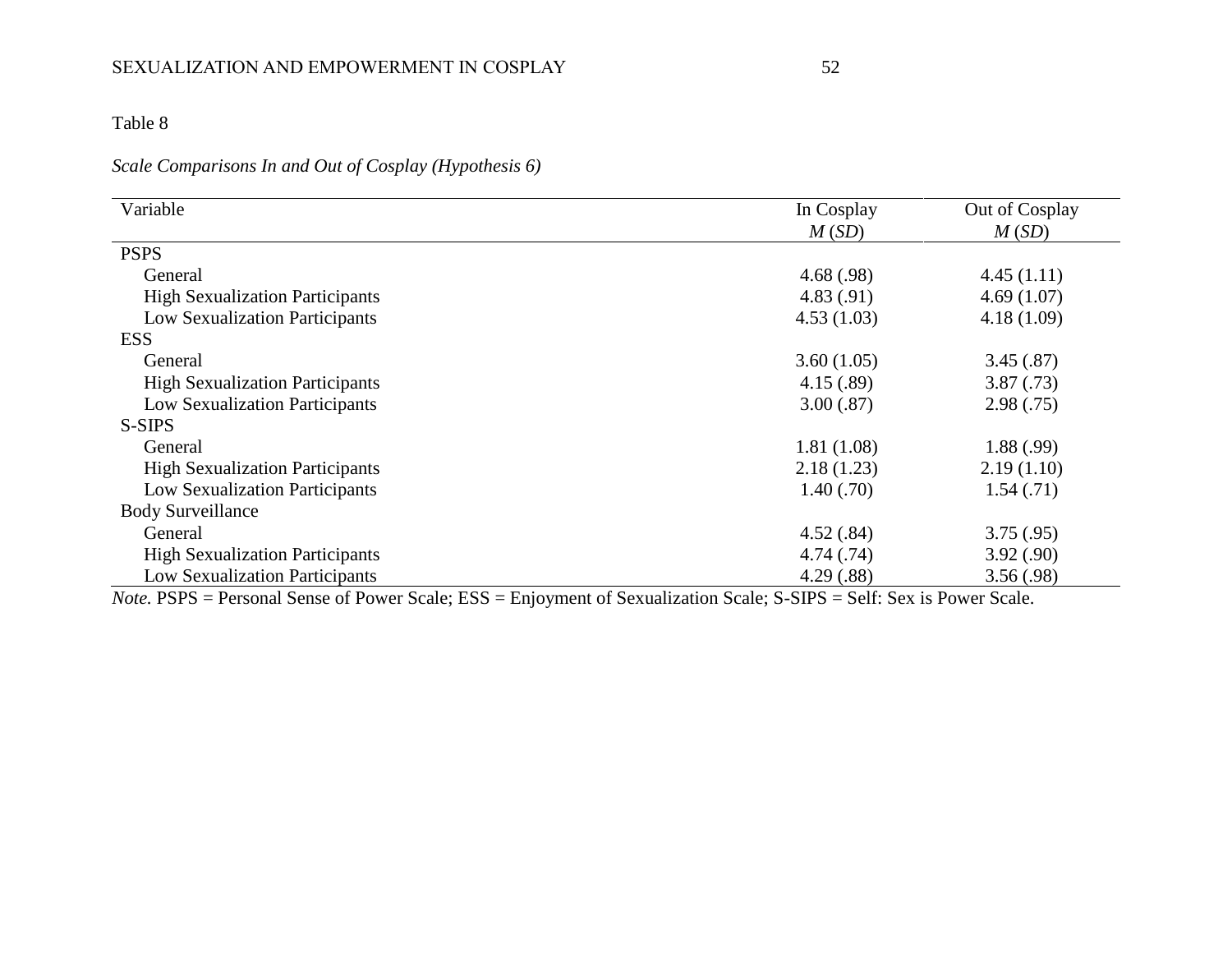

*Figure 1*. Path coefficients (and standard errors) for model testing Hypothesis 4a.  $*p \le 0.05$ .  $**p \le 0.01$ .  $**p \le 0.001$ . ESS = Enjoyment of Sexualization Scale.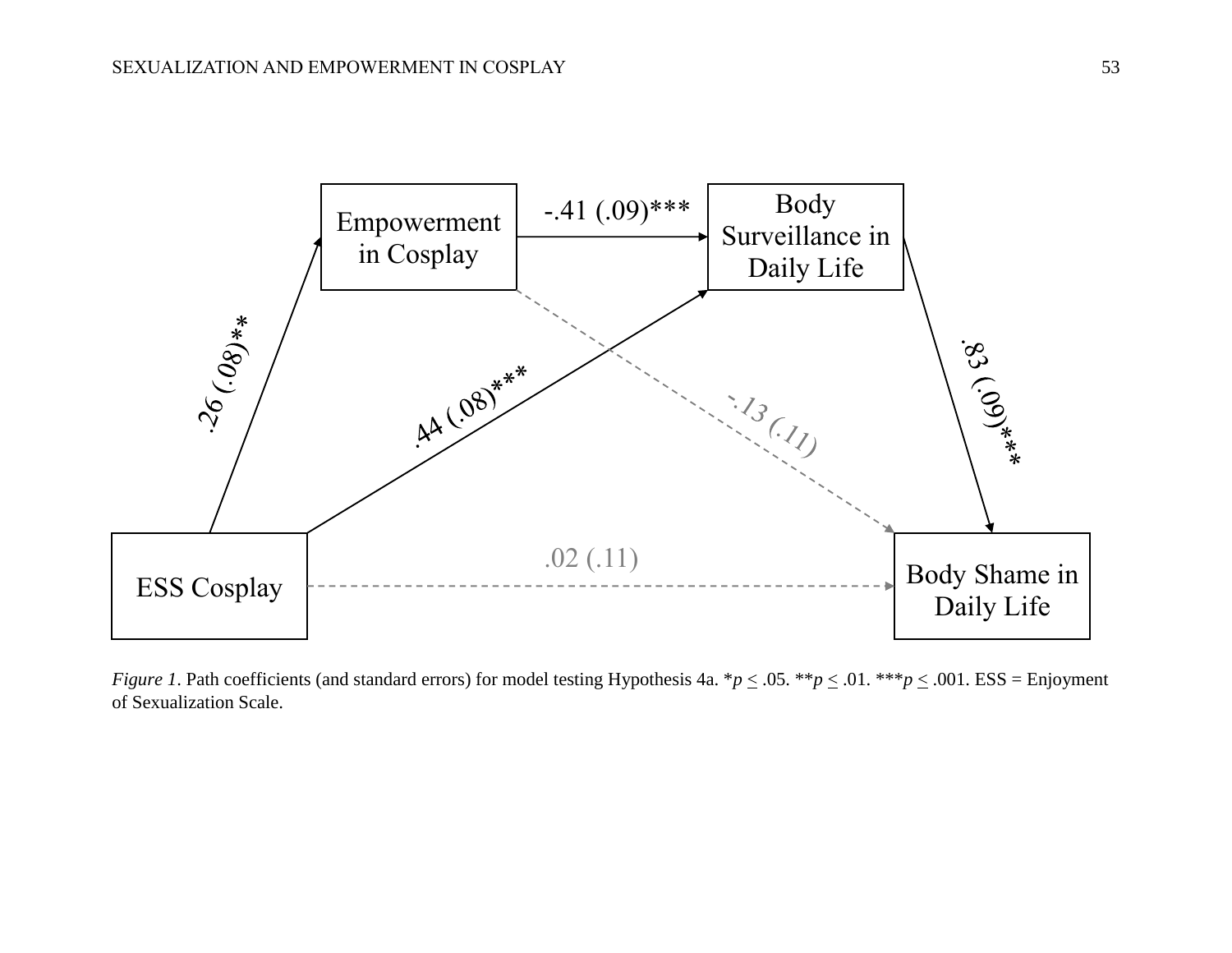

*Figure 2.* Path coefficients (and standard errors) for model testing Hypothesis 4b.  $*p \le 0.05$ .  $**p \le 0.01$ .  $**p \le 0.001$ . ESS = Enjoyment of Sexualization Scale.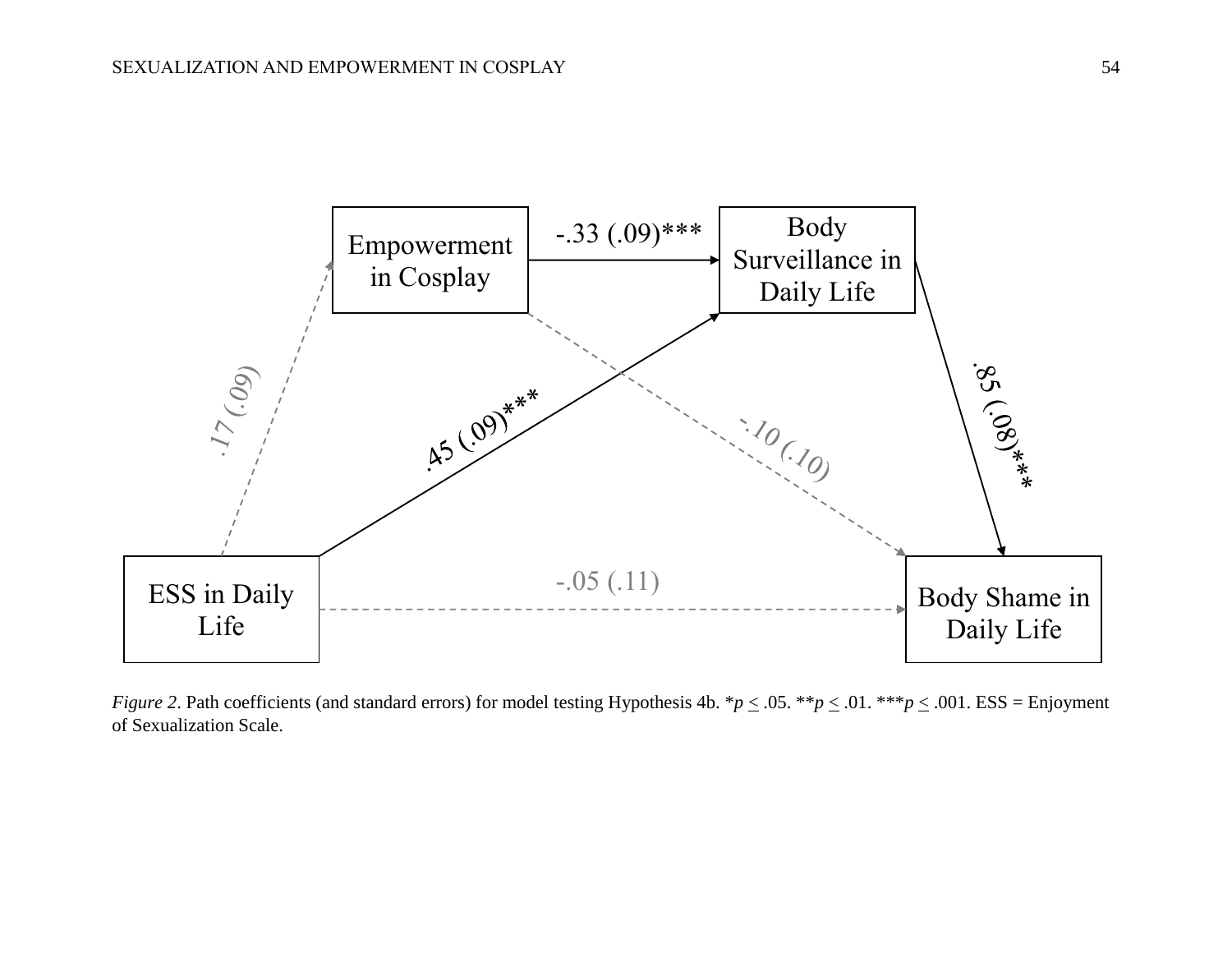

*Figure 3*. Path coefficients (and standard errors) for model testing Hypothesis 4c.  $^*p \leq .05$ .  $^{**}p \leq .01$ .  $^{***}p \leq .001$ . S-SIPS = Self: Sex is Power Scale.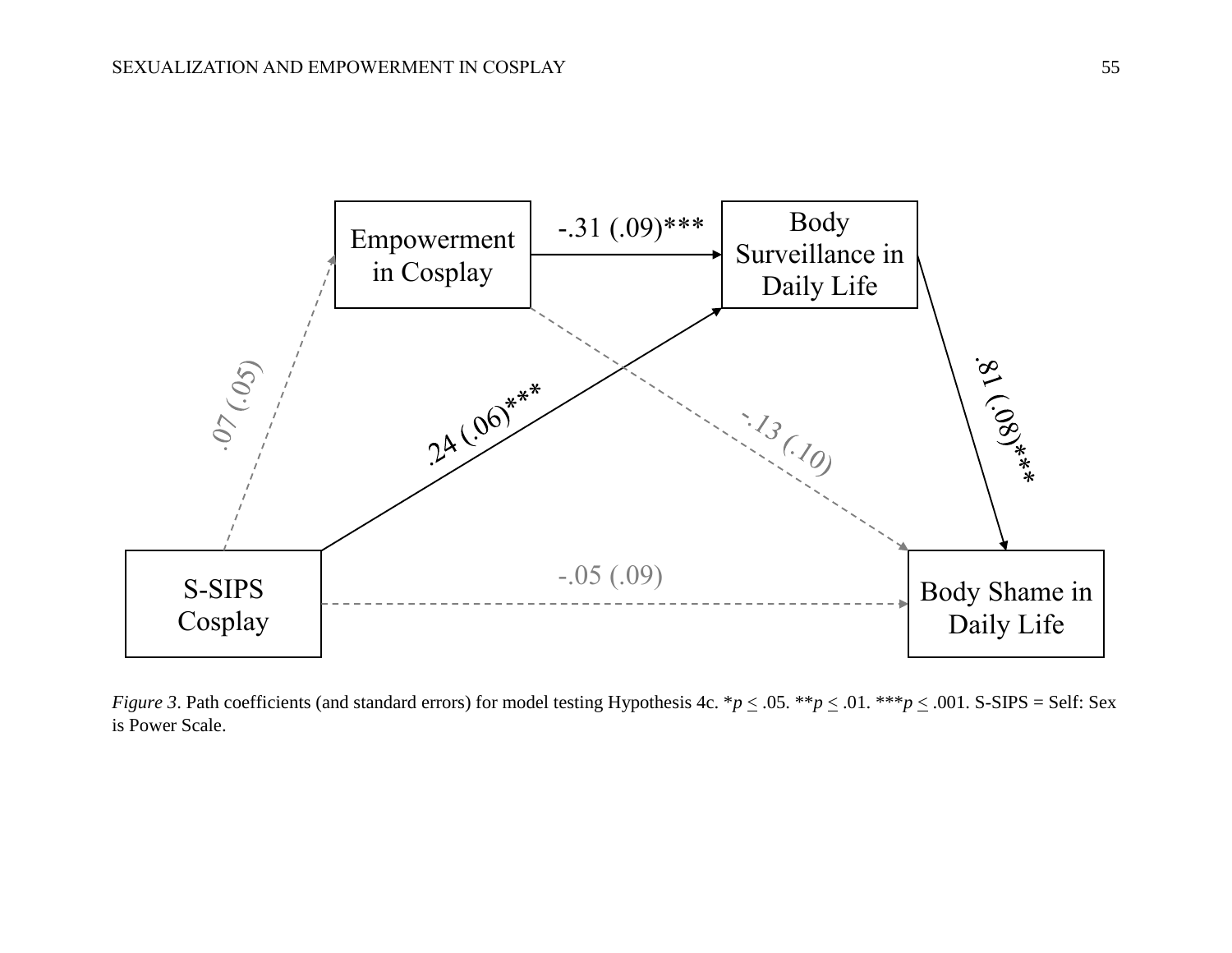

*Figure 4*. Path coefficients (and standard errors) for model testing Hypothesis 4d.  $^*p \leq .05$ .  $^{**}p \leq .01$ .  $^{**}p \leq .001$ . S-SIPS = Self: Sex is Power Scale.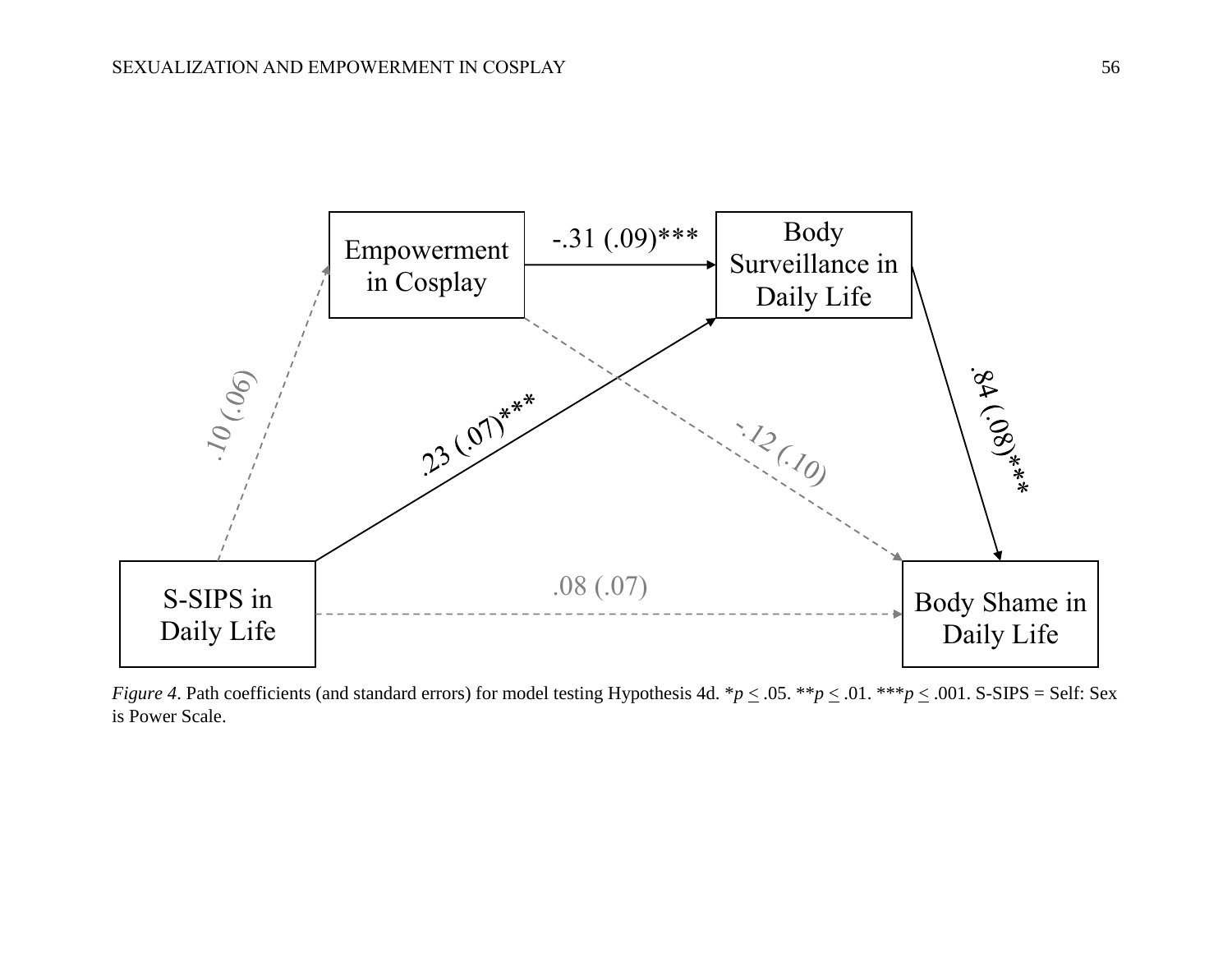

*Figure 5*. Path coefficients (and standard errors) for model testing Hypothesis 5a.  $*p \le 0.05$ .  $**p \le 0.01$ .  $**p \le 0.001$ . ESS = Enjoyment of Sexualization Scale; PSPS = Personal Sense of Power Scale.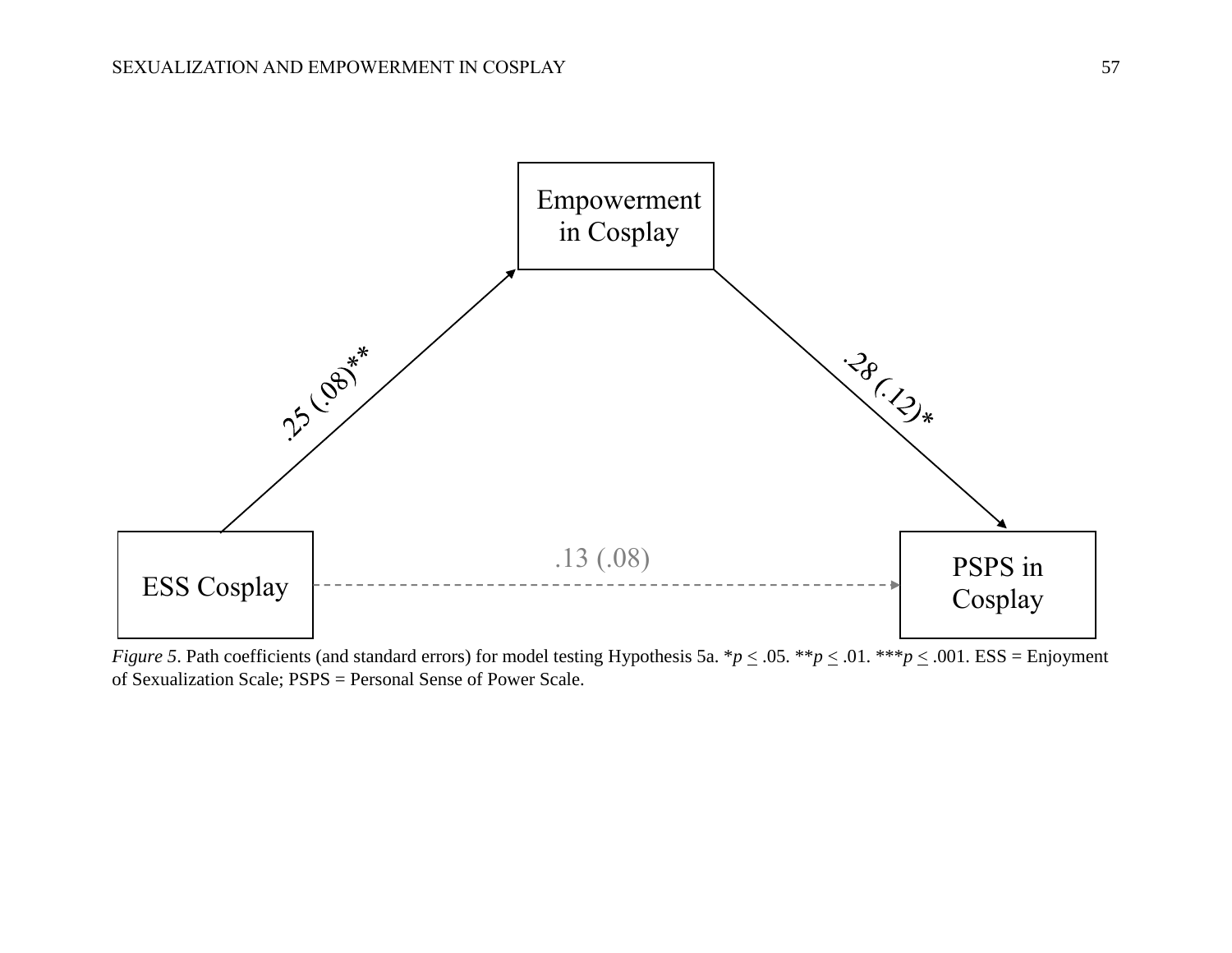

*Figure 6*. Path coefficients (and standard errors) for model testing Hypothesis 5b.  $*p \le 0.05$ .  $**p \le 0.01$ .  $**p \le 0.001$ . ESS = Enjoyment of Sexualization Scale; PSPS = Personal Sense of Power Scale.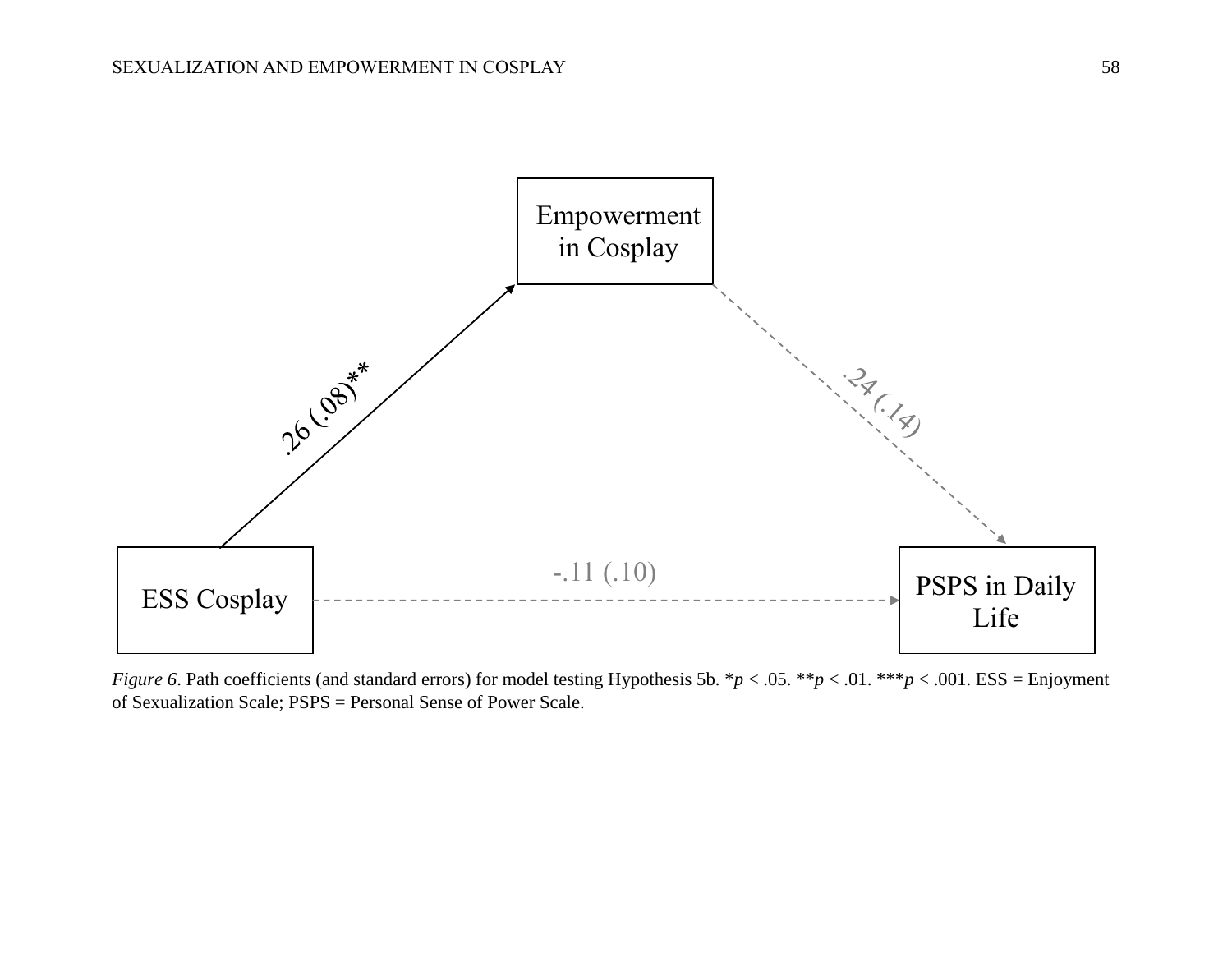

*Figure 7.* Path coefficients (and standard errors) for model testing Hypothesis 5c. \**p*  $\leq$  .05. \*\**p*  $\leq$  .01. \*\*\**p*  $\leq$  .001. S-SIPS = Self: Sex is Power Scale; PSPS = Personal Sense of Power Scale.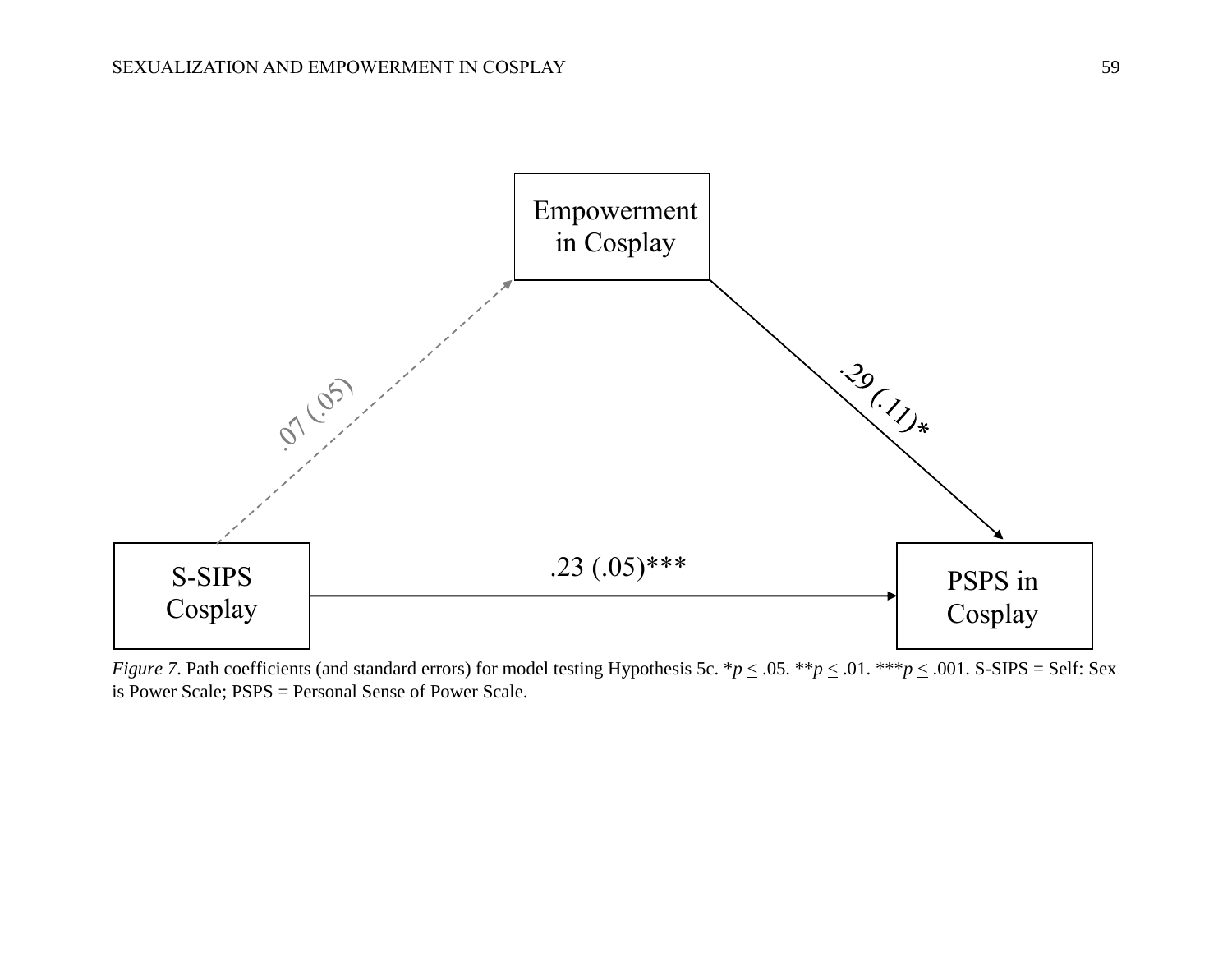

*Figure 8*. Path coefficients (and standard errors) for model testing Hypothesis 5d.  $*p \leq .05$ .  $**p \leq .01$ .  $**p \leq .001$ . S-SIPS = Self: Sex is Power Scale; PSPS = Personal Sense of Power Scale.